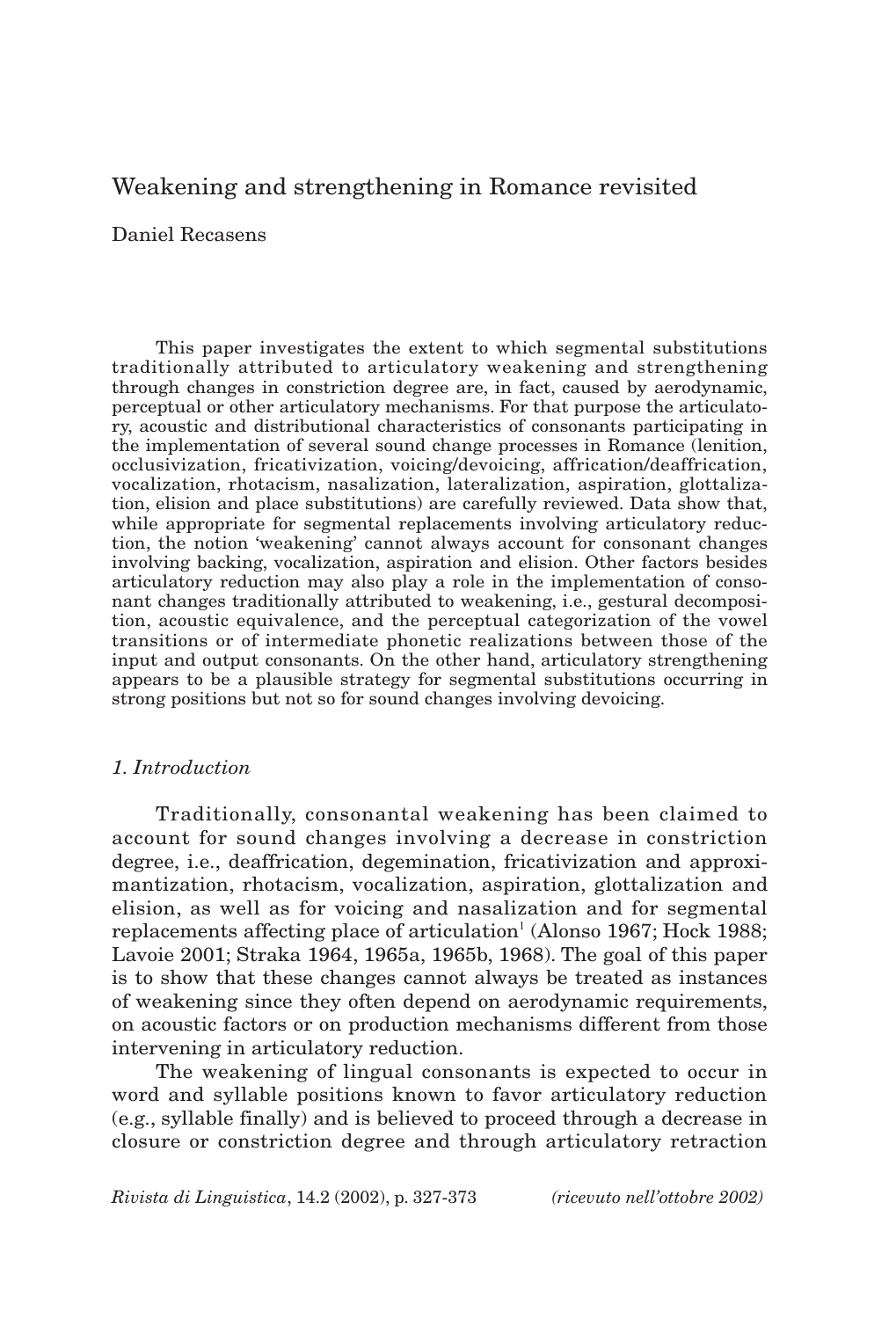(Fougeron 1999; Recasens submitted). The former maneuver does not alter significantly the tongue body configuration for the original consonant, e.g., it may yield the glide  $[i]^2$  out of palatal consonants such as [Z] and [¥], and a tap or an approximant out of dental and alveolar consonants. The latter mechanism could account for the palatalization and aspiration of an alveolar fricative and for the uvularization of an alveolar rhotic (Straka 1964, 1965b).

However phonetic outcomes arising through weakening are not always consistent with those initial predictions. Thus, vocalization may yield unexpected realizations (e.g., [j] out of non palatal [z] and  $\lceil$ [r]) or different glides for the same consonant (e.g. [w], [j] out of labial [ı]), and operate on the initial consonant in homosyllabic clusters where articulatory reduction is not as prone to occur as syllable finally (e.g., S. American Sp.3 *aular* and *maire* for *hablar* and *madre* in addition to *ausoluto* and *afeuto* for *absoluto* and *afecto*; Lipski 1994a: 74, Malmberg 1971: 397, 409)*.* Moreover, phonetic changes often attributed to weakening may be associated with production strategies other than gestural reduction such as an increase in the temporal distance between articulatory gestures (e.g., in the case of the vocalization or elision of word final [Ú]; Goldstein 1994, Recasens & Farnetani 1994) or the failure to fulfil the appropriate aerodynamic requirements for the implementation of specific manners of articulation (e.g., in the case of trill assibilation; Solé 2002).

Another issue of interest is whether the sound changes under consideration apply in a dependent fashion or independently of each other. Thus, according to Mowrey & Pagliuca (1985), stop weakening may proceed through fricativization and optional voicing ([pʰ] > [(p)F]  $>$  [(p)f], [i]; [t<sup>h</sup>]  $>$  [(t)s]/[T]  $>$  [z]/[D]; [k<sup>h</sup>]  $>$  [(k)x]  $>$  [f]), or else through voicing without fricativization ([ph] > [p] > [b] > [ı]; [th] > [t] > [d] > [D];  $[k^h] > [k] > [g] > [f]$ ). Also, vocalization, aspiration or elision cannot be taken to be the last stages of a gradual articulatory weakening evolution if associated with the perceptual categorization of acoustic cues (see below) or operating directly on a reduced realization of the original consonant (e.g.,  $[p^h] > [P] > \emptyset$ ).

The present investigation is also concerned with the extent to which specific pairs of segmental changes should be regarded as cases of consonantal weakening and strengthening, e.g., vocalization/approximantization and occlusivization/fricativization, voicing and devoicing, and degemination and gemination (Lavoie 2001). In the present study, two opposite segmental replacements will be attributed to weakening and strengthening if occurring in segmental contexts and/or word positions favoring one change or the other, e.g.,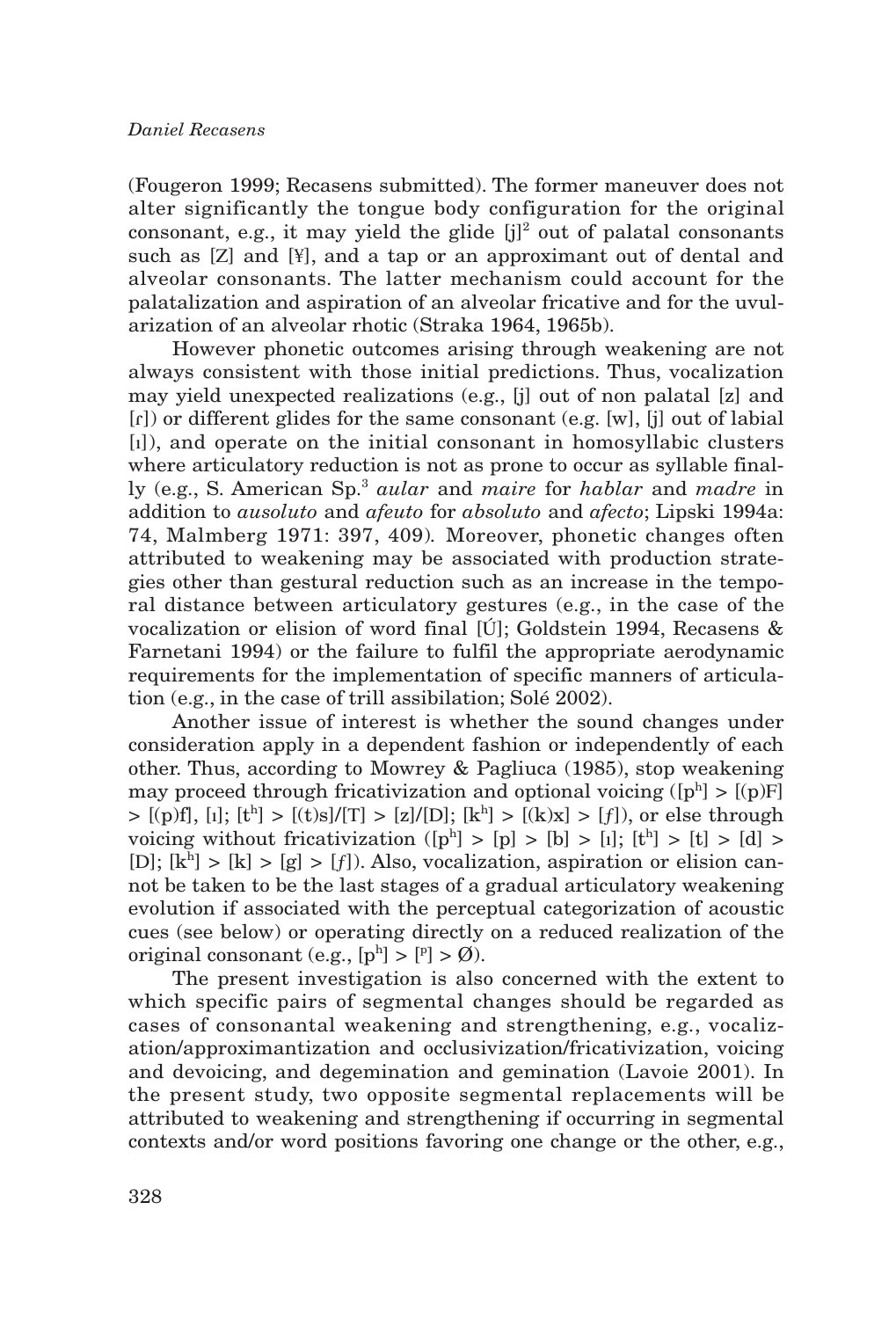the substitutions of intervocalic [Z] by [j] and of word initial [j] by [Z] will be associated with weakening and strengthening, respectively. Instead, it will be hypothesized that two mirror substitutions occurring in the same environmental conditions may have proceeded through intermediate phonetic realizations between the input and output segments, e.g., both intervocalic changes  $[z] > [r]$  and  $[r] > [z]$ may be implemented through  $[r^z]$ ,  $[z^r]$  particularly so in geographical domains where the rhotic and the fricative exhibit similar phonetic realizations (see section 4.2).

As pointed out above, acoustic factors may play a relevant role in consonant replacements usually characterized as instances of weakening. Spectral similarity can be at the origin of the vocalization of grave consonants into [w] ([Ú], labials, back velars) and of clear consonants into [j] ([l], palatals, front velars), and of the substitution of dentoalveolar approximants by alveolars allowing continuous airflow  $(i.e., [D] > [r], [l], [n]),$  It is doubtful however that acoustic equivalence should be advocated in order to account for non reversible substitutions, e.g.,  $|U| > |w|$  is widely attested but  $|w| > |U|$  is not and  $|D| > |f|$ occurs much more often than  $[r] > [D]$ .

Consonantal vocalization may also result from the categorization of the VC or CV formant transitions as glides followed by elision of the target consonant. Glide categorization occurs in VC sequences with consonants requiring anticipatory production mechanisms (e.g., lip closing for labials, tongue tip raising for alveolars, and predorsum lowering and postdorsum raising for velars and [Ú]), and in VC and CV sequences with consonants implemented through gestures exhibiting substantial anticipatory and carryover articulatory activity (e.g., tongue dorsum raising for palatals) (Recasens, 1998; Recasens *et al*. 1995). Thus, e.g., the vocalization of [Ú] and [s] may have been preceded by the intermediate stages [VwÚ] and [Vjs], as revealed by forms still available in Romansh (Bonaduz [awÚt] ALTU; Haiman & Benincà 1992: 55) and Occitan (*crei(s)to* CRISTA, [mejs] MENSE, [tQej(s)] TRES; FEW II: 1351, Lafont 1983: 28, Ronjat 1930: 120, 366).

In summary, processes which have been assigned traditionally to weakening and strengthening may be associated with articulatory and acoustic factors unrelated to articulatory reduction and an increase in constriction degree, respectively. In order to investigate the array of mechanisms involved in the implementation of those general sound change processes in Romance, several types of consonant substitutions will be taken into consideration, i.e., lenition, voicing and deaffrication (section 2), vocalization (section 3), rhotacism, nasalization and lateralization (section 4), aspiration, retraction and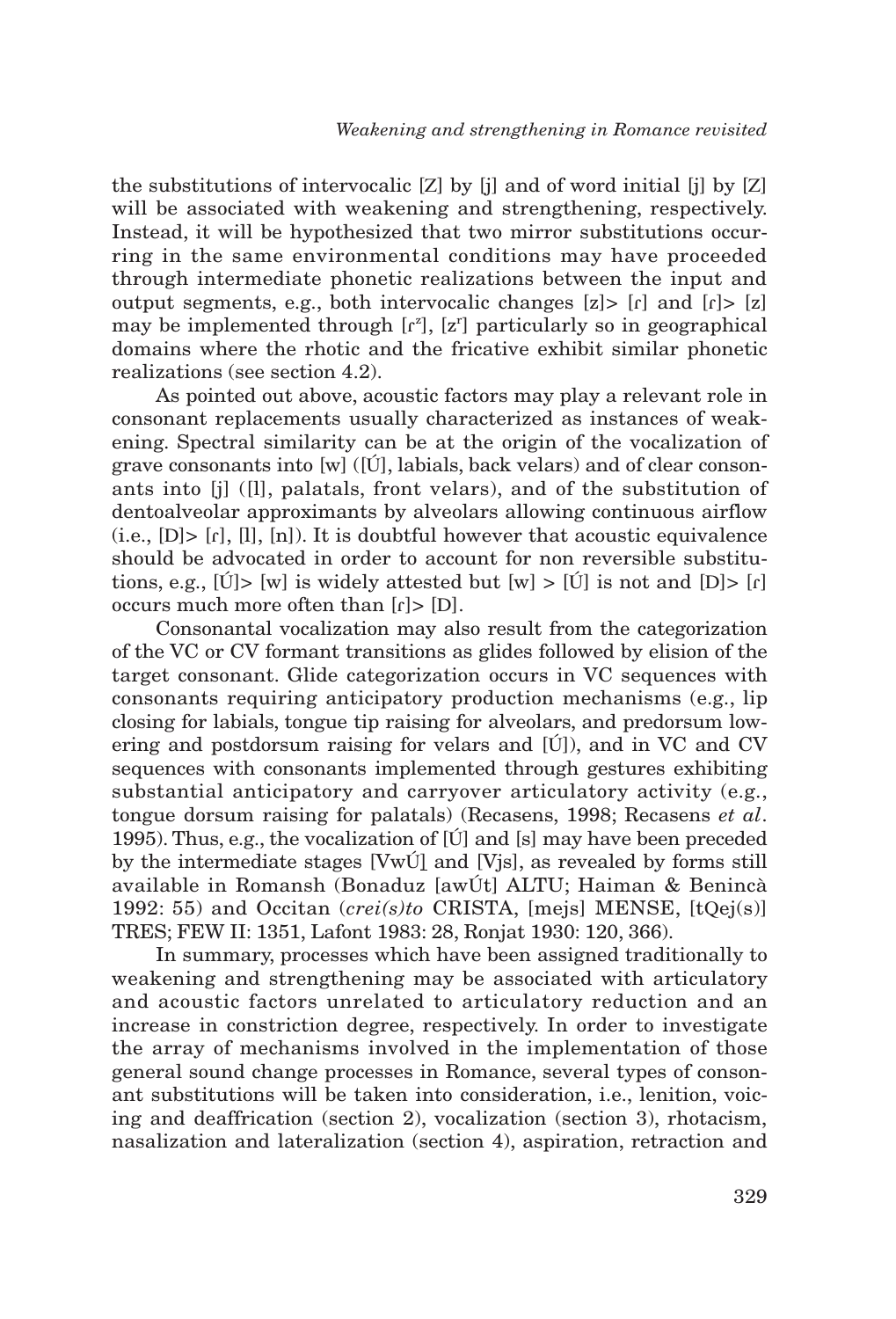## *Daniel Recasens*

glottalization (section 5), elision (section 6) and place of articulation replacements (section 7).

## *2. Lenition, voicing and deaffrication*

## *2.1. Stops*

Temporal compression may cause stops to lenite through a decrease in constriction degree and to acquire passive voicing (Kohler 1984; Ohala 1983). Regarding syllable initial stops in Western Romance, this action is favored by preceding segments allowing airflow both in the case of the voiceless stop voicing process (Sp. *saber* SAPERE, *maduro* MATURU, *seguro* SECURU; Lausberg 1970: 347) and of voiced stop lenition (e.g., Cat. ['kaD@] *cada*, ['bujD@] *buida*, [@zD@'ıe] *esdevé*, ['eRı@] *herba*, ['sElı@] *selva*, Cal. [a 'DOnna] *la donna*, [i 'Ïatti] *gli gatti*; Recasens 1993: 187-188, Rohlfs 1966: 204, 207). Moreover, lenition and voicing may operate on syllable final stops, even when rendered syllable initial before a word initial vowel (Log. [si zetsiD in s:u Davo'l: $\tilde{u}$ l for /si zetsit in s:u tavOl: $\tilde{u}$ u/, Sp. [oıte'neQ] *obtener*, [seT] *sed*, Val. [kaı a'munt] *cap amunt*; Bolognesi, 1998: 46, Navarro Tomás 1972: 84, 103, Recasens 1996a: 184).

Stop voicing appears to affect velars rather than labials and dentals (Bustos Tovar 1960; Cravens 1984). Data from the Romance languages indicate that velar stop voicing may have been favored by a following low or back rounded vowel, [w], [Q] or [l], and by preceding [z] or [ $\tilde{ }$ ]. This trend may be illustrated with forms taken from Cat. (*gàbia* CAVEA, *graelles* CRATICULAS, *gorb* CORVU, *gleda* KLETA, *regonèixer* RECOGNOSCERE, *esguma* \*SCUMA, *engalçar* from CALCE; Recasens 1996a: 248-249), Romanesco (*guasi* QUASI; Rohlfs 1966: 222), Portuguese (*gamela* CAMELLA, *rústego* RUSTICU; Leite de Vasconcellos 1987: 99, Paiva Boleo & Santos Silva 1961: 227) and Old Spanish (*riesc/go* from RESECARE, *asco/usgo* from \*OSICARE vis-à-vis *obispo* EPISCOPU, *costura* \*CONSUTURA; Ranson 1999). Voiceless stop fricativization is also prone to affect velars (Old Tuscan; Cravens 1984), and may be followed by vocalization syllable finally in consonant clusters (Log. [i'çQiEQE] SCRIBERE, Occ. *aiga* AQUA, Francoprov. [ç¥u] CLAUDIT, N.W. Cat. [fEjt] FACTU, [ej∫] AXE; Contini 1987: 295, Grandgent 1905: 62, Jeanjaquet 1931: 40, Recasens 1996a: 236, 287)<sup>4</sup>.

In agreement with the weakening hypothesis, it may be hypothesized that back velars are prone to undergo voicing and lenition since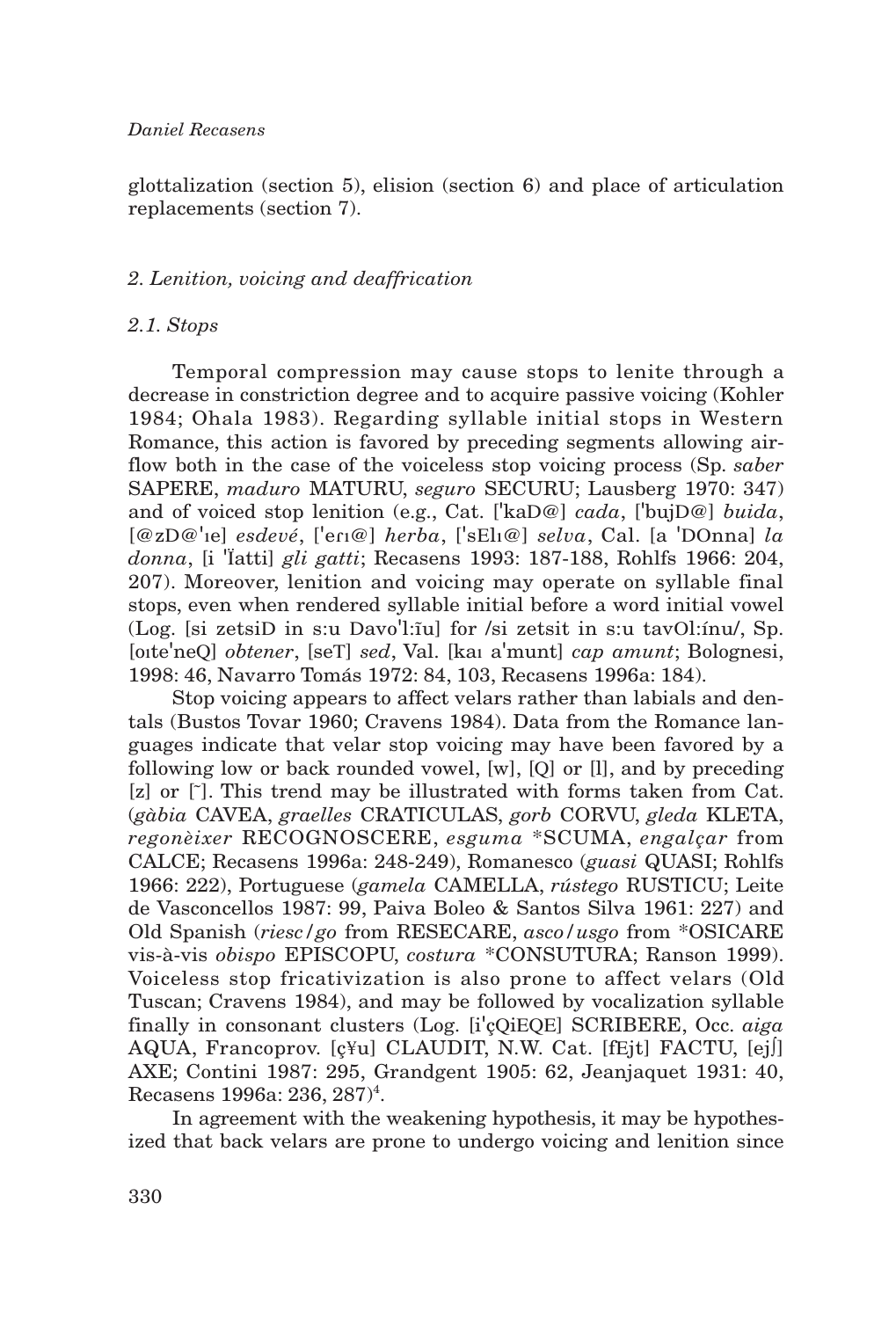they are articulated with a widespread and undefined occlusion at the soft palate, which could also explain why their voicing and manner of articulation status may be hard to identify (González Ollé 1972; Salvador 1968). As pointed out in section 2.3, an alternative account based on aerodynamic constraints would predict the opposite outcome: a higher back cavity pressure level for velars vs labials and dentoalveolars (and for low vs high vowel contexts) should cause the former to be more resistant to voicing than the latter (Docherty 1992; Ohala 1985; Ohala & Riordan 1979; Smith 1978)<sup>5</sup>.

Moreover, the fact that dental stops may lenite more often than velar stops in syllable final position suggests that consonant reduction may be implemented through different articulatory mechanisms if taking place syllable initially or syllable finally. In syllable initial position, articulatory reduction affects mostly velars and involves some dorsal contact loss in the adjacency of open segments. Syllable finally, on the other hand, the sound change of interest may proceed through a decrease in tongue front contact at the place of articulation if occurring at the end of the word (clearly so for consonants articulated with apical contact such as dental stops) or else through gestural overlap if taking place in heterosyllabic clusters (in the case of consonants involving fast or no tongue front activation, i.e., dentals and velars).

#### *2.2. Fricatives and affricates*

Fricative voicing occurs intervocalically, as for [s] > [z] and [f] > [v] in Western Romance, presumably through contextual assimilation in constriction opening and in line with the fact that shortened fricatives and affricates may yield a voiced percept (Cole & Cooper 1975; Lavoie 2001). Voiced fricative lenition may apply to a postvocalic labiodental, and to [z] and [dz] between vocalic segments or before a voiced consonant. The former change accounts for Campidanese [su 'ıQaDE] FRATER and for E. Catalan [k@'ıa¥] CABALLU (Contini 1986: 529; Recasens 1996a: 196). The latter may be exemplified with data from Ladin (['tseD/da] CASA; Tagliavini 1926: 58), Old French (['aDne] ASINU, [meD'leQ] MISCULARE; Pope 1934: 151) and Gascon from the Luchon area (*arradim* RACIMU, *ade* ASINU, ['kawdo] CAUSA; FEW, II: 541, Michel 1956: 114, Ronjat 1932: 122).

The fact that fricativization processes such as [ı]> [v] and [D]> [z] are documented in environmental conditions analogous to those just described runs against the weakening hypothesis, and is in support of the possibility that both lenition and fricativization have operated on intermediate phonetic realizations between approximant and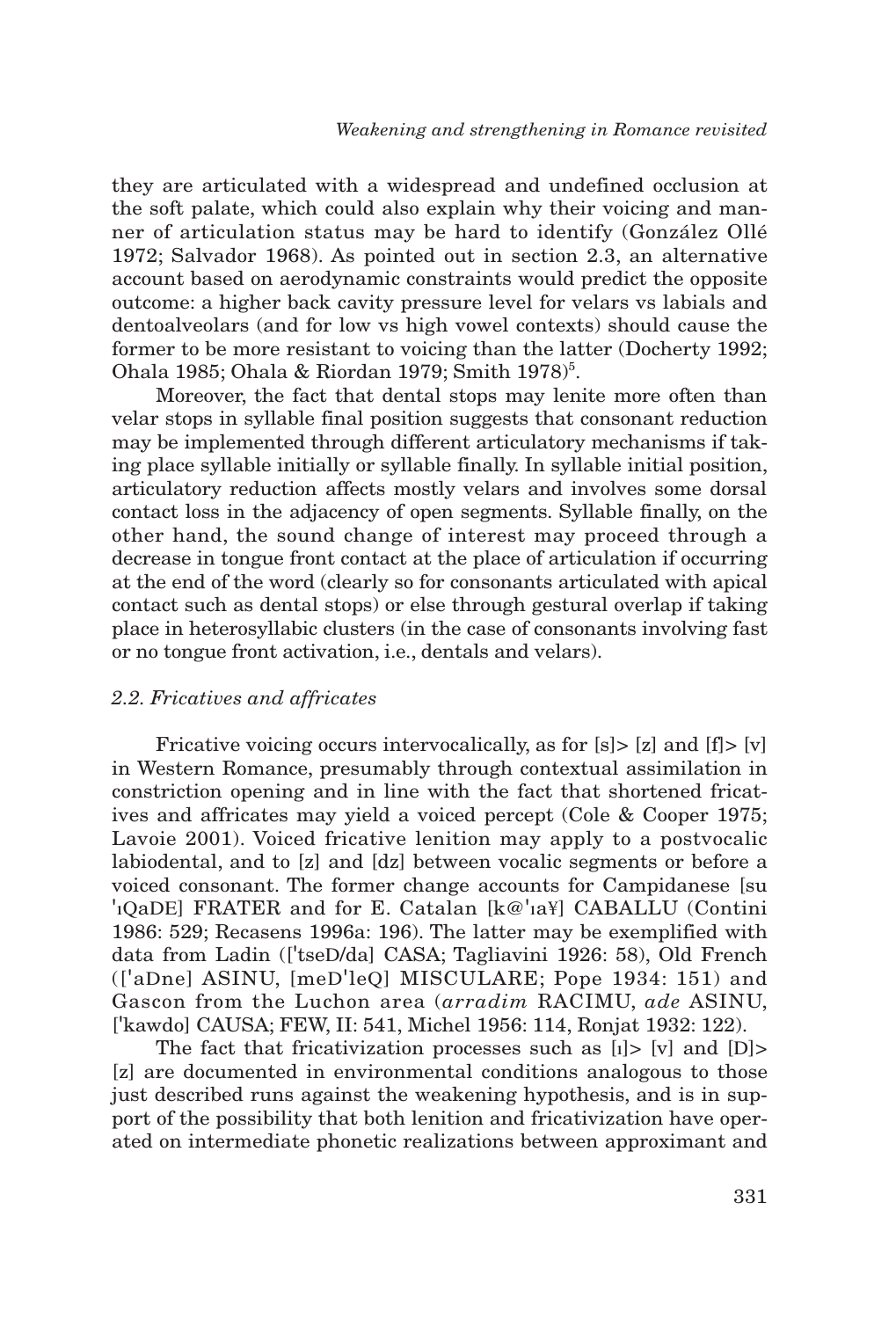fricative realizations (i.e.,  $[i^v]$ ,  $[D^z]$ ). Indeed,  $[i] > [v]$  has taken place postvocalically in lexical forms with an etymological voiceless or voiced labial stop, as revealed by examples from French (*avril* APRILE, *cheval* CABALLU; Pope 1934: 139) and N. Italian (Lig. [ka'vEli] CAPILLI, ['fQEve] FEBRE; Rohlfs 1966: 278, 373). This replacement may be assisted by an increase in tongue constriction narrowing before [i], as exemplified by E. Cat.  $\left[\emptyset\right]\left(\mathcal{A}^{\mathcal{N}}\right]$  and  $\mathcal{A}^{\mathcal{N}}$ ] TIONE, [pu'vi¥] PUPILLU (Recasens 1996a: 203-204; see also Ohala and Lorentz 1978 regarding  $[w] > [v]$ ,  $[i]$ ). On the other hand,  $[D] > [z]$ may occur intervocalically after stress, before a nasal, after [l] and [n] and word finally, as shown by phonetic variants from Catalan (*malesa* MALITIA, *alosa* ALAUDA, *salze* SALICE, *onze* UNDECIM, Old Cat. *dezme* DECIMU; Coromines 1980-91, III: 105), Old Occitan (*legisme* LEGITIMU, [aD], [az] AD; Grandgent 1905: 79, Ronjat 1932: 257) and Old French (*Rosne* RHODANU; Pope 1934: 149).

The weakening of affricates applies most frequently in intervocalic and syllable final position, and results in the loss of the stop component or, less often, of the frication element (see also Lavoie 2001 regarding the fricativization of English affricates in spontaneous speech)<sup>6</sup>. Defricativization may have affected [ts] (Leng., Lim. [put] PUTEU, [dEt] DECE; Ronjat 1932: 91), as well as [dZ] before [i], presumably through a decrease in tongue contact at the central palate (Poit. *ardil* ARGILLA, dial. Cat. *donoll* GENUCULU, *esbardit* for *esbargit* from SPARGERE; FEW, I: 137, Recasens 1996a: 216). Deocclusivization of alveolar and palatal affricates may be illustrated with phonetic variants from Spanish (['pjeTa] PETTIA, And. [mu']a[o] *muchacho*; Lapesa 1980: 511), Italian dialects (Ven. ['TEnto] CENTU, ['DEnaQo], ['zEne] GENERU, Piedm. [saQ'vEl] CEREBELLU, Tusc. ['kQo∫e] CRUCE; Rohlfs 1966: 202, 210, 289) and Gascon ([saws] SALI-CE, [hews] FILICE; Rohlfs 1970: 141), and with the change  $[dZ] > [Z]$ after a word final vowel in W. Catalan areas (e.g., [dZen] GENTE but [l@ 'Zen]; Recasens 1996a: 292).

The fact that the affrication of fricatives or the failure for affricates to drop the stop component occurs in positions and contexts different from those just mentioned suggests that the presence of fricatives and affricates may be associated with weakening and strengthening, respectively. Consistently, [Z] > [dZ] appears to have taken place word initially and after an occluded consonant in W. Catalan ([dZow] IUGU, [es'pOndZa] SPONGIA; Recasens 1996a: 285, 296) and posttonically in Old Catalan ([ku'rEddZ@] CORRIGIA; Coromines 1980-91, II: 965).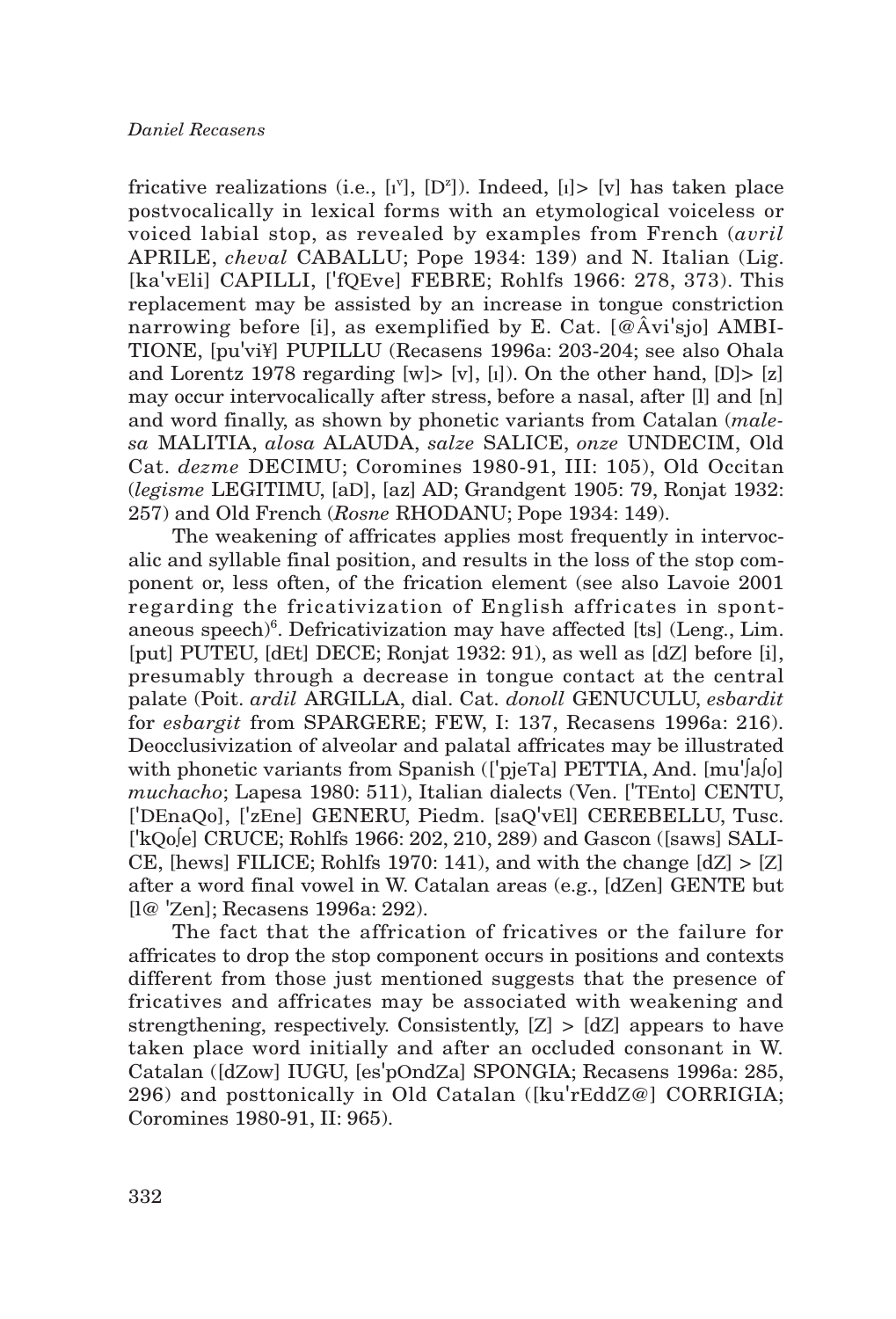## *2.3. Exceptional cases*

While stop, fricative and affricate voicing is associated with a decrease in segmental duration and contact degree, consonant devoicing appears to be mostly related to aerodynamic requirements. Indeed, devoicing may fail to occur when oral air pressure buildup causes a longer time for the transglottal pressure difference to reach the level at which voicing might commence (Docherty 1992; Ohala 1983). As discussed below, this may be associated with manner of articulation, a long closure duration, a small back cavity size and a low subglottal air pressure level.

Devoicing affects fricatives, affricates and rhotics. Fricative and affricate devoicing accounts for  $[Z] > [j]$  (Argentinian Spanish; Malmberg 1950: 106-107) and for  $\frac{dZ}{\epsilon}$  [t] (E. Cat. [k@'lit $\frac{d}{dQ}$ ] CALI-Germanics in the set of  $\mathbf I$ NE; Recasens 1996a: 216). Rhotics may devoice whether alveolar or uvular, i.e., [®] (Cuban and Dominican Republic Spanish; Lipski 1994b: 256, 364), /tQ/ > [t∫] (Chilean Spanish; Alonso 1967: 123), [R] > [X] (Puerto Rican Spanish, Portuguese; Goman 1981: 145, Parkinson 1988: 138), [R] > [∫], [ç], [h] (Ardenne; Bruneau 1913: 348-349, 363). The tendency for these consonants to devoice is due to the precise mechanisms involved in tuning high air velocity through the constriction and continued voicing, as well as to additional demands on closure formation for affricates (Docherty 1992; Ohala 1985; Pensado 1993, 2000; Widdison 1998).

A trend has been observed for fricatives to voice more often than stops, affricates and stop clusters in word final position before a word initial vowel. Indeed, the alveolar fricative becomes [z] in these circumstances in Logudorese, French, Portuguese, Catalan, N. Italian and Occitan (Jones 1988: 323; Lausberg 1970: 430; Parkinson 1988: 138; Recasens 1993: 171; Rohlfs 1966: 284; Wheeler 1988: 252). On the other hand, prevocalic word final stops remain voiceless in languages such as Catalan and Occitan (Recasens 1993: 171; Wheeler 1988: 252), and affricates as well as non-nasal stop clusters ending in an alveolar fricative may fail to voice as well (e.g., Prov. *nue*[t∫] *e jorn*, as opposed to Leng. *pue*[dZ] *agut*; Wheeler 1988: 252). While being in disagreement with the general observation that fricatives and affricates devoice at least as frequently as stops (Docherty 1992; Haggard 1978; Ohala 1985), these data appear to be more in accordance with differences in intraoral air pressure level between fricatives and stops and with the observation that fricative devoicing is a passive process occurring when speakers do not generate sufficient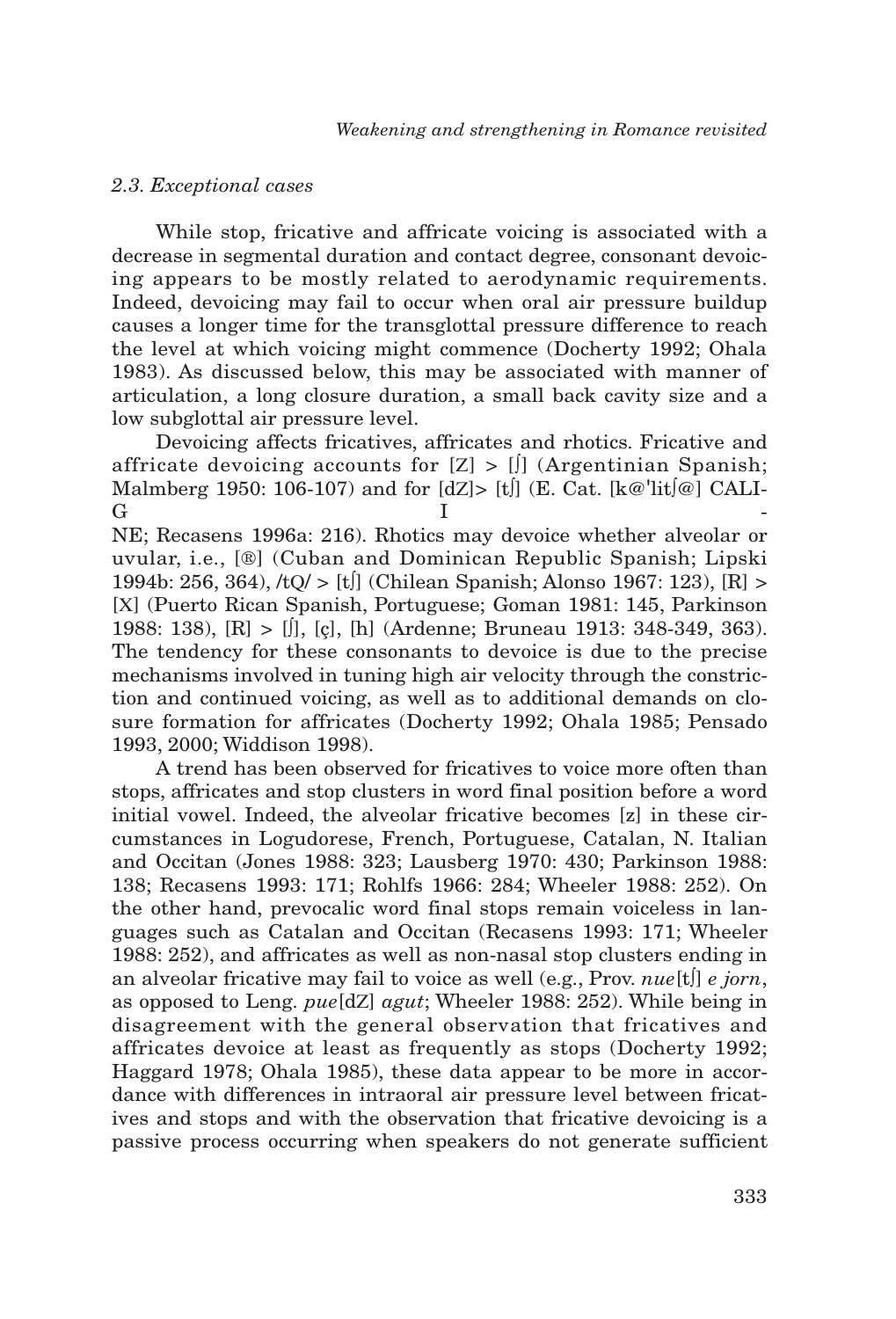airflow to maintain a transglottal pressure drop (Smith 1995).

Voicing is harder on long consonants produced with a closure or narrow constriction than on those exhibiting free airflow, presumably since the former allow oral air pressure enough time to equalize with subglottal pressure and cause voicing to stop (Jaeger 1978). Indeed, voicing did not affect Latin long voiceless stops and fricatives (Cat. *copa* CUPPA, *gota* GUTTA, [p@'sa] PASSARE; Lausberg 1970: 407). Moreover, voiced stops may have undergone devoicing either because they were long originally (Cat. *retre* REDDERE, *gepa* GIBBA; Badia 1951: 231, Coromines 1980-91, VII: 290) or else because they lengthened in the adjacency of a stressed vowel often in consonant clusters (Leng. ['bjats/t∫o] \*VIATICAT, ['pOp(:)le] *poble*, ['sek(:)le] *segle*, E. Cat. ['met:∫@] MEDICU, Mil. ['kapja] *gabbia*; Jungeman 1956: 334, Recasens 1996a: 215, Rohlfs 1966: 387, Ronjat 1932: 244)7 . Stop lenition and voicing may also fail to be implemented after heterosyllabic consonants preventing free airflow from occurring, e.g., in the case of homorganic clusters (Cat. [m@l'da] *maldar*, [e¥ 'diw] *ell diu*, [baf 'bO] *baf bo*, Sic. ['lo˜ku] LONGU; Recasens 1993: 187-188, Maiden & Parry 1997: 370) but also in the Latin sequences LV, RV (see section 3.1) and in clusters with a voiced stop preceded by  $\left[1 \times 0 \right]$  is well. So American Spanish dialects; Lipski 1994a: 67).

Aerodynamic constraints may also account for the simplification of intervocalic geminates and for instances of consonant lengthening in clusters. Geminate simplification applies to voiceless stops rather than to voiced sonorants<sup>8</sup>, though consonants allowing oral airflow are more prone than stops to shorten across a word boundary, i.e., word medial [ll] keeps the geminate realization while /s##s/, /∫##∫/ and /r##r/ undergo simplification in Catalan, Occitan and other Romance languages. On the other hand, stop lengthening may take place before [l], [j] and [w] rather than before [Q], presumably in line with differences in constriction degree and in intraoral pressure level associated with these consonants. Illustrative examples may be found in Catalan (['pObbl@] *poble*, ['seggl@] *segle* as opposed to ['kOıQ@] *cobra*, ['maÏQ@] *magre*; Recasens 1996a: 191, 240) and Tuscan (['gabbja] CAVEA, [pa'lattso] PALATIU, ['saddZo] EXAGIU, ['febbQe] FEBRE, ['akkwa] ACQUA9 but ['patQe] PATRE, ['neQo] NIGRU; Rohlfs 1966: 370, 372, 386, 395, 409, 416). This hypothesis runs counter to the possibility that stop gemination in those consonant sequences has has

occurred syllable finally after syllabic reassigment of the stop consonant, i.e., VC-VV > VC-CV V (Coromines 1936; Murray & Vennemann 1983; Pensadő, 1986). ˝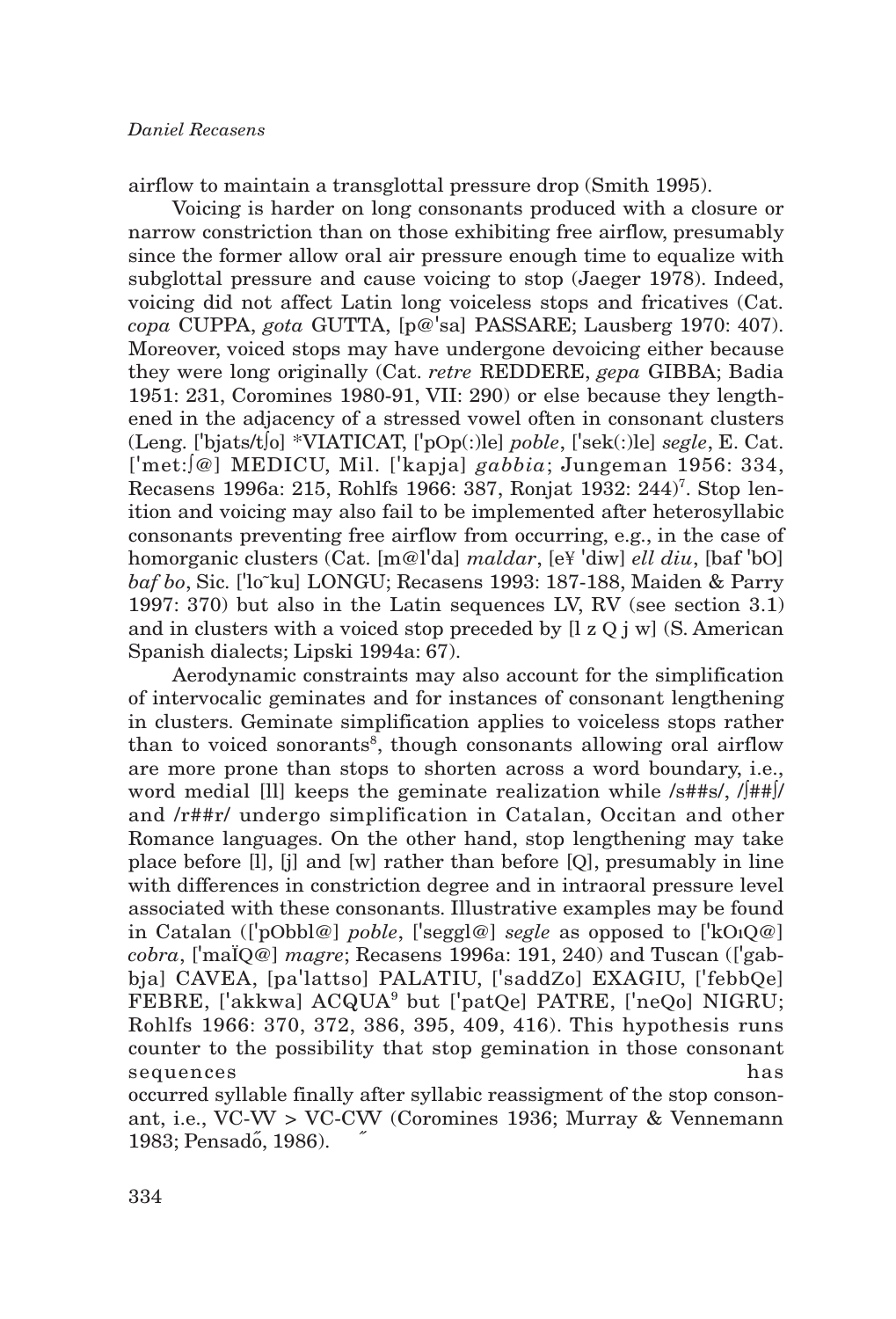Stop devoicing applies mostly to velars in line with the small back cavity size involved (e.g., dial. Cat. *cangrena* for *gangrena*, Sal. *carbu* for *garbo*, *cumma* for *gomma*, [ka'lEtta] *galetta*, ['kQanni] grande; Recasens 1996a: 249, Rohlfs 1966: 208, 252<sup>10</sup>, which also explains why voiced velars are less common than voiced apicals and labials in world languages (Ohala 1985). Differences in back cavity size and in airflow may also explain why fricative devoicing affects alveolars and palatals rather than labiodentals and dentals (Haggard 1978), as well as the failure of stops to voice after [w] rather than after [j] (e.g., Sp. *supe* SAUPI, *poco* PAUCU, *coto* CAUTU, N. It. ['Oka] AUCA, Ven. [aw'tuno] AUTUMNU; Menéndez Pidal 1968: 141, Rohlfs 1966: 269, 274). Analogously to the voicing and geminate simplification scenarios referred to above, the fact that [s] has regularly undergone voicing after the two glides may be associated with differences in intraoral air pressure level between fricatives and stops ([z] in Occ. *pausa* PAUSA, Old Sp. *cosa* CAUSA, *osar* AUSARE; Grandgent 1905: 53, Menéndez Pidal 1968: 141).

A low subglottal air pressure level and a slight vocal fold abduction (Ohala 1985) account for the devoicing of sentence final stops, fricatives and affricates in dialectal areas where these consonants show up word finally, i.e., Catalan (Recasens 1993: 170), Rhaetoromance (Lausberg 1970: 442), Occitan (*amic* AMICU, *ris* RISU; Grandgent 1905: 45), N. Italian (Lomb. [OQp] ORBU, Piedm. [øf] OVU, Romagn. *nut* NUDU; Rohlfs 1966: 423-424), French (*chef* CAPU; Lausberg 1970: 442) and Castilian Spanish ([biQ'tuT] *virtud*; Navarro Tomás 1972: 103).

## *3. Vocalization*

## *3.1 Syllable initially*

The vocalization of consonants has been attributed to articulatory weakening to the extent that it may result from a decrease in constriction degree (Alonso 1967; Harris-Northall 1990; Maiden 1995; Malmberg 1971; Straka 1964, 1965a, 1968). This interpretation becomes most feasible when the phonetic endproduct exhibits an articulatory configuration analogous to that of the original consonant, i.e., [j] for palatals and [w] for labials and back velars (see *Introduction*).

The outcome [j] is associated with intervocalic and, less so, with word initial palatals. Illustrative evolutions may affect [ $\dot{ }$ ] (Dacorom.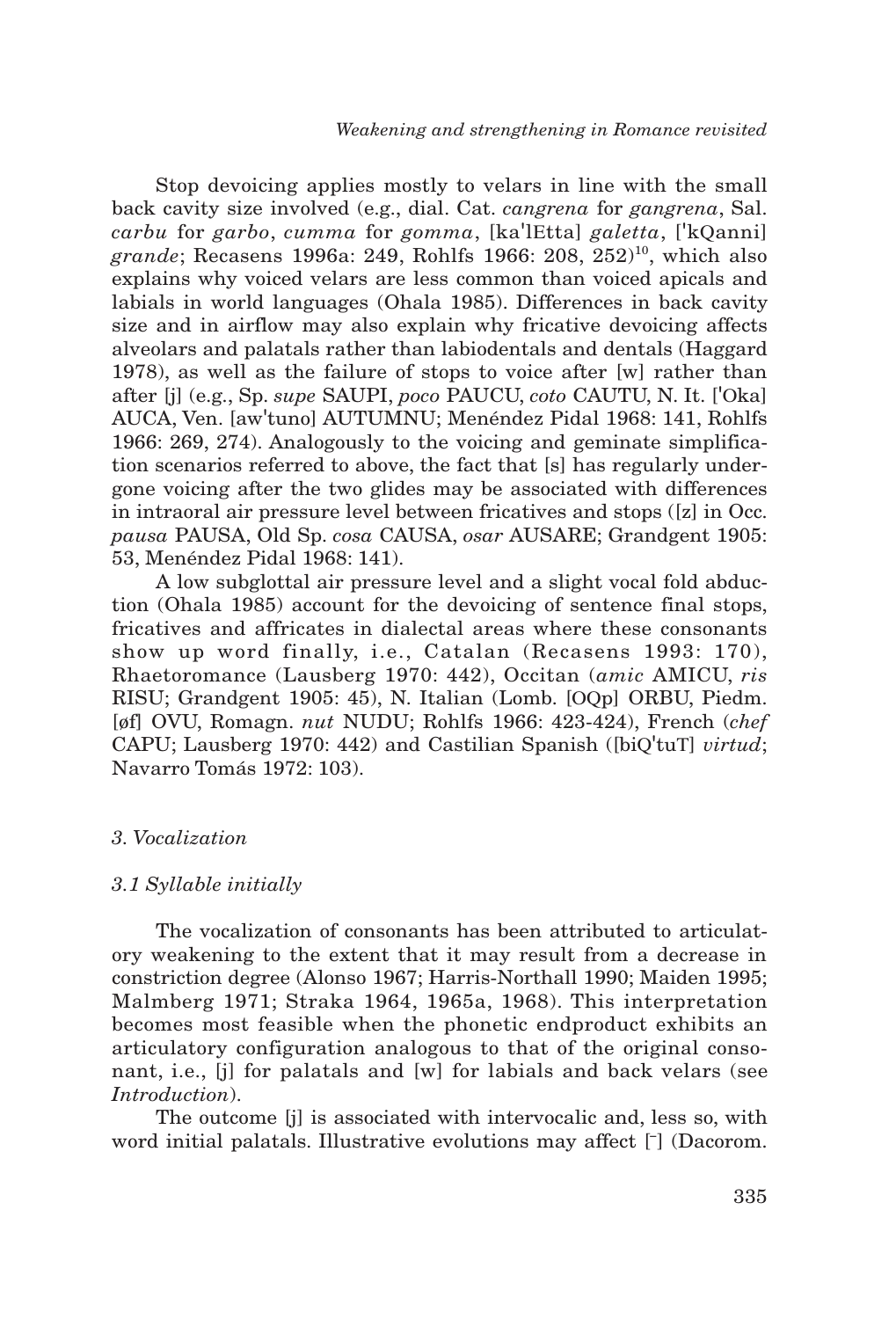['vije] VINEA, Port. ['tĕMu] < ['tēu] TENEO; Sala 1976: 83, Hajek 1997: 168), [J] (Friul. [pa'ja] PACARE, Sp. ['juƒo] IUGU, Rosh. ['pla:ja] PLAGA; Iliescu 1972: 62, Lausberg 1970: 328, Lutta 1923: 184), and [dZ] (Log. ['dZaE] CLAVE but [sa 'jaE]; Contini 1986: 527). A decrease in degree of dorsopalatal contact may also account for the change [¥] > [j] in the adjacency of a high vowel (Rom. ['jepuQe] LEPORE, [g@'in@] GALLINA, Camp. ['juna] LUNA, Laz. ['suju] SOLU; Mallinson 1988: 396, Nandris 1963: 231, Rohlfs 1966: 216, 309), and renders the production of specific consonant clusters easier (W. Cat. ['seg¥/je] SECALE, ['k¥/jeza] ECCLESIA; Recasens 1996a: 312). Intervocalic labials and velars appear to vocalize much more rarely than intervocalic palatals, while dentoalveolars do not undergo vocalization in this contextual condition (Cors. [a 'wola] *la gola*, Tusc. ['fawa] for ['fava] FABA, Gasc. [ta'wa] TABANU, ['bewe] BIBERE; Cravens 1987, Rohlfs 1966: 293, Rohlfs 1970: 128).

A reversed strengthening action causes approximants to become stops, affricates or fricatives in positions and contexts favoring an increase in constriction degree. Palatal [j] may yield a palatal stop, fricative or affricate word initially and after a nasal stop (Fr. *vendange* VINDEMIA, Sp. [(un)'JuÏo] (*un) yugo*; Lausberg 1970: 400, Navarro Tomás 1972: 128), a palatal fricative intervocalically (Arg. ['maZ/∫o] MAIU; Malmberg 1950: 106-107) and a velar stop syllable finally (Rosh. [vikf] VIVU, [sekt] STELLA; Lausberg 1970: 221, Meyer-Lübke, 1974: 102). On the other hand, highly constricted or fricativized labiovelars may change into labials or velars (Ohala & Lorentz 1978) whether word initially (Old Pad. *vardar* WARDAN, Old Piedm. *visa* WISA; Rohlfs 1966: 231), after a velar stop in homosyllabic clusters (Sard. ['Ebba] EQUA; Contini 1987: 68), syllable finally (Lad. [aft] ALTU, Rosh. [kru/ok∫] CROCE, Sard. ['avQa] AURA; Guarnerio 1918: 103, Lausberg 1970: 234, Tuttle 1991: 576), and after a heterosyllabic consonant involving closure or central contact (Cat. *calb* CALVU, *corb* CORVU, Old Occ. *valg* \*VALUI, *sec* SEDUI, Sp. *conviene* CONVENIT, *mangual* MANUALE; Pensado 1986).

Syllable initial vocalization may also be attributed to acoustic equivalence if the original consonant and the glide output exhibit an analogous F2 frequency or overall spectral structure. Acoustic similarity between grave spectra may be indeed called forth in order to justify the vocalization of [Ú] into [w], assuming that apical consonants are not expected to undergo a decrease in lingual contact at the alveolar place of articulation in syllable initial position (Ohala 1974, Ohala & Lorentz 1978). Moreover, additional F2 lowering may contribute to the same change in a grave vowel environment, i.e., after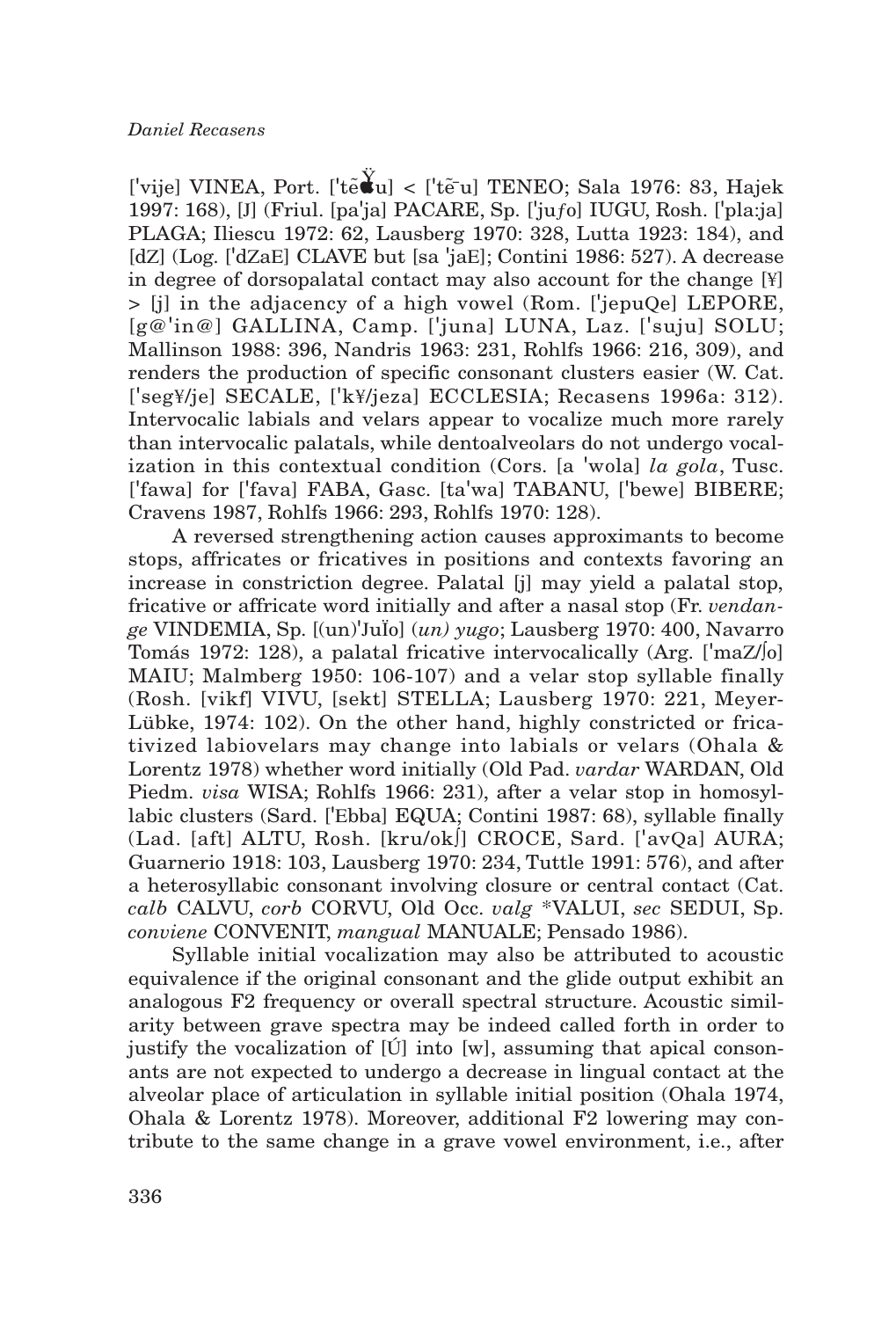[u] in S. Italian areas (Pugl. ['tavu@] TABULA; Rohlfs 1966: 309) or after stressed [a] in Romanian (*steaua* STELLA ILLA; Lausberg 1970: 411) and Occitan (Leng. *auo* ALA; Ronjat 1932: 144). Vocalization through acoustic equivalence is prone to occur in the absence of a straight articulatory relationship between the original consonant and the output glide, as in the case of the substitution of clear [l], [z] and [Q] by [j] (Essen 1964; Ohala 1978). Illustrative examples may be found in intervocalic position (Wal. ['stwaj] STEL-LA; ALW 1953: 139) as well as in homosyllabic and heterosyllabic clusters (Tusc. ['tempjo] TEMPLU, ['aja] AREA, Laz. ['peQja] \*PIRU-LA, Sic. ['fjati] FRATRE; Maiden & Perry 1997: 373, Rohlfs 1966: 355,  $400$ <sup>11</sup>

As argued in the following section, specific vocalization outcomes for labials and velars before dentoalveolars may be attributed to the glide categorization of the vowel transitions, and show up in examples from Catalan (*taula* TABULA; Badia 1951: 216), Portuguese (*inteiro* INTEGRU; Williams 1938: 84), Gascon and Occitan (Gasc. ['rEwlo] REGULA, Occ. *flairo* FLAGRAT, *roire* ROBURE**,** Vivaro-Alpin [peQ'sEwQe] PERSEQUERE; Ronjat 1932: 227-228, 239, FEW, X: 433), and Italian dialects (Abr. ['najQ@], Cal. ['niuQu] NIGRU; Rohlfs 1966: 196, 372). According to this explanatory hypothesis, C1 vocalization does not need to be preceded by a resyllabification process causing a syllable initial consonant to become syllable final.

## *3.2. Syllable finally*

## *3.2.1. Dark consonants*

Dark consonants ( $[\hat{U}]$ , labials, back velars) yield [w] quite frequently in syllable final position, as shown by examples taken from Catalan (*deute* DEBITU, *Jaume* IACOMU, *beu* BIBET; Badia 1951: 219-220, 229), Gascon (*sau* SALE; Rohlfs 1970: 152), Occitan (*fau* FAGU, *jou* JUGU, Drôme [t∫aw] CALDU; Bouvier 1976: 237, Ronjat 1932:  $101$ <sup>12</sup>, Brazilian Portuguese ([sOw] SOLE; Parkinson 1988: 135) and Old French ([es'pawl@], ['mOwl@] from [es'pall@] SPATU-LA, ['mOll@] MODULU; Pope 1934: 149). This sound change may be implemented through contact retraction and loss at the place of articulation, which in the case of [Ú] may be favored by a following nonconflicting labial or velar consonant (e.g., dial. Cat. *auba* ALBA, *auqueria* for *alqueria*, Prov. *seuvo* SILVA, Rhod. ['sewkle] from ['selkle] CIRC(U)LU; Recasens 1996a: 314-315, Ronjat 1932: 205, 243). Moreover, the replacement of  $\mathfrak{[}U\mathfrak{[}V\mathfrak{[}W\mathfrak{[}W\mathfrak{[}W\mathfrak{[}W\mathfrak{[}W\mathfrak{[}W\mathfrak{[}W\mathfrak{[}W\mathfrak{[}W\mathfrak{[}W\mathfrak{[}W\mathfrak{[}W\mathfrak{[}W\mathfrak{[}W\mathfrak{[}W\mathfrak{[}W\mathfrak{[}W\mathfrak{[}W\mathfrak{[}W\mathfrak{[}W\mathfrak{[}W\mathfrak{[}$ an increase in the temporal separation between the dorsal and apical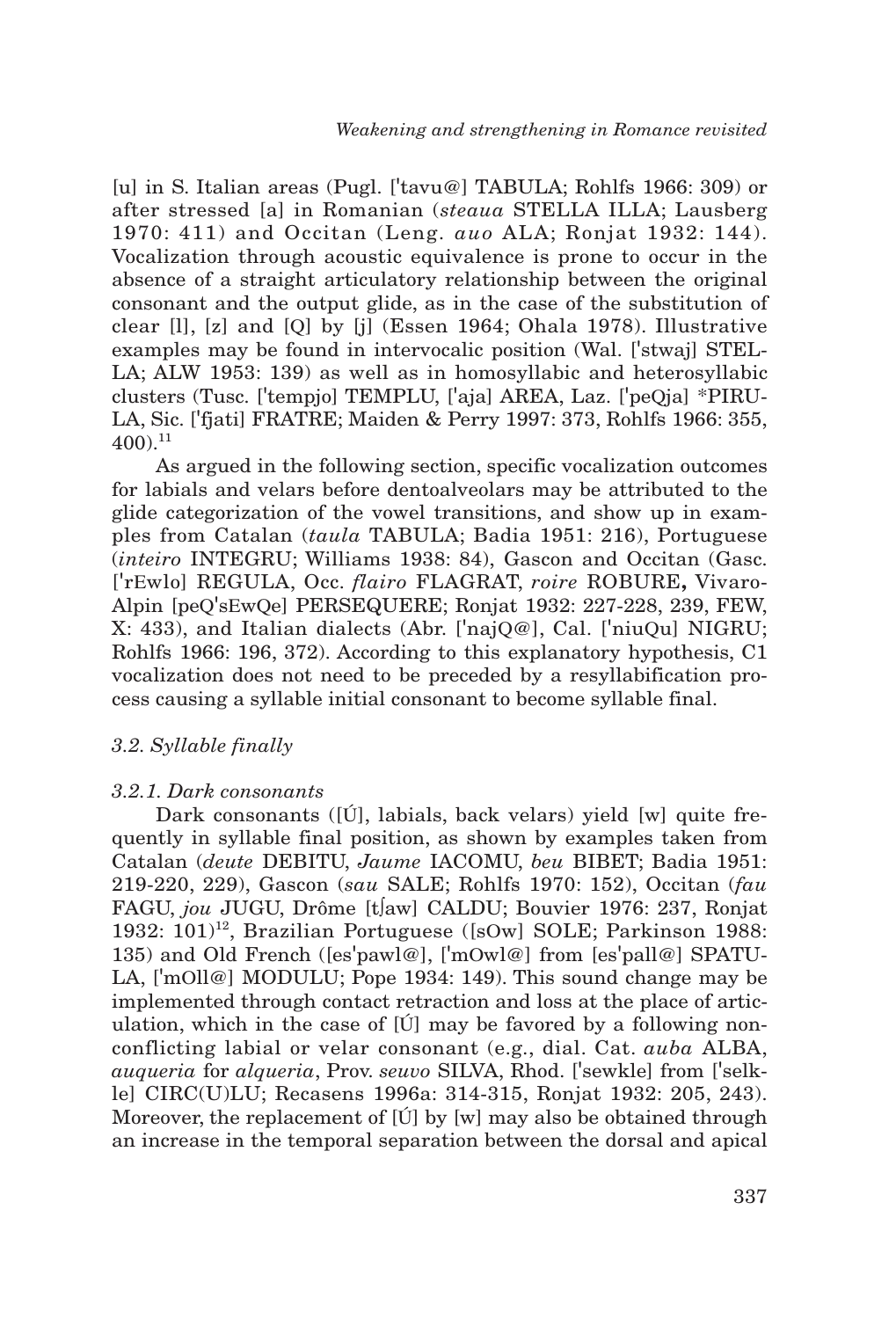gestures of this complex consonant, so that the occurrence of the latter gesture, after voicing resumes, renders [w] audible and the alveolar lateral inaudible (Hardcastle & Barry 1985; Recasens & Farnetani 1994). The vocalization of dark consonants may have a perceptual basis. It may be caused by the confusion of equivalent spectra in line with these consonants becoming darker syllable finally, and by voiced bilabials and [w] exhibiting similar formant transition slopes and durations in this syllable position (Espy Wilson 1992). Another perceptual mechanism contributing to the vocalization process is the integration of the falling or low frequency VC transitions as /w/, which is in accordance with the existence of phonetic variants still exhibiting both the inserted glide and the triggering dark consonant (see *Introduction*).

Glide insertion through segmental categorization of the F2 transitions may also account for specific vocalization outcomes out of grave consonants before a dentoalveolar. In this particular scenario, it may be claimed that listeners hear /w/ or /j/ depending on whether emphasis is put on the low frequency component or on the rising component of the vowel transitions, respectively. Several relevant sound changes may be identified in this respect:

(a) [m]> [w] only before [n] and after [a] in Occitan (*dauno* DOM(I)NA; Ronjat 1932: 213), Romanian (*daun* DAMNU; Lausberg 1970: 374) and Catalan (*llauna* LAM(I)NA, *escon* SCAMNU; Coromines 1974: 262).

(b)  $\text{[U]}$  [w] often after [a], and  $\text{[U]} > \text{[i]}$  often after a back rounded vowel. The former substitution may be illustrated with examples from Old Occitan (*mout* MULTU, *dous* DULCE; Grandgent 1905: 70), Spanish (['soto] SALTU; Menéndez Pidal 1968: 54), Old French (*ueutz* OCULOS; Pope 1934: 154) and Piedmontese (['OtQu] ALTERU; Rohlfs 1966: 37). Examples of the latter change are Port. *muito* MULTU, Occ. *coitivar* CULTIVARE, *coisna* \*CUCINA (Lausberg 1970: 372; Straka 1968: 298).

(c)  $[F \perp x \perp] > [j]$ ,  $[w]$  often after a back rounded vowel in dialectal areas such as Occitan (Old Occ. *joine* JUV(E)NE, *coide* CUBITU, *eus*, *eis* IPSE; Grandgent 1905: 77, Ronjat 1932: 166, 169, 255), Portuguese (['ka(j)∫a] CAPSA, *noi/ute* NOCTE, *outubro* OCTOBRE; Williams 1938: 76, 84-85), S. American Spanish (*recei/ución* for *recepción*, *carái/uter* for *carácter*; Malmberg 1950: 68, Zamora Vicente 1989: 383) and S. Italian dialects (Luc. ['aj@n@] AGNU, ['lEwna] LIGNA; Rohlfs 1966: 368).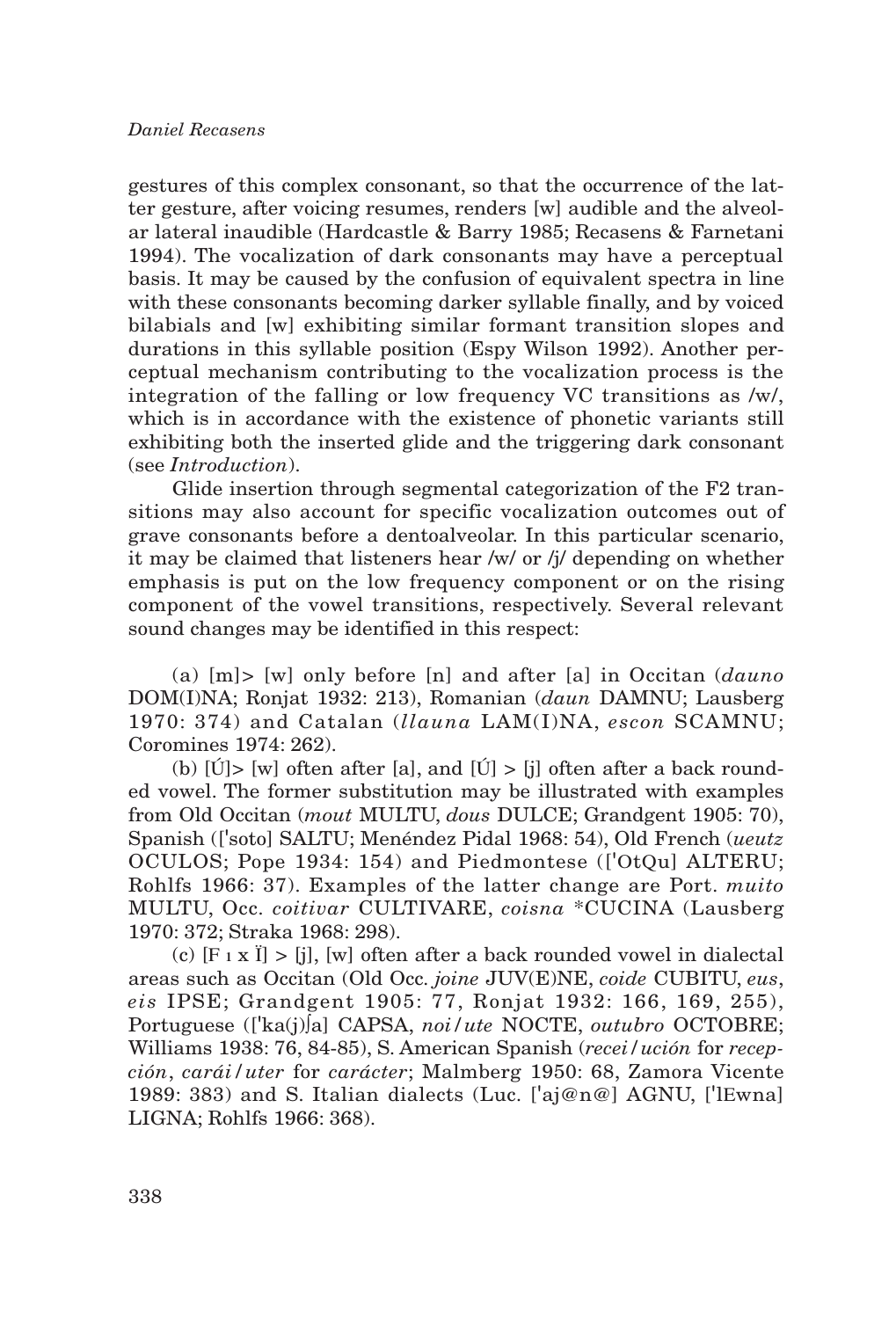An articulatory interpretation of the vocalization of [Ú] and velars into [j] based on their palatalization is of doubtful validity in the light of palatographic evidence showing that [Ú] does not exhibit greater dorsopalatal contact before dentoalveolars than before labials and velars (Recasens 1996b). The outcome [ujC] in some of the forms referred to above may also have been generated after consonantal vocalization through the dissimilation  $[uwC] > [uiC]$ , in a fashion similar to substitutions such as *ouro*, *dous* > *oiro*, *dois* in Portuguese (Malmberg 1971: 361; Pensado 1984: 492).

## *3.2.2. Clear consonants*

Clear consonants undergo vocalization into [j] in syllable final position, as exemplified by data for original palatals whether stop (Rosh. [la/Ej] LACU, Old Fr. [mej'tje] from \*[meJe'tate] MEDIETATE; Haiman & Benincà 1992: 70, Pope 1934: 132), affricate (Old Occ. [roj] RUBEU; Grandgent 1905: 63), fricative (Old Occ. [baj] BASSIU; Appel 1918: 87), nasal (Friul. [raj] ARANEU, Gasc. [baj] BALNEU; Iliescu 1972: 75, Sampson 1999: 153) or lateral (Old Fr. [kun'sejts] from [kun'se¥ts] CONSILIOS, Auverg. [Zaj] GALLU; Pope 1934: 155, Ronjat 1932: 314). Also alveolar clear [l] and [Q] may yield [j] (S. American and S. Peninsular Sp. *cueipo* CORPU, *goipe* COLAPHU, *comei* COMEDERE, *papei* for *papel*, Tusc. ['sajddu] SALTU, Sic. ['sujddu] SURDU; Alonso 1967: 254-255, Lapesa 1980: 521, Malmberg 1971: 391, Rohlfs 1966: 345, 376).

This process may be attributed to a decrease in tongue contact degree and to articulatory retraction, as suggested by electropalat ographic data (Recasens, submitted). An articulatory rationale based on apical contact loss is presumably at the origin of [l] and [Q] vocalization in those dialectal regions where this change occurs exclusively before non conflicting labials and/or velars, e.g., in Italian and Sardinian zones (Romagn. ['ejba] *alba*, Emil. [dojk] *dolco*, Lig. ['bajba] *barba*, ['ajku] *arco*; Rohlfs 1966: 346, 376) and in Andalusian Spanish areas (*aigo* for *algo*, *poique* for *porque*; Alonso 1967: 254, Quilis-Sanz 1998: 155). The sound change of interest may also be accounted for through phonemic categorization of the rising and high frequency vowel formant transitions in line with the existence of phonetic variants still exhibiting traces of the palatal glide, e.g., in the case of the replacement [Q] > [j] after [e] in Francoprovençal (For. [sa'bi] SAPERE; Gardette 1941: 143) and perhaps in Marais Vendéen French ([a∫'tej] *acheter*; Morin 1977: 139). Differently from the vocalization of [Ú] into [w], the substitution of clear [l] by [j] cannot be associated with gestural decomposition, given that this consonantal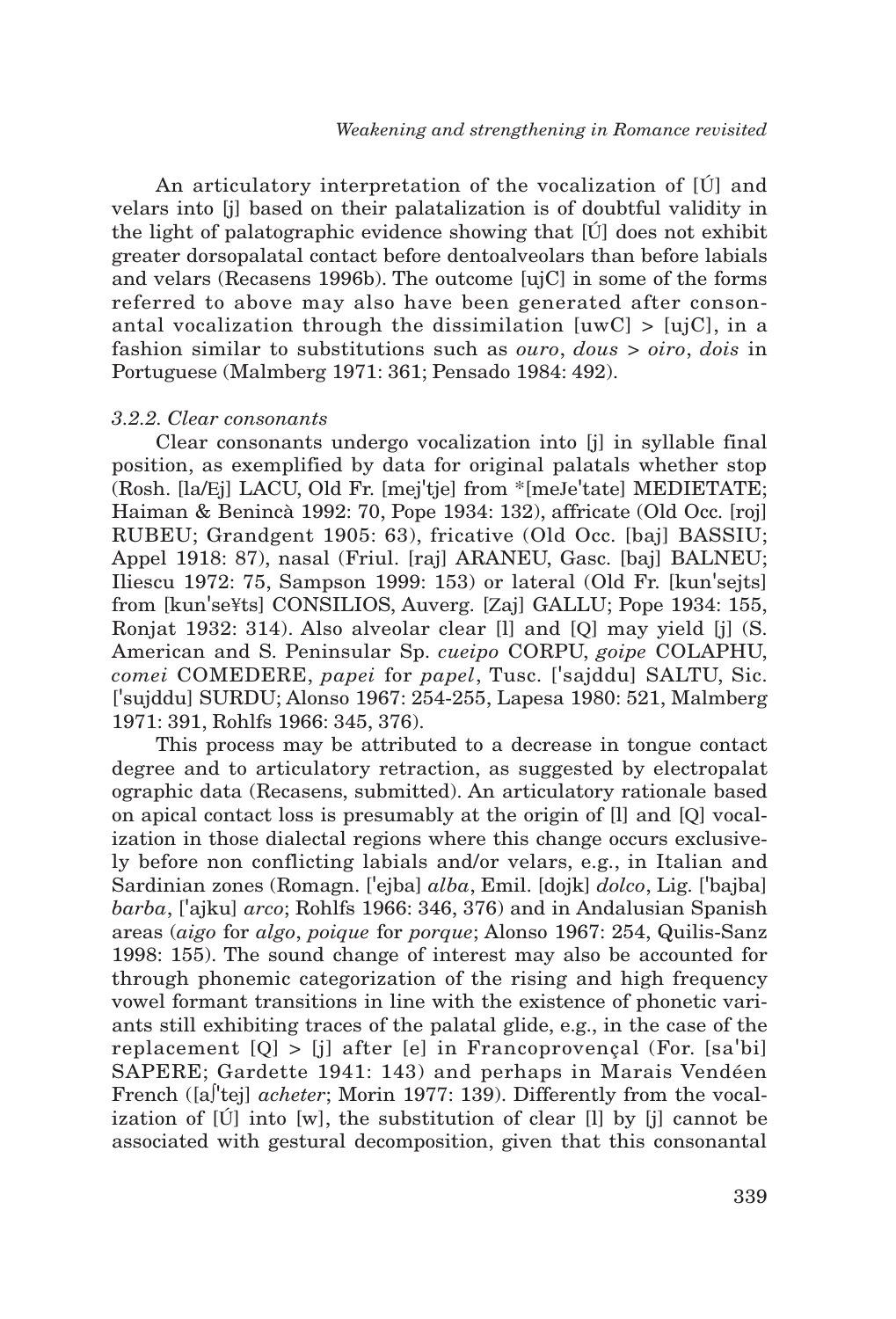variety is not a complex segment involving two separate lingual gestures; indeed, articulatory data for Italian clear [l] in word final position reveal that the periods of alveolar and palatal contact occur simultaneously in this case (Recasens & Farnetani 1994)<sup>13</sup>.

Both vocalization outcomes [w] and [j] are also documented for  $[D]$  and  $[z]$ .

(a) Dental [D] may yield either [w] syllable finally, or else [j] in syllable initial and syllable final position preferably before an alveolar consonant. One or both final realizations may be exemplified with phonetic variants from Catalan (*creure* CREDERE, *cau* CADIT; Badia 1951: 218, 229), Old and Modern Occitan (*raizon* RATIONE*, dei/ume* DECIMU, *lei/uda* LICITA, *caire* QUADRU, ['¥jEjQo], ['¥EwQa] HEDERA; FEW, IV: 397, Grandgent 1905: 68, Michel 1956: 127, Ronjat 1932: 226), Romansh (*prau* PRATU; Bourciez 1967: 608), French (*plaisir* PLACERE; Pope 1934: 126), Portuguese (*cadeira* CATHEDRA; Menéndez Pidal 1968: 142) and Chilean Spanish (*maire* for *madre*, *pieira* for *piedra*; Malmberg 1971: 409).

(b) On the other hand, [z] vocalization occurs exclusively in syllable final position and may be conditioned by the preceding vowel, i.e., it may yield [w] after a back vowel and [j] after a mid front vowel. Illustrative examples may be found in Gascon and Occitan (Gasc. *aine* ASINU, *espaumá* from SPASMU, Lim. ['libQej] *livres*, Prov. *peile* PESSULU, Old Occ. *broidar* germ. \*BRUZDON, Auverg. *omouno* ELEMOSYNA, *eime* from ADAESTIMARE, Haute Loire ['kowta] COSTA, ['kQEjto] CRISTA; FEW, XII: 137, Marshall 1984: 25, Michel 1956: 125-127, Nauton 1974: 1974: 226-227), dial. French (Lorr. [gQOw] GROSSU; FEW, IV: 274), Francoprovençal (Vaud *t(e)ita* TESTA, *fen(e)itra* FENESTRA; Guarnerio 1918: 184) and Catalan (*almoina* \*ELEMOS(I)NA, N. Cat. *aibre* ARBORE; Badia 1951: 216, Recasens 1996a: 270).

It is highly plausible that the segmental substitutions in (a) and (b) have been generated through perceptual integration of the vowel transitions rather than through the articulatory retraction process  $[sC]$  >  $[cC]$  >  $[iC]$  (Rousselot 1891). Supporting evidence derives from phonetic variants still exhibiting the inserted glide (Occ. ['zownej] *jeunes* and [zownej'Zomej] *jeunes hommes*, [mej(s)] MENSE, *trei(s)* TRES; Lafont 1983: 28, Marshall 1984: 25, Ronjat 1930: 120, 366), and from palatographic data showing that contact retraction at the place of articulation does not clearly apply to highly constrained alveol-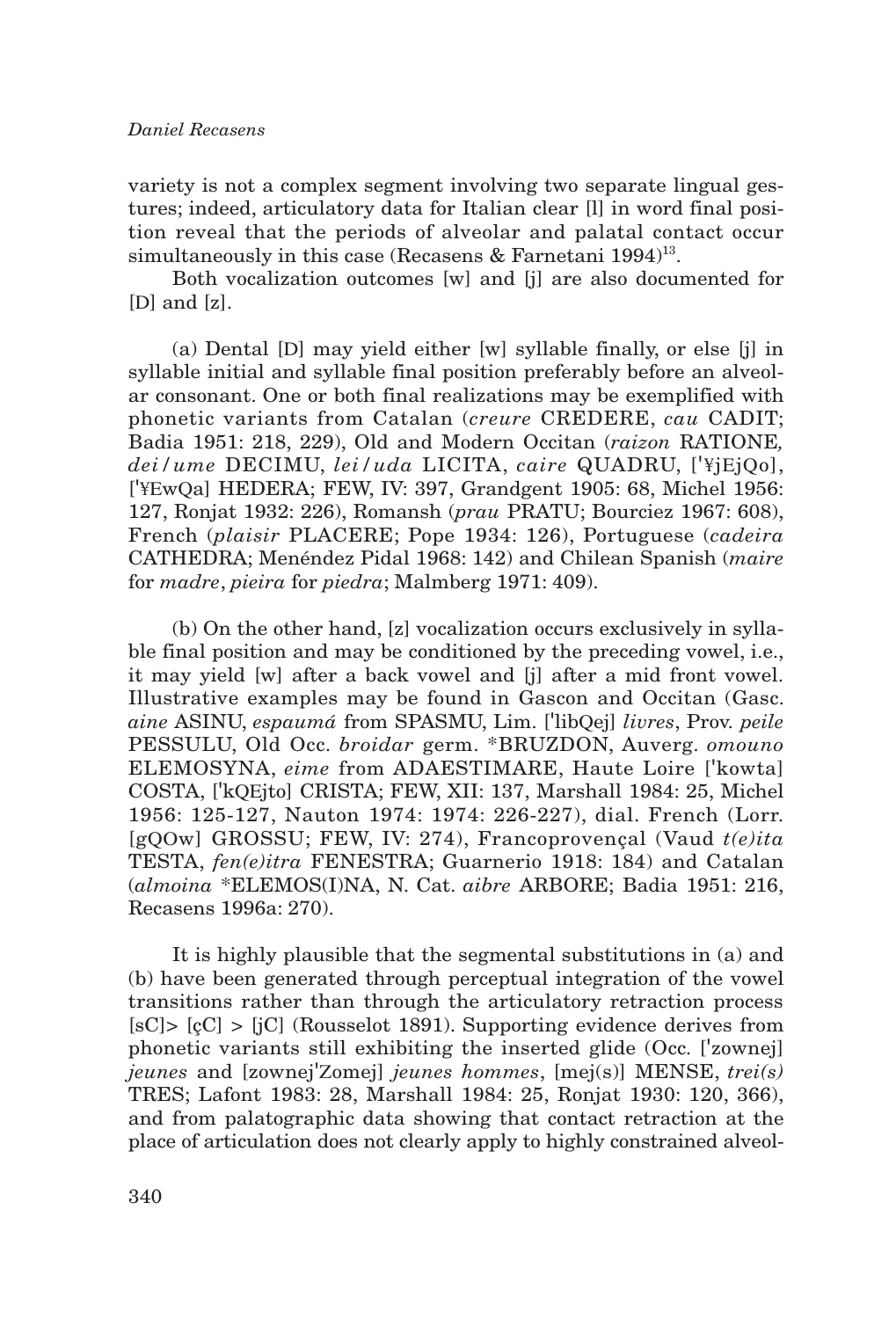ar fricatives in syllable final position (Recasens, submitted). The possibility that the replacement [D]> [w] is based on acoustic equivalence between the input and output segments is in accordance with a trend for [T] and [D] to be heard as /f/ and /v/, but runs against the finding that the reversed misperception occurs much more rarely (Locke 1983; Ohala 1993).

## *4. Rhotacism, nasalization and lateralization*

## *4.1. Dentals*

The rhotacism of [D] may occur systematically in intervocalic position (Alg. *sera* SAETA, Pot. ['praQ@] PRATU, Cal. ['niQu] NIDU; Recasens 1996a: 208, Rohlfs 1966: 275, 295) and, occasionally, in syllable final position whether word finally (Spanish from Paraguay; Lipski 1994b: 330) or before a heterosyllabic voiced consonant (Rosh. [ruQ'le:Q] ROTULARE, [taQ'le:Q] TITULARE, colloquial Rom. [lo'goQn@] *logodnÎ*, [po'viQl@] *povidlÎ*, dial. Cat. *corna* for *cotna* \*CUTINA, *surja* for *sutja* \*SUDIA; Lutta 1923: 201, Nandris 1963: 128, Recasens 1996a: 211, 214)<sup>14</sup>. The opposite substitution is documented in intervocalic position in Lengadocian, in Corsican and in areas of Central France where [D] may fall afterwards (Leng. ['¯Eda] NIGRU, Cors. ['nEÎu] NIGRU, [eÎa 'ÎuÎu] *era duru*, Bourg. [ED] AREA; Bloch 1927: 95, 105, Dalbera-Steffanaggi 1991: 125). The same change may take place whenever there is another rhotic in the same word, as exemplified by lexical variants from Lengadocian and Spanish from Santo Domingo (Leng. [s@'Diz@], [s@'DjEjda] CERE-SIA, Sp. *basudero*, *rudal* for *basurero*, *rural*; FEW, II: 598, Malmberg 1950: 150). The fact that the two replacements occur in analogous contextual conditions is in support of the possibility that they are implemented through an intermediate phonetic realization, while running against the notion that [D] rhotacism and even the reverse replacement should be viewed as instances of weakening (see Posner 1996: 294).

Other reversible changes such as  $[D] > [l]$  and  $[l] > [D]$  could also proceed through an intermediate [Q]-like realization since they operate in similar contextual conditions, which is in disagreement with the suggestion that  $[D] > [1]$  should be seen as a case of strengthening (see Marotta 1993). On the one hand,  $[D] > [1]$  is found intervocalically and before a heterosyllabic voiced consonant in dialectal zones such as Valencià (*rèlit* REDITU, *melecina* MEDICINA, *colna* for *cotna*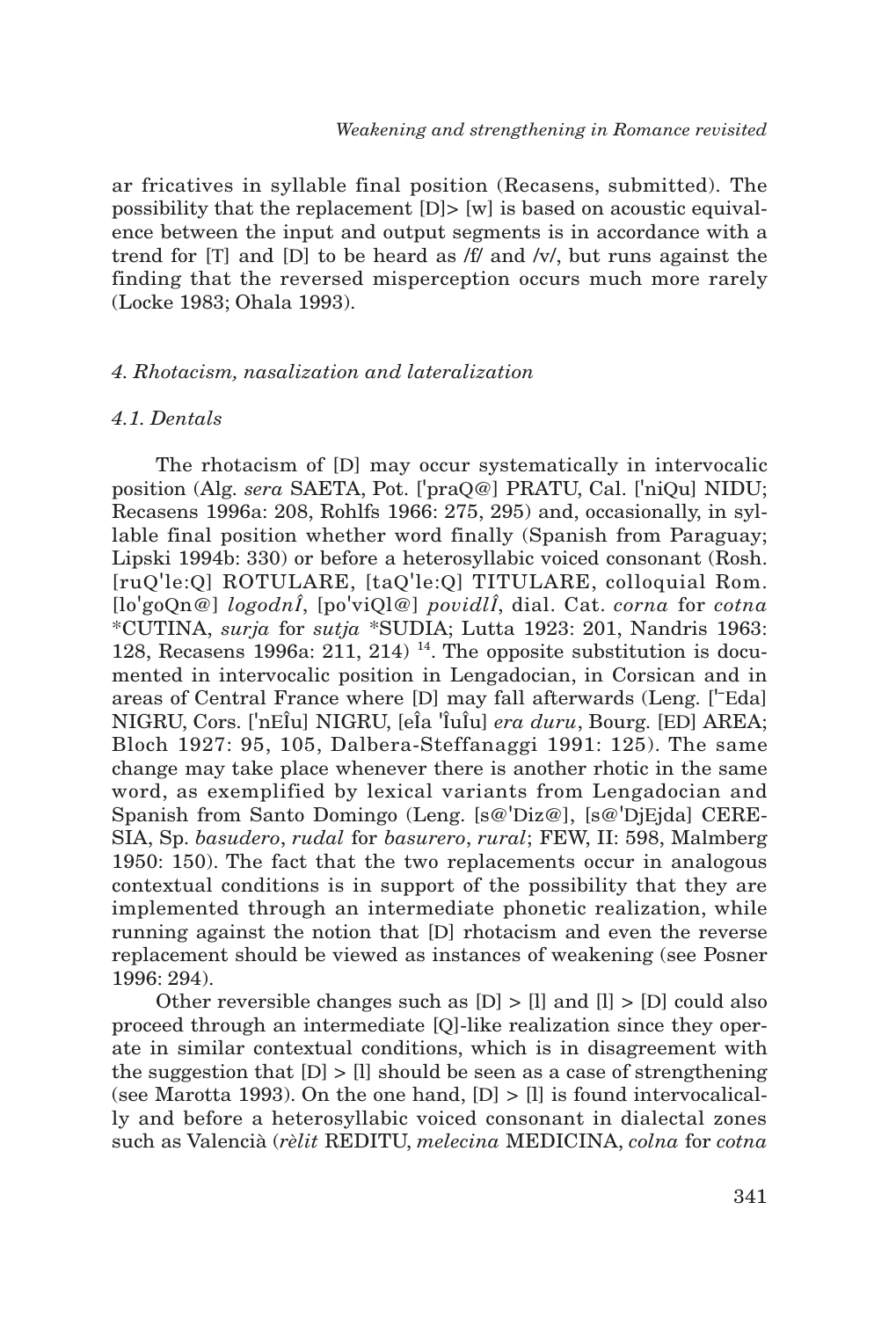## *Daniel Recasens*

\*CUTINA; Recasens 1996a: 211, 228), Ischitano (*cola* CODA, *u lit* DITU; Rohlfs 1966: 204, 297), dial. Spanish (*almirar* for *admirar*; Malmberg 1950: 149) and Leonés (*portalgo* PORTATICU, *vilva* VIDUA; Zamora Vicente 1989: 152). On the other hand, [l] > [D] also occurs in intervocalic position (Cal. [a 'Dana] LANA, ['paDa] PALA; Rohlfs 1966: 217, 309).15

## *4.2. Alveolar fricative*

The rhotacism of [z] is favored by apicality in the alveolar fricative (see Contini 1986: 537 for Logudorese, and Romero, unpublished, for Catalan), and may be attributed to articulatory undershoot and subsequent friction loss (see Solé 1992 for perceptual evidence). It may take place in intervocalic position and before [l], [n], [m] and other voiced consonants in line with these contextual segments causing a decrease in air pressure during the articulation of the fricative consonant (Haggard 1973; Lorenzo 1975). Illustrative examples may be found in Old Picard (*marle* MASCULU, *arne* ASINU; Gossen 1970: 107), Occitan (Old Occ. *dis/rnar* DISJEJUNARE, Rou. *dumergue* DOMESTICU, *esparme* SPASMU, *irlo* INSULA; Grandgent 1905: 53, Michel 1956: 124, Ronjat 1932: 160), S. Spanish (['miQmo] *mismo*, ['dEQDe] *desde*, ['nEQƒa] *nesga*; Torreblanca 1976: 156-157) and Sardinian (Log. [saQ 'dentes] IPSAS DENTES; Blasco 1984: 39, Lausberg 1970: 429, Maiden & Parry 1997: 378). Rhotacism may also be favored by apicality in the following consonant ([QT] in colloquial Sp. *ascenso*; Navarro Tomás 1972: 111).

The opposite change  $[Q] > [z]$  applies in analogous contextual conditions to those just described, as shown by phonetic variants from Occitan (Old Occ. *gir/sar* GIRARE, Niç. ['Ewza] HED(E)RA; Grandgent 1905: 53, Ronjat 1932: 142) and  $16<sup>th</sup>$  cent. French (*frère/fraise* FRATER, *chaire/chaise* CATHEDRA; Posner 1997: 289). This suggests that rhotacism and fricativization may have been generated through intermediate realizations between the rhotic and the fricative, thus disconfirming the assumptions that [z] rhotacism involves weakening and that [Q] fricativization may be obtained through weakening (Posner 1996: 294) or strengthening (Goman 1981: 129). Such realizations exist in dialectal domains of [Q] fricativization, namely, in Occitan and French zones where the fricative has a [Q]-like realization and the rhotic has a [z]-like quality (Bloch 1927; Lorenzo 1975).

A trill and a preconsonantal rhotic may also be realized as a lingual fricative before consonants such as [n] and [l] in Spanish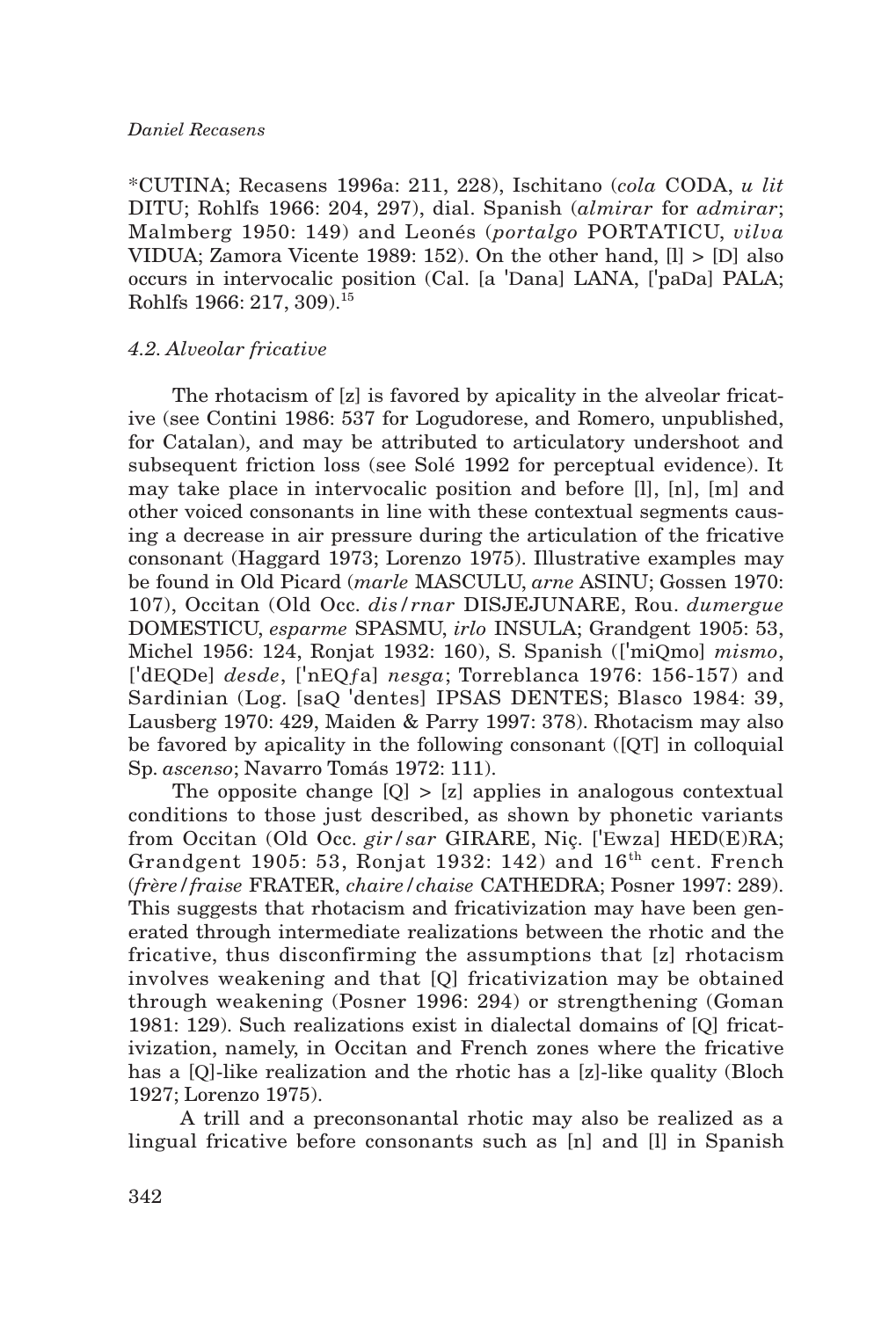dialects (And. *mislo*, *piesna*, Nuevo México *pesla* for *mirlo* MERULU, *pierna* PERNA, *perla* PERULA; Alonso 1967: 258). Rhotic fricativization is also found word finally before a voiceless consonant in Logudorese areas where rhotacism of the alveolar fricative occurs before a voiced consonant, i.e., in addition to the rhotacism of *sos* IPSOS in [sOQ 'gatOs], ['batOQ] QUATTUOR is realized ['batOs] in [batOs 'kanEs] (Jones 1988: 323). The same substitution affects the clusters *tr*, *str* (N.E. Sic.  $[\hat{E} \times \hat{B}] > [\hat{B}]$ , as in ['paßi] PATRE, Old Sp. *nuesso* NOSTRU, *maesso* MAGISTRU; Maiden & Parry 1997: 371, Menéndez Pidal 1968: 145). Evidence against articulatory retraction in syllable final trills (Recasens, submitted) suggests that the fricativization process of interest cannot be attributed either to strengthening or to articulatory relaxation through tongue tip lowering and possible formation of a palatovelar constriction (Straka 1965b). Instead, it appears to be associated with aerodynamic factors, i.e., with the failure to instantiate vibration as resistance at constriction location and airflow decrease or as an increase in constriction degree causes apical tension or air velocity to rise (Solé 1992; Widdison 1998).

## *4.3. Alveolar lateral*

Syllable initially, the change [l] > [Q] may apply systematically in intervocalic position and after a tautosyllabic consonant (Sass. ['saQi] SALE, Log., Campid. ['pQenu] PLENU, Alg. [vu'Qa] VOLARE, [pQat] PLATTU, Nap. ['vufaQo] *bufalo*, Sic. from San Fratello ['bQa˜ku] BLANK; Contini 1987: 353, Lausberg 1970: 332, Recasens 1996a: 313, Rohlfs 1966: 242, 310). It may also take place exclusively in one position or in the other, namely, intervocalically (Drôme ['aQo] ALA, Lad. ['EQa] ILLA, Rom. ['soaQe] SOLE; Bouvier 1976: 217, Haiman & Benincà 1992: 74, Lausberg 1970: 362) or else after a homosyllabic consonant (Leon. *igrésia*, *branco*, Port. ['fQako] FLAC-CU, [sem'bQaQ] SIMILARE; Menéndez Pidal 1968: 199, Williams 1938: 63, 90). Retroflex [ÒÒ] may also undergo rhotacism perhaps through [(Î)Î] (Gasc. ['bEQa] BELLA, [ga'Qio] GALLINA, Cal. [ka'vaŒu] CABALLU, Camp. ['keQa] ECCU ILLA; Bec 1968: 38, Rohlfs 1966: 333-334, Ronjat 1932: 149). In syllable final position, [l] undergoes rhotacism more or less systematically before any consonant in some dialectal areas (Log. [al/Q'bEƒE], S. American and S. Peninsular Sp. *argo*, *arquiler* for *algo*, *alquiler*, Tusc. *cardo* CALIDU, *morto* MULTU; Contini 1987: 364, Lapesa 1980: 521, 575, Rohlfs 1966: 342), or just before a non-interferring labial or velar in others,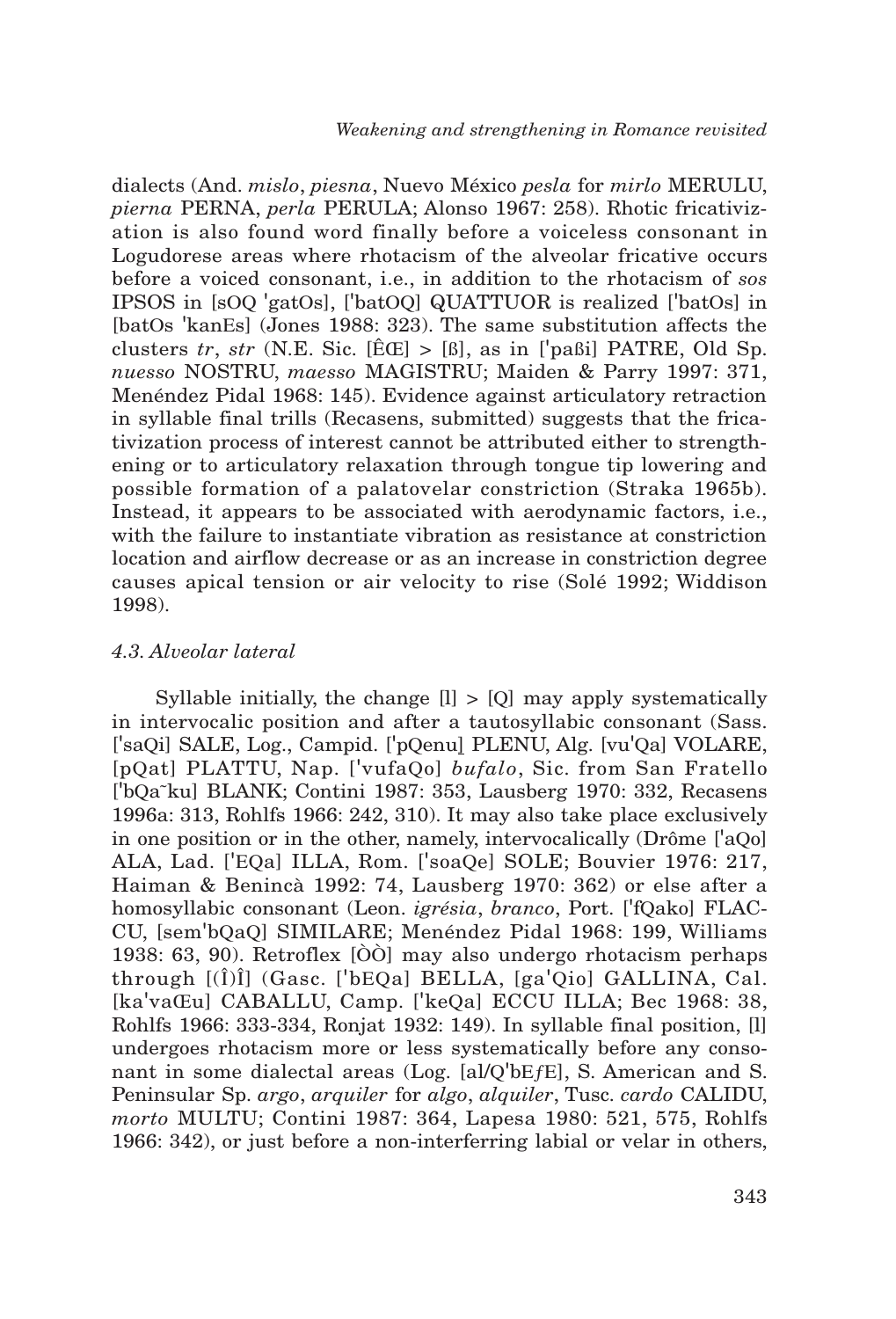which suggests that the sound change of interest may be caused by articulatory reduction (Lig. *vurpe* VULPE, *surcu* SULCU, Roman. ['saQvo] SALVU, [si'puQkQu] SEPULCRU; Grassi et al. 1997: 116, Rohlfs 1966:  $342)^{16}$ . The fact that the change of [l] into an alveolar rhotic may apply intervocalically rather than word finally (e.g., in Franc-Comtois as opposed to Andalusian Spanish; Dondaine 1972: 176-177, Quilis-Sanz 1998) could be related to the clearer nature of the alveolar lateral in the former vs latter context condition.

The opposite substitution  $[0] > [1]$  occurs essentially in intervocalic position (dial. Cat. *faligola* for *farigola*, *salampió* SIRIMPIONE; Recasens 1996a: 338), after a homosyllabic consonant and preconsonantally (S. Sp. *cuelpo* CORPU, *talde* TARDE, *reflán* for *refrán*, *vinagle* for *vinagre*, dial. Cat. *flare* FRATER, *multra* MURTA; Alonso 1967: 220-222, Lapesa 1980: 506, Recasens, 1996a: 338), and word finally (Extr. [mu'hel] *mujer*; Alonso 1967: 221). The lateralization of preconsonantal [s] could also be accounted for by assuming that rhotacism has previously applied, though lateral fricatives are possible sound types (Dalbera-Steffanaggi 1991: 132; Ladefoged & Maddieson 1996: 203). It is documented in Livorno (*fialco* for *fiasco, quelto* ECCU ISTE; Rohlfs 1966: 380) and occasionally in other domains (Val. *deldeny* for *desdeny*; Recasens 1996a: 270), and operates in word final position before a voiced consonant in Logudorese areas (e.g., *trel*, *sal* for *tres*, *sas* in the sequences [trEl 'manOzO], [sal 'dEntEzE]; Contini 1986: 538).

The finding that  $[l] > [Q]$  and  $[Q] > [l]$  take place quite often in the same word positions and segmental contexts is in support of an acoustic motivation of both replacements. This interpretation is consistent with the absence of clear acoustic differences between [l] and [Q], mostly so when the lateral is clear and the rhotic is a tap (Espy Wilson 1992; Maddison 1984). Evidence in support of the alternative hypothesis that  $[l] > [Q]$  but not  $[Q] > [l]$  is associated with articulatory weakening (see however Straka 1965b according to whom [Q] > [l] should also be viewed as a case of weakening) derives from the observation that lateral rhotacism may be implemented through alveolar contact reduction and may occur more frequently than rhotic lateralization in dialects exhibiting the two substitutions (e.g. in preconsonantal and postconsonantal position in Sardinian, and syllable finally along the Pacific Coast in S. American Spanish; Jones 1988: 322, Lapesa 1980:  $575$ ).<sup>17</sup>

The replacements  $[1] > [n]$  and  $[n] > [1]$  may apply preconsonantally (Sp. *comulgar* COMMUNICARE, Old Occ. *molge* MONACHU, Sic. *santu* SALTU, *anzari* ALTIARE, Lim. *espanlo* SPATULA;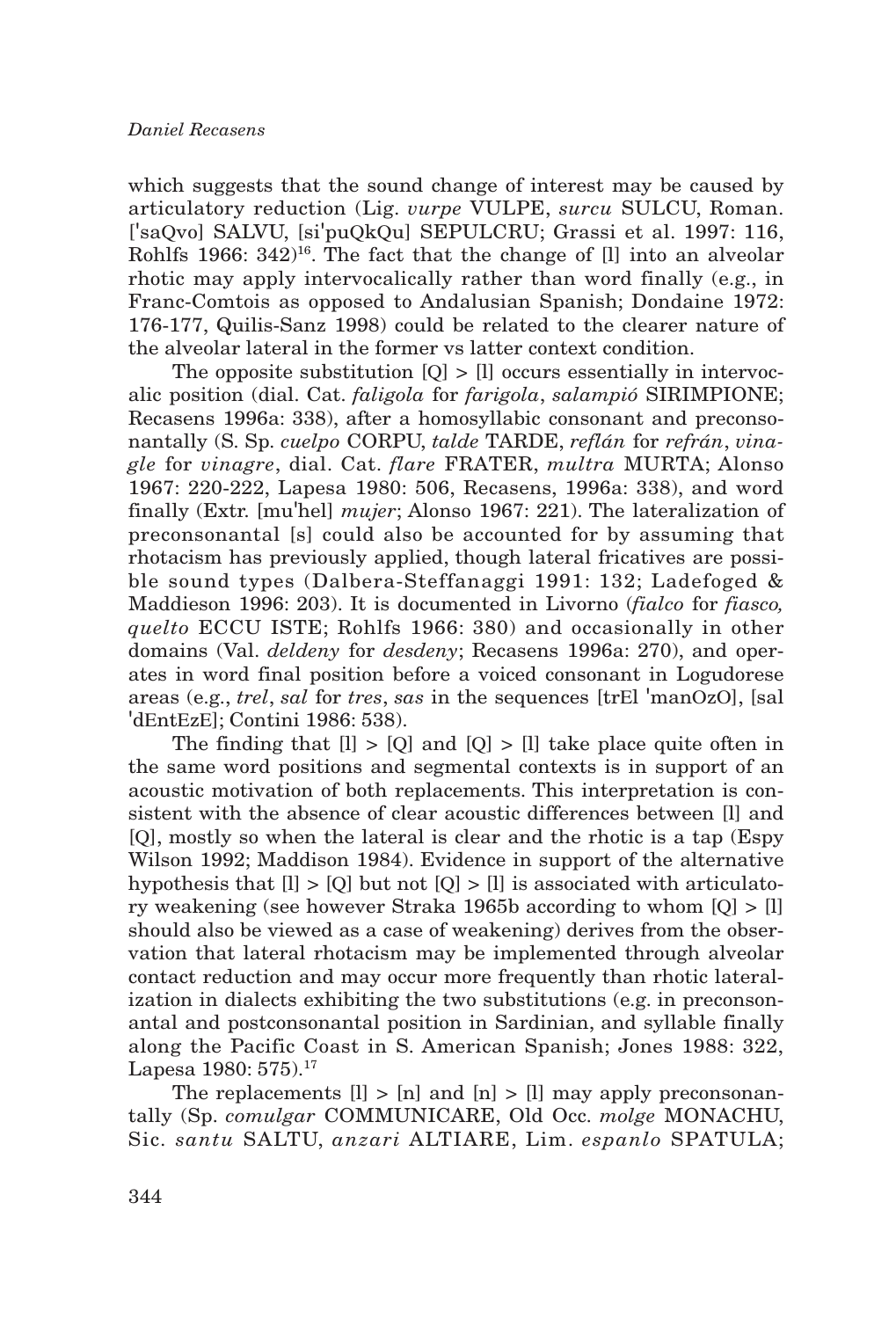Coromines 1954-57, I: 874, Grafström 1958: 194, Rohlfs 1966: 346, Ronjat 1932: 151). Both changes have been attributed to the acoustic similarity between the alveolar lateral and the alveolar nasal, namely, to the presence of analogous spectral anti-resonances and vowel transitions involving sudden spectral and amplitude discontinuities (Grenlee & Ohala 1980; Ohala 1975). The fact however that the implementation of these two changes is subject to important differences is in support of an articulatory motivation, i.e.,  $[1] > [n]$  occurs more often than  $[n] > [l]$  and is favored by a following dentoalveolar, while  $[n] > [1]$  but not  $[1] > [n]$  is prone to be generated through a reduced [Q]-like realization. Another instance of lateral nasalization is  $[\frac{y}{f}] > [\frac{1}{f}]$  in word final position (Gasc. [hi<sup>-</sup>] FILIU, [su<sup>'</sup>Qe<sup>-</sup>] SOLICU-LU; Rohlfs 1970: 151, Ronjat 1932: 321).

## *4.4. Alveolar nasal*

Nasal rhotacism occurs presumably through an intermediate nasalized tap and appears to be associated with gestural reduction rather than with acoustic equivalence (Hajek 1997). It may operate intervocalically, before a voiced consonant or after a heterosyllabic consonant often with the help of a dissimilatory or assimilatory action, as shown by phonetic variants taken from Italian (colloquial Tusc. *auturno* for *autunno*; Rohlfs 1966: 461), Occitan (Old Occ. *arma* AN(I)MA, *morgue* MONICU, Modern Occ. *urdre* ORD(I)NE, Piedmont *bur an* BONU ANNU; Grandgent 1905: 83-84, Ronjat 1932: 141, 258), Spanish (*sangre* SANG(UI)NE, *hombre* HOMINE; Menéndez Pidal 1968: 156) and other dialectal regions (Campid. ['kavuQa] for ['kavuna], Francoprov. ['lyQa], Istrorom. ['lur@] LUNA; Contini 1987: 398, Sampson 1999: 133, 313). The fact that the rhotacism of [n] applies more frequently than the opposite substitution  $[Q] > [n]$  is also in support of an articulatory motivation of the former sound change  $([Q] > [n]$  may take place syllable finally in Andalusian Spanish *me*[h]*ón* for *mejor*, *vingen* for *virgen*; Alonso 1967: 263, Lapesa 1980: 505).

#### *4.5. Alveolar trill*

It has been stated that alveolar trills and taps differ regarding degree of strength, i.e., trills are 'stronger' than taps (Posner 1996: 288). This view is supported by the distribution of rhotics of different degrees of complexity according to context and word or syllable position. On the one hand, the alveolar trill or [R] shows up word initially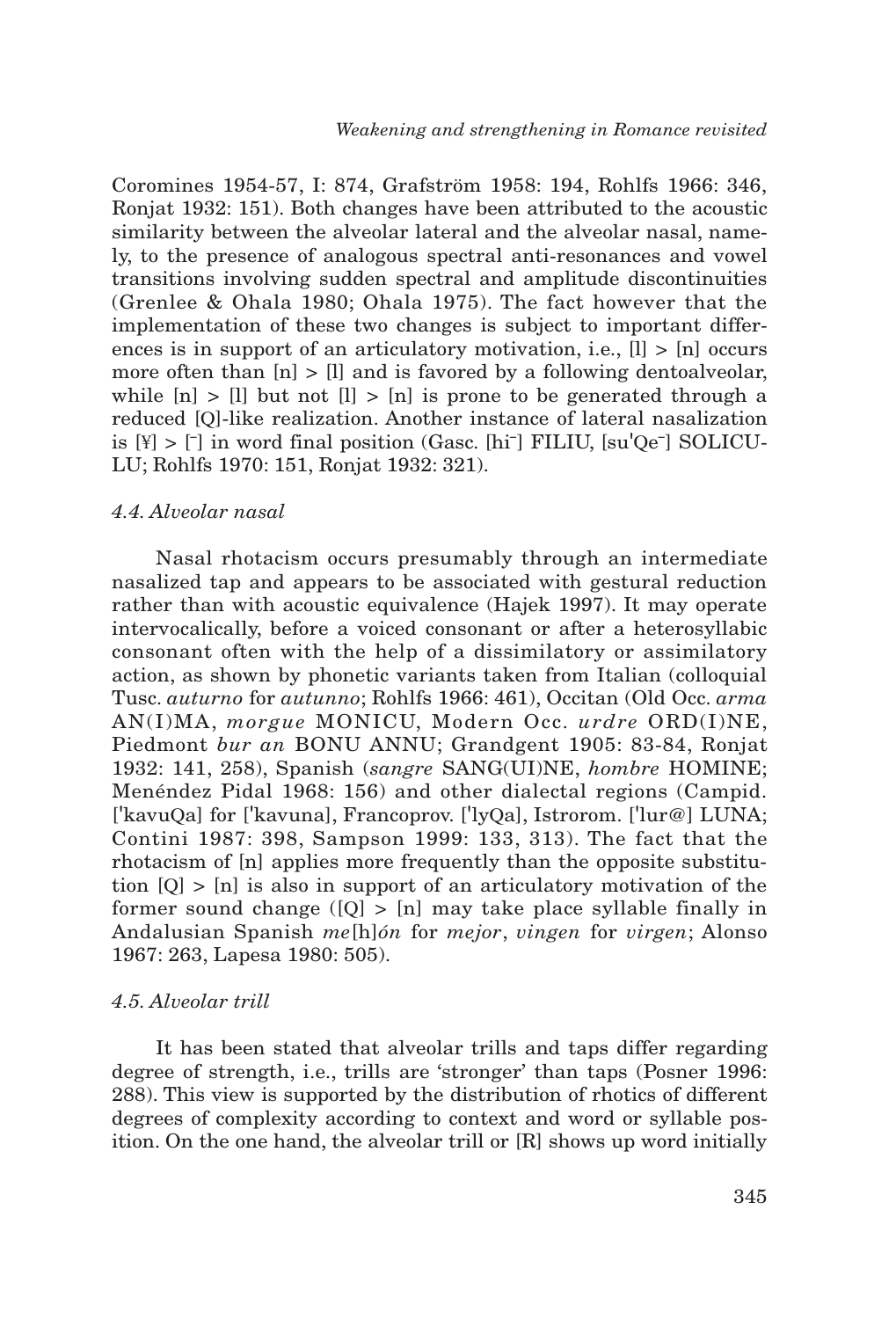(in Sardinian, S. Italian, Spanish, Catalan, Portuguese, Occitan; Lausberg 1970: 313) and after a heterosyllabic consonant (e.g., Portuguese, Spanish, Catalan, Occitan; Parkinson 1988: 138, Navarro Tomás 1972: 122, Recasens 1993: 176-178, Wheeler 1988: 250), and even after a tautosyllabic consonant (Alguerese Catalan, Old Romanian; Recasens 1996a: 326, Sala 1968: 80). On the other hand, preconsonantal and sentence final rhotics may be implemented as taps or approximants (Spanish, Valencià) or else as trills or trill-like realizations often exhibiting only one alveolar contact (Mexican Spanish, Eastern Catalan; Malmberg 1971: 436, Recasens 1996a: 327). Moreover, it should be noticed that word final alveolar rhotics are prone to be produced as taps if occurring before a vowel or [j] in dialectal domains where they are realized as trills before a pause (Cat. *mar agitada*, *llur iogurt*; Recasens 1993: 177).

The replacement of a trill by a tap may thus be seen as an instance of weakening, in agreement with the fact that it may take place intervocalically in domains such as N. Italian, Romanian (['ts aQ@] TERRA; Lausberg 1970: 411) and Corsican (Bastia ['sEQa] SERRA; Dalbera-Stefanaggi 1991: 124, Guarnerio 1918: 479). The occasional simplification of the trill before a high front vowel is rather associated with the difficulty involved in performing two successive antagonistic tongue dorsum gestures, i.e. tongue dorsum lowering and retraction for [r] and tongue dorsum raising and fronting for [i] (W. Cat. *suriac* for *xurriaca* \*EXCORRIGIATA, *coriola* for *corriola* from CARRU; Recasens 1996a: 336).

## *5. Aspiration, retraction and glottalization*

## *5.1. Back and front consonants (except for the alveolar fricative)*

The possibility that aspiration is achieved through a decrease in constriction degree appears to work out for back velars in view of the similarity between the vocal tract configurations for an unconstricted velar and for a glottal fricative. This explanatory account may hold for the processes  $[x] > [h]$  (S. American Spanish; Lipski 1994b: 256, 290, 311),  $[k] > [h]$  after a vowel whether word initially or word medially (Log. [e'nuhQu] GENUC(U)LU, Tusc. [la 'hjave] *la chiave*, [la haQne 'hQuda] *la carne cruda*, [la 'hwa¥¥a] *la quaglia*; Contini 1987: 320, Rohlfs 1966: 199, 222, 246), and perhaps  $[f] > [h]$  as well (Abruzzese ['mah@] *mago*; Rohlfs 1966: 299). An articulatory account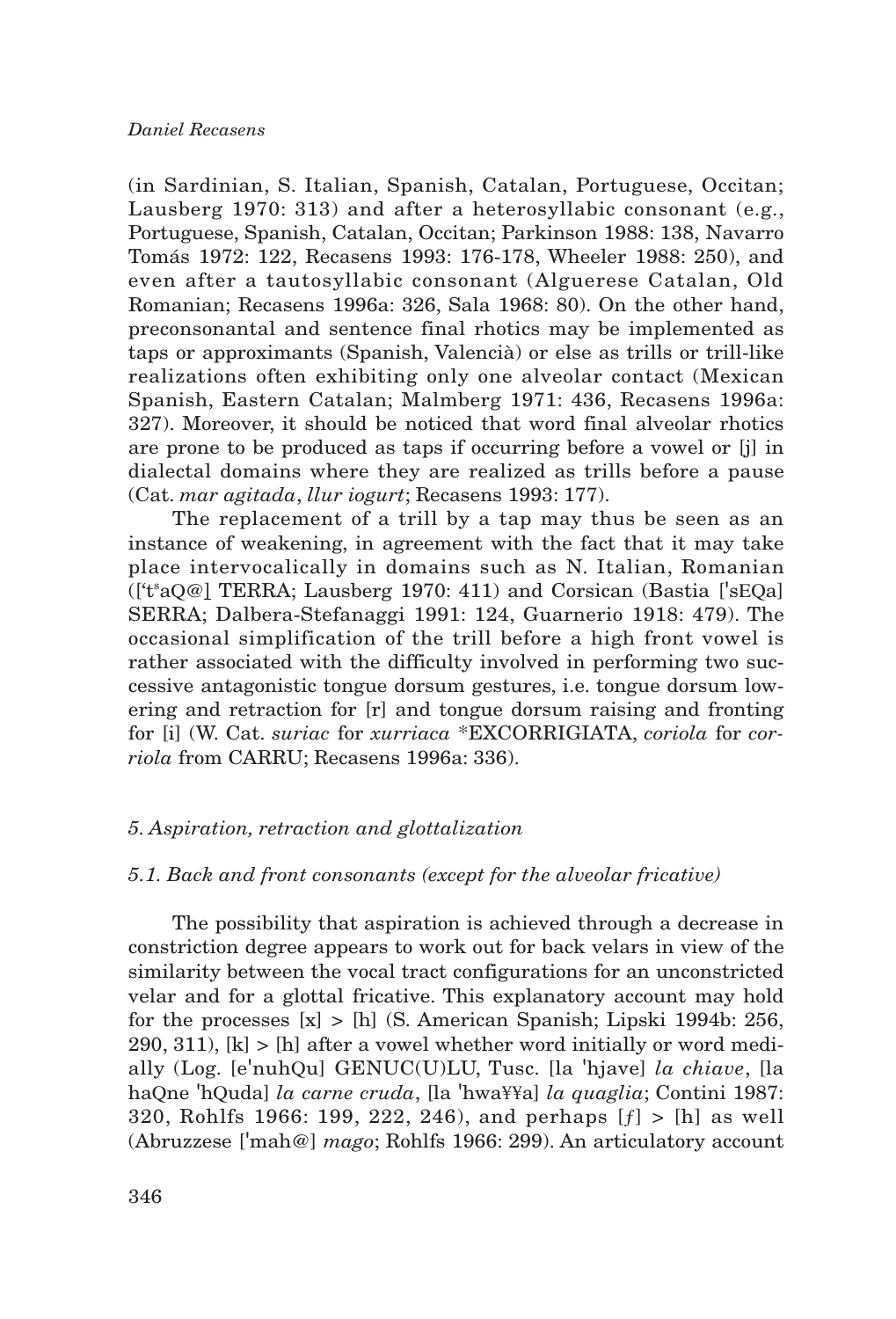of fricative aspiration is more problematic for fronter consonants, namely, [T] which may become [h] in Spanish and Francoprovençal (Vaux [dao h@] DULCEA, S. Sp. [la 'nweh] *la nuez*, [o'rohko] *Orozco*; Méndez Dosuna 1987: 32, Zamora Vicente 1989: 72), and [f] which has undergone aspiration word initially in Spanish and word initially and medially in N. Italian areas, Calabria and Gascon (Sp. ['et∫o] FACTU but ['fweƒo] FOCU, ['fjeQo] FERU, Lomb. [ha'Qina] FARINA, ['∫tEhen] STEPHANU, Cal. ['hQagula] FRAGULA, Gasc. ['hEsto] FESTA, [h(e)'Quto] FRUCTU, [aha'mat] from FAME; Menéndez Pidal 1968: 122, Rohlfs 1966: 206, 249, 303, Rohlfs 1970: 145, 147-148). The aspiration of a voiceless labiodental fricative may have been generated through perceptual confusion between a labialized realization of [f] and [h] in back rounded vowel contexts, as suggested by alternations between [h], [x] and [f] in dial. Spanish (['h/x/fweQte] *fuerte*; Lapesa 1980: 469, Penny 2000: 87) and by available mirror substitutions such as  $\text{[hw]} > \text{[fw]}$  and  $\text{[w]} > \text{[f]}$  (Grenlee & Ohala 1980; Ohala & Lorentz 1978).18 An alternative hypothesis advocates that [f] aspiration has been generated through articulatory retraction from an intermediate palatal fricative [ç] still available in Francoprovençal and Occitan (Valais ['ç(¥)ãma] FLAMMA, Auverg. from Puy-de-Dôme [çjo] FOCU, ['çi¥O] FILIA; Jeanjaquet 1931: 40, Naro 1972: 439).

The rhotic and [l] may also undergo aspiration in S. American and Andalusian Spanish both word finally (*cantar*, *árbol*; Alonso 1967: 255) and before a voiced consonant (*carne*, *perla*, *el gato*; Quilis-Sanz 1998: 148-150, Zamora Vicente 1989: 320). Moreover, except for (labio)dentals, consonants which are prone to undergo aspiration may also undergo glottalization, e.g., in Colombian Spanish (intervocalic [s], [k]; Lipski 1994b: 236) and in Barbagia and other Campidanese areas (['mus?a] MUSCA, [sa '?una] LUNA; Contini 1987: 119, 124).

In addition to aspiration and glottalization, the replacement of alveolar rhotics and nasals by  $[R]$  and  $[\tilde{ }]$  have been characterized as an instance of weakening involving tongue tip lowering and tongue postdorsum retraction and raising (Penny 2000: 151, Straka 1965b). Articulatory retraction may also yield a back fricative or approximant in the case of rhotics, e.g., in Ardenne ([lo∫] *lard*, [poh] *port*; Bruneau 1913: 348, Remacle 1972: 363), Corsican ([u 'ƒit∫u] ERICIU; Dalbera-Steffanaggi 1991: 456) and Puerto Rican Spanish and Brazilian Portuguese ([r]> [x], [X]; Lipski 1994b: 356, Parkinson 1988: 138). On the other hand, the substitution  $[n] > [7]$  occurs word finally and before a dental or a labial stop (Gasc. [pa˜] PANE, [bi˜] VINU, Rosh. [caw˜] CANE, ['ca˜ta] CANTAT, N. It. [mã], [ma˜] MANU,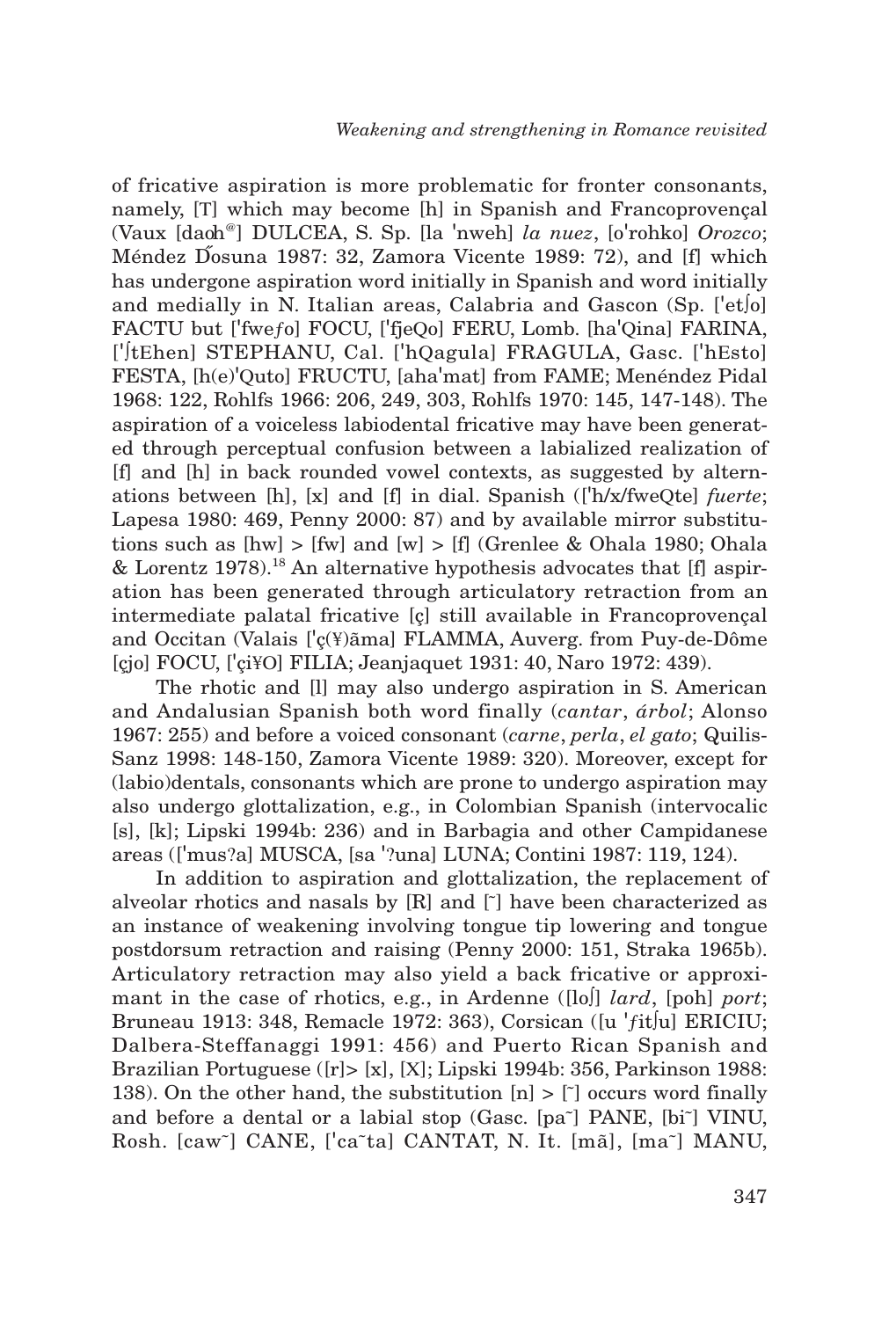Piedm. [ku<sup>~'</sup>tQoa] *contrada*, ['ko~pu] CAMPU, Rhod. [ẽ<sup>~'</sup>tẽ~dRe] INTENDERE; Bec 1968: 50, Lutta 1923: 96, 255, Rohlfs 1966: 383, 427, Sampson 1999: 150).

Convincing arguments may be adduced against the weakening hypothesis in this case. On the one hand, experimental evidence shows that rhotics are reluctant to undergo articulatory retraction syllable finally (Recasens, submitted). Rather than reflecting a weakening strategy, tongue body hollowing and postdorsum elevation towards the soft palate appears to be an effective strategy for reducing tongue tip tension and thus resistance to airflow (Widdison 1998). The transformation  $[1] > [R]$ ,  $[g]$  may also be related to manner requirements, i.e., to the need to facilitate the passage of airflow through the sides of the oral cavity (Campid. ['sORi] SOLE, Auverg. from Haute Loire [fjaR] FILU, Pugl. [k@'gawQ@] *colore*; Blasco 1984: 204, Nauton 1974: 199, Maiden & Parry 1997: 342). On the other hand, the presence of [˜] in the place of [n] should be attributed to the restoration of a nasal consonant out of a nasalized vowel in view of the fact that both  $[\tilde{V}]$  and [~] exhibit high frequency spectral antiresonances (Sampson 1999). Other original nasals may yield [˜] perhaps through segmental restoration as well, i.e.,  $\lceil \cdot \rceil$  (Gasc. [hi<sup>-</sup>] for [hi<sup>-</sup>] FILIU, Prov. [pu<sup>-</sup>] PUGNU, Friul. [le˜] LIGNU; Millardet 1910: 173, Ronjat 1932: 298, Sampson 1999: 225) and, less so, [m] (Friul. [O<sup> $\cdot$ </sup>] HOMO, [f $\tilde{a}$ <sup>-</sup>] FAME; Francescato 1966: 63, Iliescu 1972: 71).

## *5.2. Alveolar fricative*

It has been stated that articulatory weakening may cause [s] aspiration through an increase in alveolar constriction width (Romero 1995), and perhaps through evacuation of predorsal contact and elevation of the postdorsum towards the palatovelar zone (Straka 1964; Widdison 1997). In agreement with this hypothesis, [s] > [h] operates most frequently in syllable final position where articulatory reduction is more prone to occur than word initially and intervocalically (Honduran Sp. [la he'mana] *la semana*, Arg. ['dehDe] *desde*, Wal. *ma/ohon* MANSIONE, Lomb. ['vEhpa] VESPA, [dih'na] DISJEJUNARE, [hak] SACCU, [hpi] SPINA, Gasc. [lah 'bEhtis], And. ['krusEh] *cruces*; Lipski 1994b: 291, Malmberg 1950: 160, Remacle 1972: 323, Rohlfs 1966: 226, 258, 380, 382, Ronjat 1932: 279, Zamora Vicente 1989: 318)<sup>19</sup>. Preference for syllable final vs syllable initial aspiration is consistent with the scenario in Argentinian and Cuban Spanish and in other dialectal areas where [s] becomes [h] more often before a heterosyllabic consonant than prevocalically or prepausally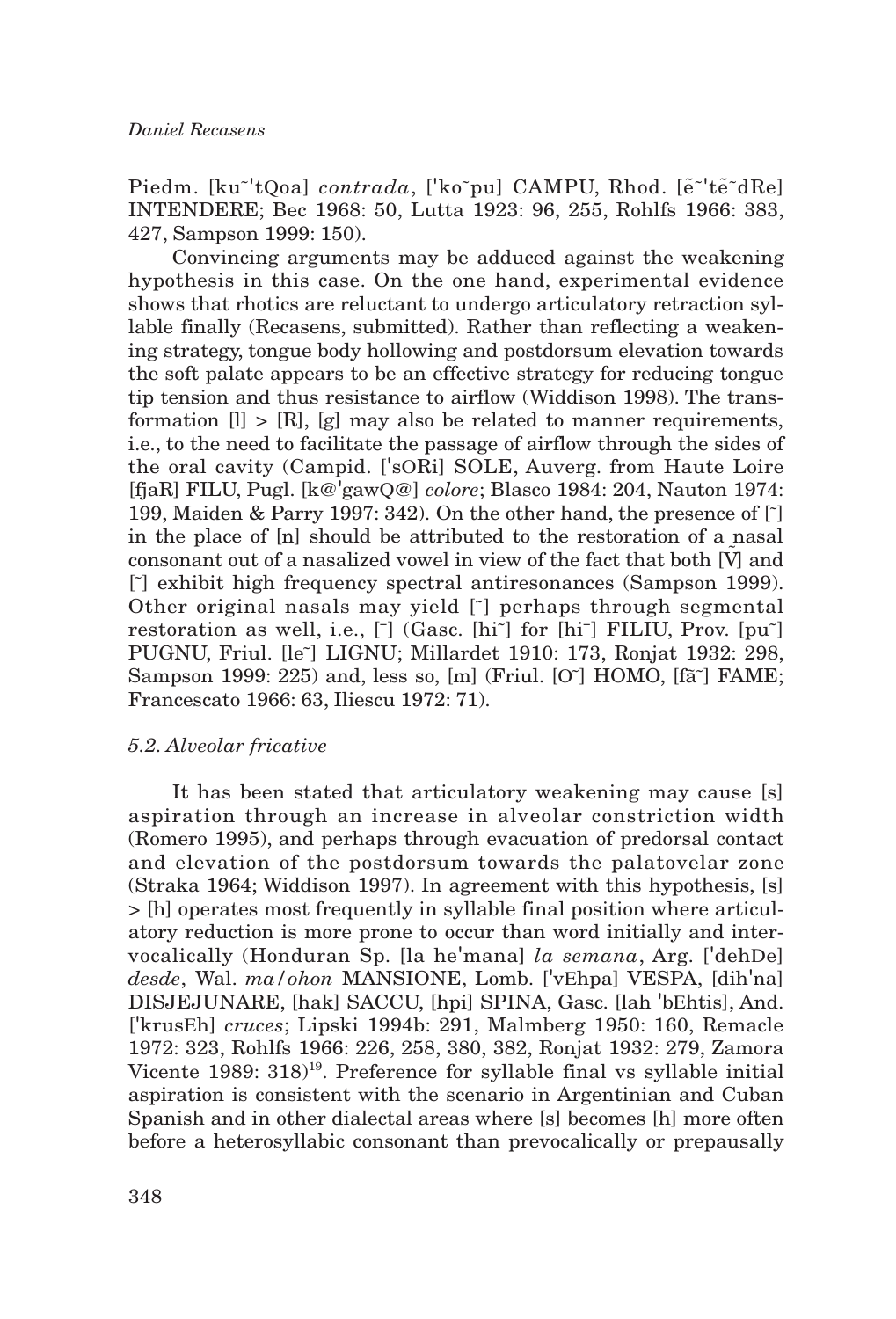(Méndez Dosuna 1987; Seklaoui 1989: 33-52; Terrell 1979). Moreover, distributional factors suggest that [s] aspiration may be preceded by palatalization and thus by articulatory retraction (Walsh 1985): indeed, analogously to [∫], [s] palatalization applies in syllable coda position whether absolute finally (Ardenne [ba∫] *bas*, European Port. [vO∫] *voz*, [seZ@] *seis*; Bruneau 1913: 399, Paiva Boleo & Santos Silva 1961: 339, Parkinson 1988: 138), before any consonant (European Portuguese; Parkinson 1988: 138), before a voiceless stop or fricative (Campid. [duZEntu '∫:ra˜kus] for /duZEntOs frá˜kos/, S. It. ['fe∫ta] FESTA, Sic. ['∫Erra] *sferra*; Bolognesi 1998: 49, Rohlfs 1966: 262, 379) or just before a stop not interferring with apicality (Log. [sO∫ 'p/kanEzE], Old Sp. and Judeo-Sp. *cas/xco*, N./S. It. ['∫kala] SCALA; Contini 1986: 536, Menéndez Pidal 1968: 197, Rohlfs 1966: 257, Zamora Vicente 1989: 356).

The supraglottal origin of [s] aspiration through weakening also appears to be in accordance with the articulatory properties of the adjacent contextual segments both regarding the frequency of occurrence and the spectral quality of the aspiration noise. Thus, [s] aspiration happens to be favored by a preceding open segment (namely, a vowel or a glide) and may be perceived as /ç/ after a high vowel and as /x/ after a back vowel (Vosges [veç'ti] VESTIRE, Gasc. [eç'pawle] SPATULA, Arg. ['fQeçko], ['kaxko]; Bloch 1917: 68, Fleischer 1912: 41, Malmberg 1950: 160). Regarding the following segment, [s] aspiration occurs often before a voiceless labial or velar stop not interferring with tongue tip raising for the alveolar fricative (dial. Sp.  $[10<sup>h</sup>]$ p pa' t torEh] *los pastores*, ['ahko] *asco*, Occ. ['pQEhtQe] PRESBYTER, ['pahto] PASTA, Wal. *hale* SCALA, [mOh] MUSCA, Lomb. ['fEhta], [peh'ka]; Alonso 1962: 51, ALW 1953: 201, FEW, IX: 357, VII: 744, Remacle 1972: 323, Rohlfs 1966: 380), but also before a voiced liquid or nasal in specific dialectal areas such as Old Wallon (*ahnesse* 'Fr. ânesse'; Alonso 1962: 49) and Gascon (Allières 1955). A decrease in constriction degree may also cause [s] to undergo glottalization (Spanish from Antilles ['et?to] *esto*, ['ded?de] *desde*, Colombian Sp. *lo*[?] *amigos*; Lipski 1994b: 236, Seklaoui 1989: 96).

An alternative hypothesis advocates that aspiration does not arise through articulatory reduction but is associated with the perceptual categorization of anticipatory glottis opening and breathiness in the preceding vowel (Widdison 1995). This view accounts for quality changes induced by glottal friction in the preceding vowel (e.g., mid vowel lowering and low vowel raising word finally, as in Andalusian Spanish ['lusEh] *luces*, [mæ] *más*; Llorente Maldonado 1962: 232, Zamora Vicente 1989: 318) and for data showing that the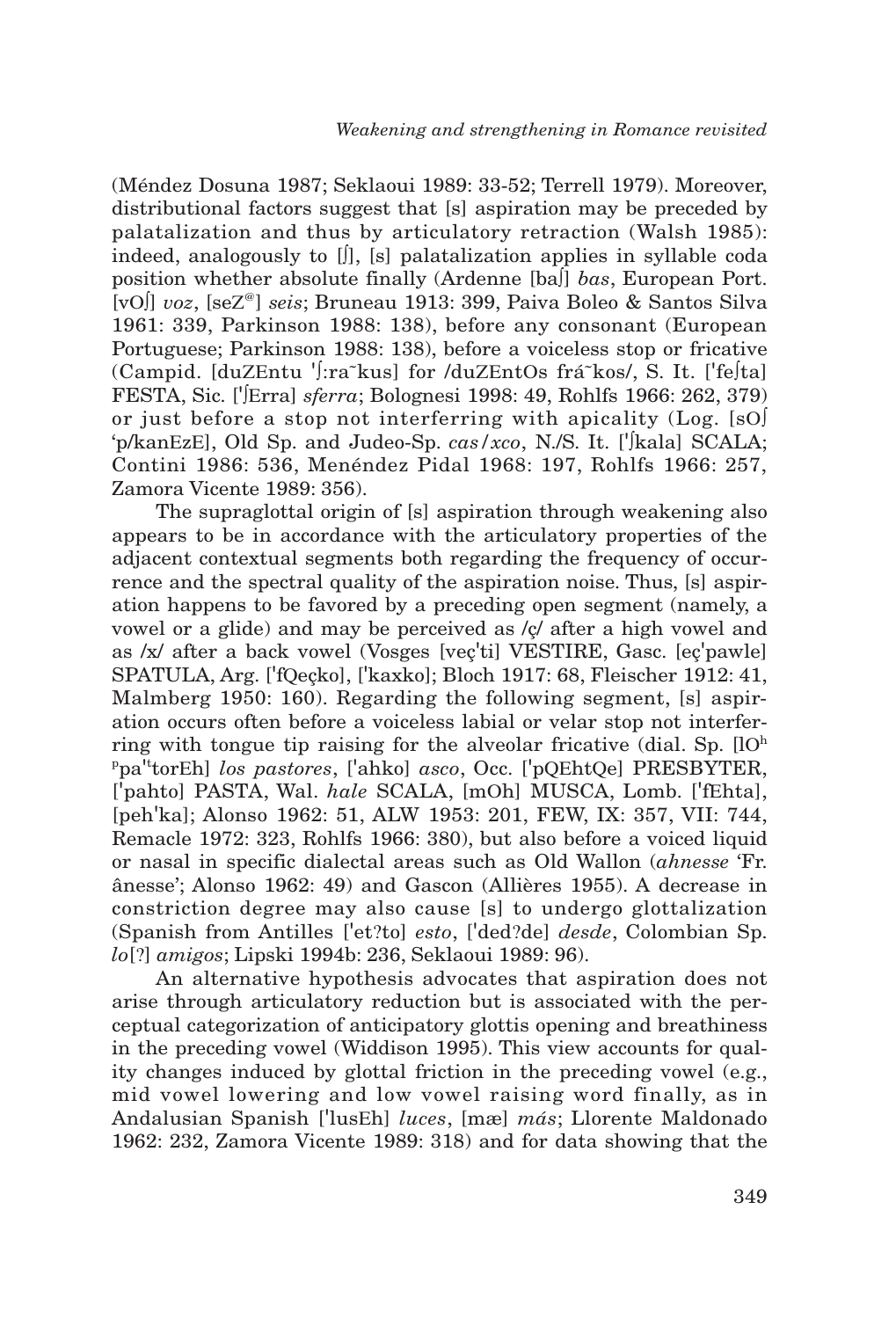glottal fricative derived from intervocalic [s] becomes voiced before fading away (i.e.,  $[VsV] > [VhV] > [VV] > [V]$ , as in Andalusian Spanish where *casa* may be realized ['ka˙a] CASA; Llorente Maldonado 1962: 231). Evidence in support of the perceptual hypothesis also derives from phonetic variants where the opposite replacement has taken place (e.g., Gasc. [ez/h'lu] FLORE; Fleischer 1912: 48- 49), though this change is not widespread and could also be associated with anticipatory tongue front raising for the alveolar consonant following [h].

Arguments against an articulatory account of aspiration apply to tongue retraction rather than to lingual constriction opening. Indeed, linguopalatal contact data indicate that [s] may be articulated with a wider constriction but no further tongue retraction syllable finally vs syllable initially (Recasens, submitted). Moreover, there is some evidence that [s] palatalization and aspiration may operate before different consonant classes in the same dialect (e.g., in Gascon,  $[s] > [f]$ occurs before a voiceless consonant, while aspiration and vocalization into [j] apply before a voiced consonant; Allières 1955). Furthermore, the replacement of  $[s]$  by  $[]$  may be associated with acoustic factors rather than with articulatory ones, i.e., with a lower frequency noise in syllable final position and before [k] and [p] resulting from an increase in front cavity size and from oral closing (Menon et al. 1969; Redford & Diehl 1999).

## *6. Elision*

#### *6.1. Syllable initially*

Gestural reduction accounts for the elision of intervocalic [D] whether derived from Latin voiceless and voiced dental stops (Fr. *vie* VITA, *pied* PEDE, Ven. [de'al] DITALE, *coa* CODA; Lausberg 1970: 358, Posner 1997: 220, Rohlfs 1966: 273, 295) or just from a Latin voiced dental stop (Rosh. [pE] PEDE, [vajQ] VIDERE, Port. [se] SEDE, Abr. [lu 'Ente] *il dente*; Lutta 1923: 182, Parkinson 1988: 139, Rohlfs 1966: 205). In several dialectal areas, [D] elision may take place in different prosodic and contextual conditions, e.g., before stress (Cat. *suar* SUDARE; Coromines 1974: 253), in posttonic position and before and/or after open vowels (endings -*ado* in colloquial Spanish and -*ada,* -*ador* in Valencià; Menéndez Pidal 1968: 100, Recasens 1996a: 231), or else in the adjacency of front vowels (Old Sp. *fe* FIDE, *juez* IUDICIU as opposed to *crudo* CRUDU, *vado* VADU; Lloyd 1987: 375). In some of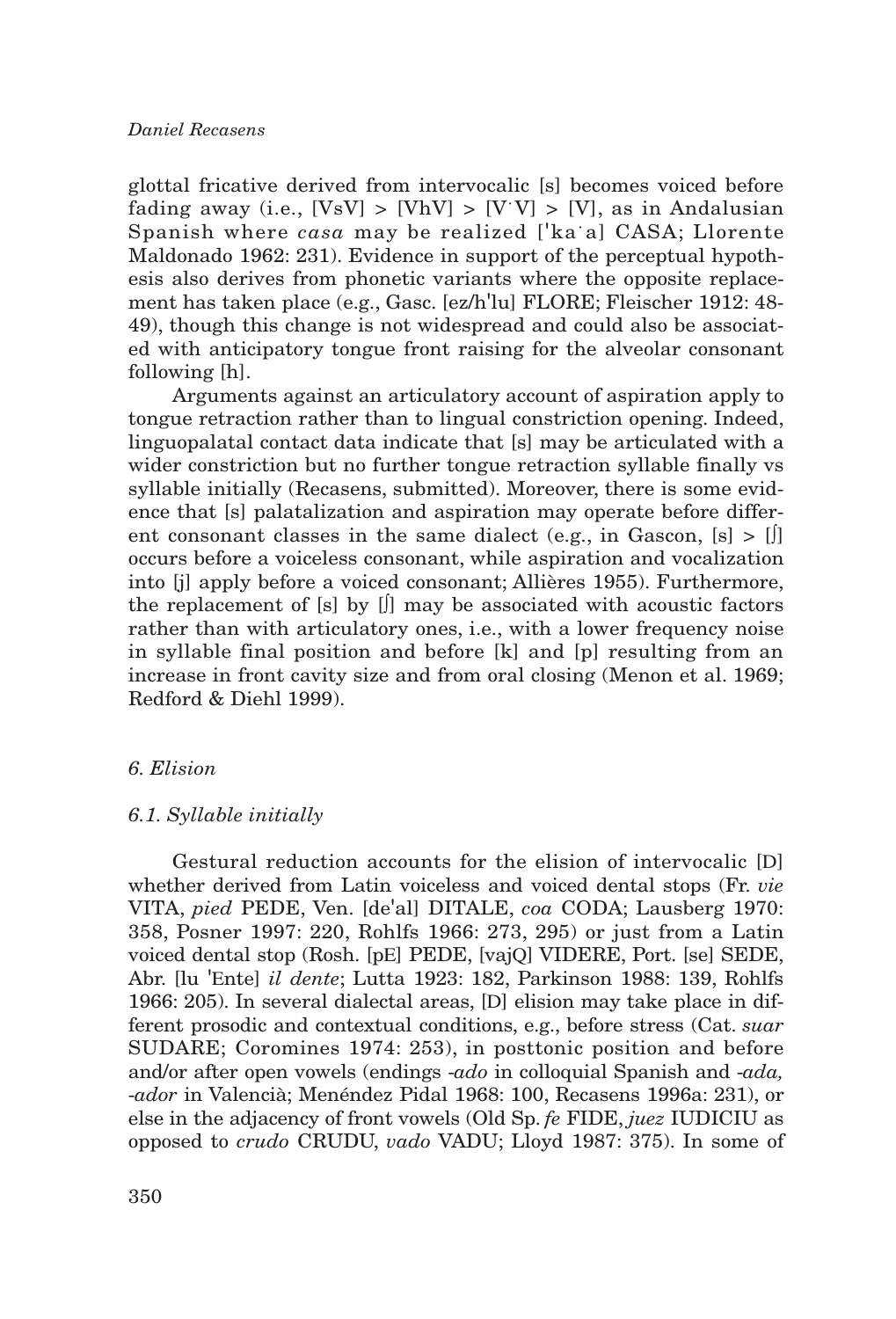these dialectal regions, intervocalic [i] and [f] may occasionally drop<sup>20</sup>.

Other approximants and fricatives may also undergo deletion in intervocalic position. This is to be observed with the rhotic variety in N. Italian (Lig. ['dyu] DURU, ['∫ua] FLORE; Rohlfs 1966: 313), S. Spanish (And. [ma'taon] *mataron*, [pu'sjeon] *pusieron*; Lapesa 1980: 506) and Campidanese after stress ([kom'mai] *comare*, [kom'pai] *compare*; Blasco 1984: 218). This is also the case for [j], both systematically in Minorcan Catalan, Sardinian and S./N. Italian areas (Campid. ['OE] HODIE, ['mau] MAIU; Contini 1987: 426, Jones 1988: 324), and mostly after a stressed vowel in Friulian (['fia] FILIA, [le'a] LIGARE; Francescato 1966: 58, Iliescu 1972: 63, 75) and Ladin (['bQaa] BRACA, ['doa] DOGA, ['foa] FOLIA, ['paa] PALEA; Guarnerio 1918: 392, Maiden & Parry 1997: 289). The elision of intervocalic [z] is uncommon and could be related to the [Q]-like quality of the frication noise (Central France areas [e'glij] *église*, [u'ij] *oseille*, Prov. *cauvo* CAUSA, *camio* CAMISIA; Bloch 1927: 147, FEW, II: 140, 541). The elision of intervocalic [l] is also rare (N.W. Cors. ['sOE] SOLE, [a 'a˜a] ILLA LANA; Dalbera-Steffanaggi 1991: 445).

The glottal fricative [h] may drop just word initially, as revealed by Spanish (['umo] FUMU; Lloyd 1987: 516-517), Italian in Germanic loanwords (*anca* HANKA, *arpa* HARPA; Rohlfs 1966: 212) and Gascon ([lu 'yk] FOCU, [las '(h)ennos] FEMINAS, [et∫ '(h)wek] FOCU; Bec 1968: 123-124, Ronjat 1932: 423). The elision of [h] may also take place word initially and medially in intervocalic position in Western Tuscan (Lucc. [du a'valli] *cavalli*, [a'mio] *amico*; Rohlfs 1966: 199, 266), and should be attributed to the absence of a supraglottal constriction and to the low intensity level of the aspiration noise  $21$ .

#### *6.2. Syllable finally*

In agreement with trends in articulatory reduction (see section 2.1), word final stops drop mostly if dental in domains such as N. Italian (Mil. [ma'Qi] *marito*; Rohlfs 1966: 434), colloquial Spanish (*verda(d)* VERITATE; Zamora Vicente 1989: 384) and Occitan (Drôme [pra] PRATU, Occ. *mercé* MERCEDE, Prov. [sE(t)], [tu(t)] though [sE't Omes], [tu't Ome]; Bouvier 1976: 291, Grandgent 1905: 49, Ronjat 1932: 424). This elision pattern also operated in Latin, where velars were eliminated in functional words only (e.g., Occ. [O] HOC, Sp. [si] SIC; Grandgent 1905: 78, Menéndez Pidal 1968: 167), and in Old French, where word final elision affected [T] and [x] derived from original dental and velar stops (Hock 1976; Vaissière 1996). Dentals also drop more often than other stops before another consonant in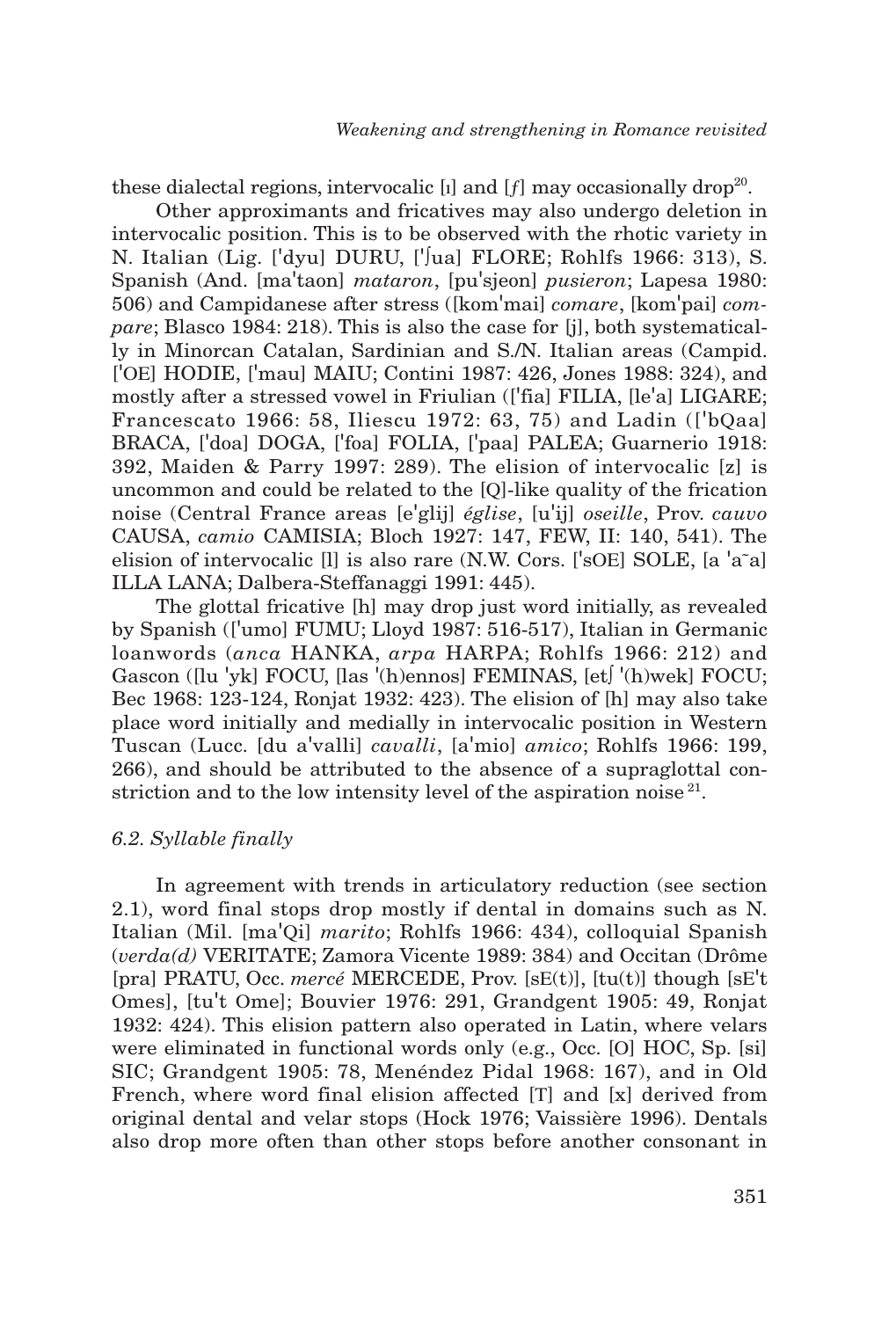heterosyllabic clusters (e.g., Campid. [p:odia DQo'miQi] for /pOdiat drOmí/; Bolognesi 1998: 192), while labials and velars are prone to delete before dentoalveolars rather than before consonants of other places of articulation (e.g. Val. *dissa(b)te* DI-SABBATI, *re(c)tor* REC-TORE, Port. [(k)s] in *auxílio*, *máximo*; Recasens 1996a: 236, Williams 1938: 87). A similar pattern applies to word final clusters (Cat.  $[gus(t)]$ ,  $[in'dul(t)]$ ,  $[vEr(t)]$  but  $[kask]$ ,  $[kalk]$ ,  $[fork]$ ,  $[serp]$ ; Recasens 1993: 167-169).

Stops and consonants of other places of articulation exhibit a tendency to undergo elision in complex word medial clusters if their primary articulatory gesture coincides with that for the adjacent consonants (Campid. ['nostu] NOSTRU, Sp. [kan'saQ] CAMPSARE, Old Berg. *pesnaga* PASTINACA; Contini 1987: 410, Menéndez Pidal 1968: 146, Rohlfs 1966: 384), or in view of the difficult articulatory transition involved in passing from one consonant to the next (Ardenne [fQa] from [fQwa] *froid*, Fr. *dort* DORM(I)T; Bruneau 1913: 380, Lausberg 1970: 416).

Other consonants undergoing elision syllable finally are [Q] and [s]. The rhotic may be deleted in word final position, both systematically (e.g., in Catalan and Occitan, with the exception of monosyllables such as *per* PER, *mor* MORIT, *car* CARU; Recasens 1993, Ronjat 1932: 302) and only in infinitives and specific lexical forms (e.g., in S. American Spanish and N. Italian zones; Lipski 1994b: 321, 343, Rohlfs 1966: 1966, 430). The elision of [Q] may also occur before another consonant (e.g., before apicals in Vosges; Bloch 1917: 17) and, in particular, before lingual fricatives in view of the fact that these consonants may affect the articulatory and aerodynamic requirements needed for the production of rhotics (Ardenne [e'ko∫] 'Fr. écorce', Sic. ['usu] URSU; Bruneau 1913: 397, Rohlfs 1966: 339, Solé, 2002). The elision of [s], possibly through [h], applies most frequently before voiced [l], [n] and [m], another fricative, or a labial and a velar consonant not involving front lingual activity. Illustrative examples may be found in Old French (where variants such as ['il@] INSULA are documented prior to cases such as ['fEt@] FESTA; Pope 1934: 151), Occitan (Lim. *care(s)ma* QUADRAGESIMA, *di(s)nar* DISJE-JUNARE, Drôme ['makle] MASCULU, ['vEpQe] VESPERU; Grandgent 1905: 53, Bouvier 1976: 199), Portuguese (*chamas* but *chama-lo*; Lausberg 1970: 430) and Sardinian (Barbagia [i(f)frit'taQE] from [isfrit'taQE]; Contini 1987: 219). It also occurs word finally in French<sup>22</sup> and to different degrees in Italian, Rhaetoromance and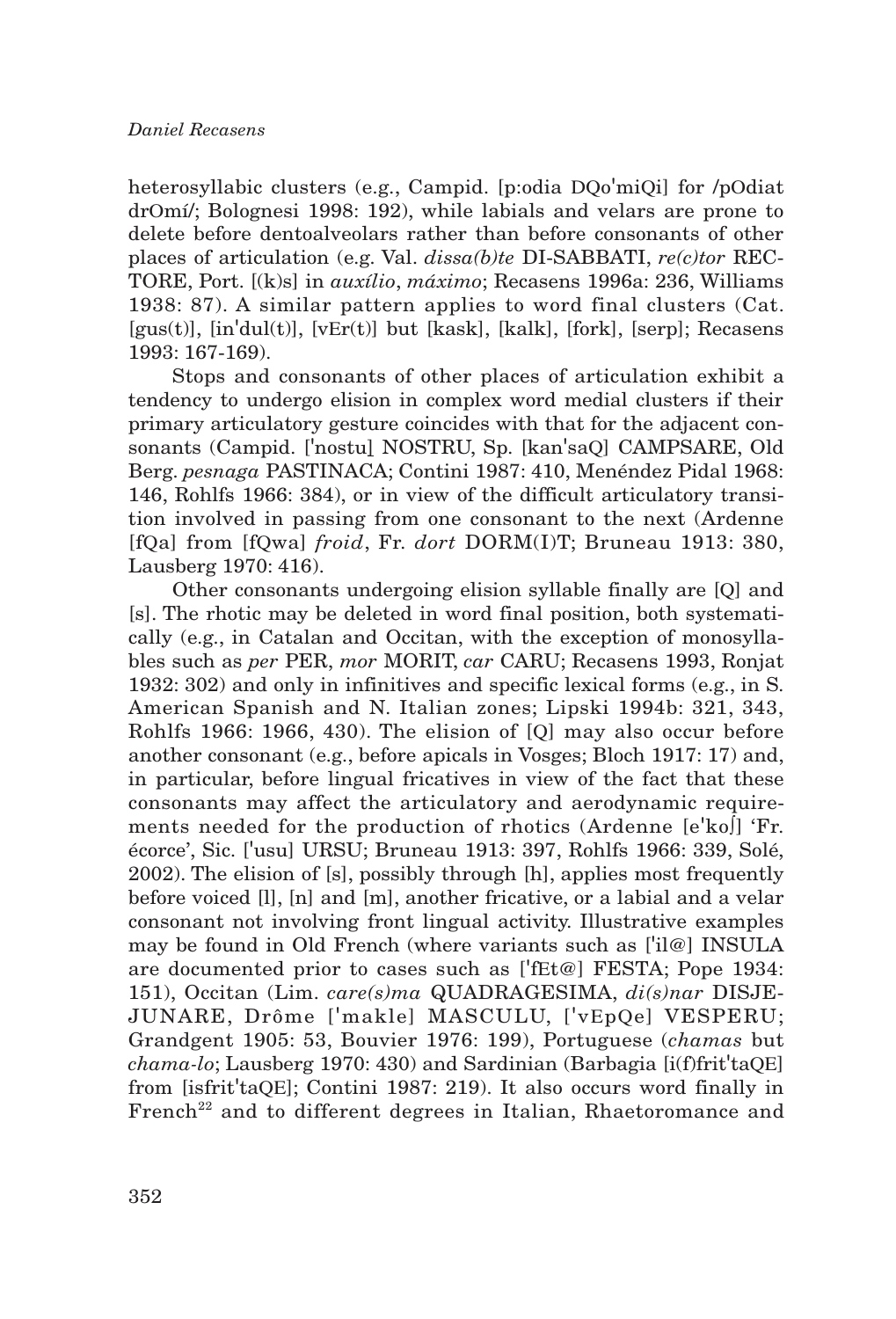Spanish dialects (Lausberg 1970: 428-433), as well as in Provençal, where elision may also affect word final stops and [t∫] ([sE] SEPTE, [vÁe] OCTO, though *se*[t] *an*, *vue*[t∫] *ouro*; Ronjat 1932: 424-425). *6.3. Complex consonants*

The elision of [l] occurs word finally rather than intervocalically. Word final elision may be illustrated with examples from Ardenne ([bja] BELLU, [fi] FILU; Bruneau 1913: 374), N. Italian (Piedm. [ky] CULU, [maQ'tE] MARTELLU; Rohlfs 1966: 426), Occitan (Drôme [ma] MALE, [tsa'va] CABALLU; Bouvier 1976: 225, 229) and Franc-Comtois ([¯a] NIDALE; Dondaine 1972: 233). On the other hand, intervocalic elision has taken place in Old Portuguese (*sair* SALIRE, *dor* DOLORE; Wlliams 1938: 68), Romanian before stress ([ste'a] STELLA; Lausberg 1970: 411) and N.W. Corsican (['sOE] SOLE, [a 'a~a] ILLA LANA; Dalbera-Steffanaggi 1991: 445)<sup>23</sup>. If operating on [Ú], word final elision may have an acoustic motivation (i.e., listeners may fail to identify the lateral consonant after a spectrally similar back rounded vowel) or else an articulatory origin (i.e., elision may be associated with gestural reduction or facilitated by a long delay of the alveolar closing gesture with respect to voicing offset; Goldstein 1994). The process of interest may also have been preceded by glide insertion, as suggested by the coexistence of pairs of lexical forms with and without  $[w]$  in specific dialectal zones  $(Fr$ -Comt.  $\lceil a/O \rceil$ , [<sup>-</sup>aw] NIDALE, [sa/O], [saw] SALE; Dondaine 1972: 233) and by Rousselot's account of phonetic variants without word final [l] in Limousin ([∫@'va] CABALLU, [ku'te] CULTELLU, [ko] COLLU; Rousselot 1892). The alveolar lateral may also drop through gestural reduction in preconsonantal position (Cat. [pam] PALMU, N. Cat. [bOs] *vols*; Recasens 1996a: 316).

The elision of intervocalic [n] is related to articulatory reduction often after inducing nasalization in the preceding vowel, and may be exemplified in Gascon (['lyo] LUNA, ['pleo] PLENA; Rohlfs 1970: 156), Italian areas (Sic. ['lẽu] LINU, [ka'dẽa] CATENA, Piedm. *bui* for *buoni*; Rohlfs 1966: 312), Portuguese (['boa] BONA, ['mão] MANU; Williams 1938: 71,73), dial. Spanish (Leon. *ter* for *tener*, *lúa* for *luna*), and Campidanese after word stress (['bĩŭ] VINU, ['prũã] PRUNA; Contini 1987: 454). Word final [n] is often absent in Romance, though monosyllables may have kept the consonant (Old Occ. *re(n)* REM, Sp. *quien* QUEM, *tan* TAM, Cat. [mon] MUNDU, Pot. [pa] PANE, Port. ['não] NON; Grandgent 1905: 79, Menéndez Pidal 1968: 166, Recasens 1993: 162-164, Rohlfs, 1966: 428, Williams 1938: 92 $^{24}$ . Rather than being attributed to the slight salience of [ $\tilde{\ }$ ] issued from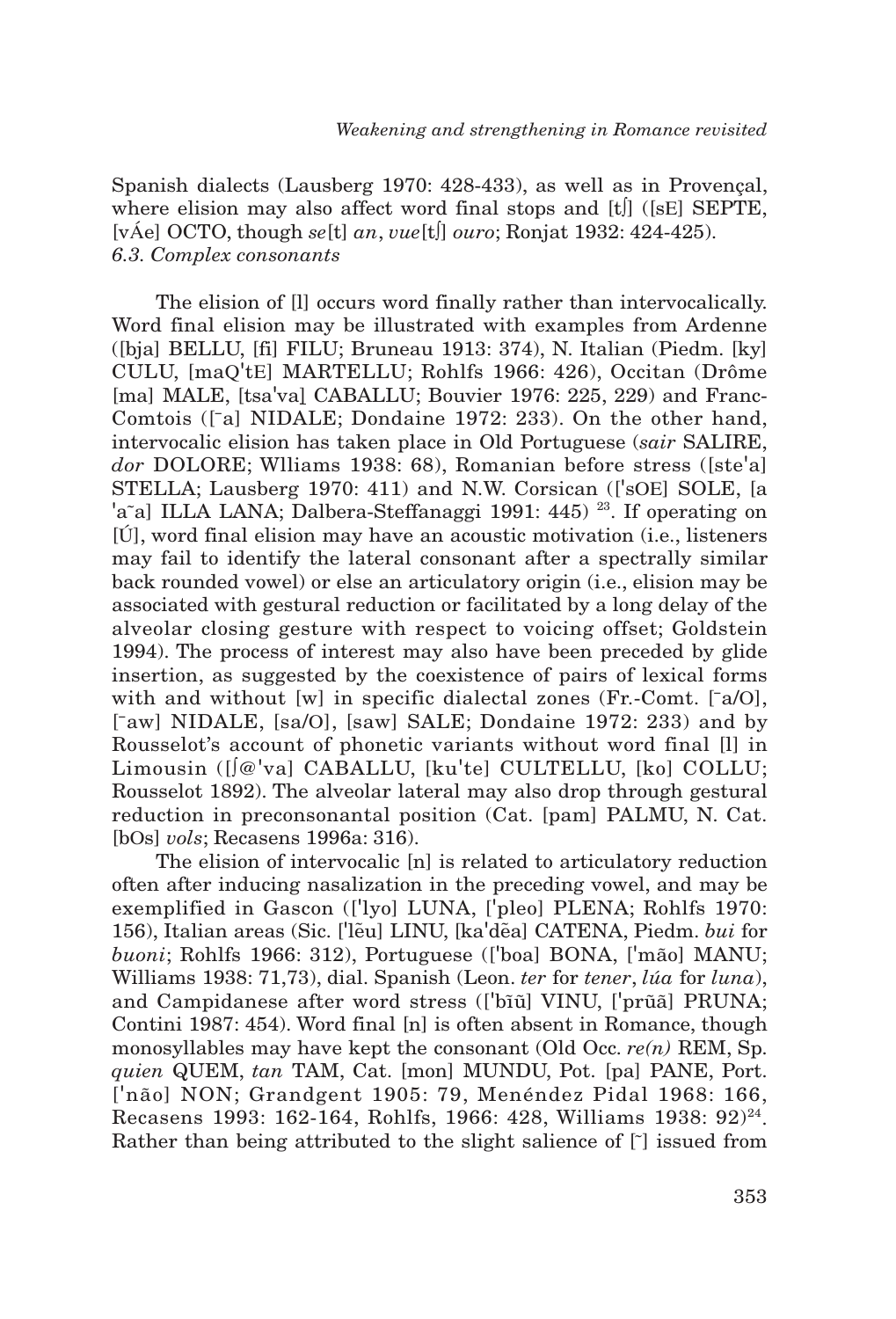## *Daniel Recasens*

[n] (i.e.,  $[n] > [7] > [j] / [n] >$  zero; Hajek 1997), the elision of word final [n] may be associated with the low perceptibility of stop consonants in VC sequences with large degrees of vowel nasalization. A similar argument may be used in order to account for nasal elision before a homorganic consonant, mostly a fricative (Sp. [pe'saQ] PENSARE, N. Cat. [t@'ıe] *també*, dial. Occ. ['uflo] INFLO; Menéndez Pidal 1968: 136, Recasens 1996a: 252, Ronjat 1932: 211).

## *7. Changes in place of articulation*

Exchanges between syllable final stops and nasals of different places of articulation may be accounted for through perceptual confusion in the light of the fact that those allophonic realizations exhibit weak bursts and nasal murmurs, short and flat vowel transitions and non-abrupt VC spectral changes (Ohala & Kawasaki 1984; Redford & Diehl 1999; Repp & Svastikula 1988). In agreement with this hypothesis, the place substitutions of interest often happen to be reversible, and involve consonants produced at distant articulatory locations or exhibiting similar spectral configurations in specific contextual conditions (Zee 1981).

With respect to stops, labials and velars may be replaced by dentals rather than viceversa, as exemplified by data from Catalan (*cort* CORVU, *art* ARCU, *présset* PERSICU but also *ànec* ANATE, *carc* CARDU; Recasens 1996a: 193, 223, 228, 243, 248) and from Occitan, Francoprovençal and Poitevin ([luk/t] LUPU, [kOt] COLAPHU, *limat* LIMACE, [ZOt] IOCU but also [nik] NIDU, [nup/k] NUDU; FEW, II: 867, V: 42, 339, 457, VII: 120, 228). Exchanges between labials and velars occur less often, e.g. the replacement of labials by velars is documented in Argentinian and Cuban Spanish (*consep/csión*, *concep/cto*, *ab/cstracto*; Malmberg 1950: 79-80, Mowrey & Pagliuca 1985:  $69^{25}$ , while instances of the opposite substitution are found in Romanian and Catalan dialects (Rom. [opt] OCTO, [pumn] PUGNU, ['ko aps@] COXA, Cat. *gorp* GURGU, *doptor* for *doctor*; Lausberg 1970: 380, 384, Nandris 1963: 152, Recasens 1996a: 236, 243)<sup>26</sup>. Changes affecting velar stops are in agreement with perceptual data showing that unreleased [k] tends to be identified less accurately than unreleased [t] and [p], at least after certain vowels (Malécot 1958; Malécot & Lindheimer 1966). Moreover, acoustic equivalence may explain why velar stops may be confused with dental stops in the context of front vowels and with labial stops in the context of back rounded vowels (Ohala 1978).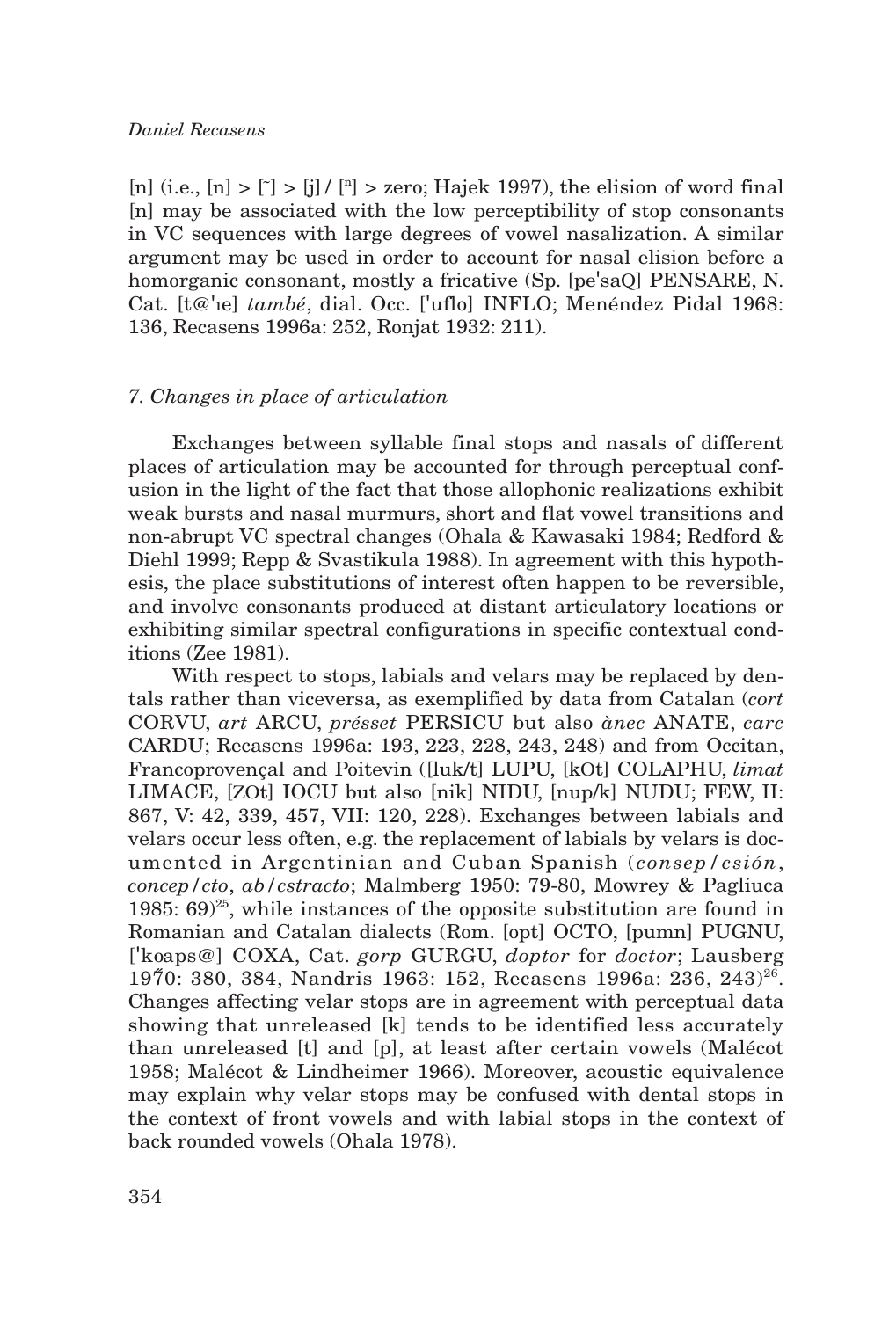Regarding nasals, processes such as velarization (i.e.,  $[n] > [7]$ ) and depalatalization (i.e.,  $\lceil \cdot \rceil$  >  $\lceil \cdot \rceil$ ) are of no concern here since they do not involve the replacement of one segment by another, i.e. they presumably result from segmental restoration in the case of the former process and from gestural reduction or glide categorization of the vowel transitions in the case of the latter. More relevant word final changes are  $[m] > [n]$  in Latin monosyllables and in Romance lexical forms (Old Fr. *rien* REM, *mien* MEUM, Sp. *con* CUM, *álbun* from *álbum*; Lausberg 1970: 425, Menéndez Pidal 1968: 166, Navarro Tomás 1972: 88), [n] > [m] (Trent. *pam* PANE, *bom* BONU, dial. Cat. *rem* from *ren(t)*, *dillums* DI-LUNAE, Gasc. [faw'kum] FALCONE, [pa'um] PAVONE; Maiden & Parry 1997: 261, Recasens 1996a: 261, Rohlfs 1970: 158) and, less often,  $\lceil \cdot \rceil$  >  $\lceil n \rceil$ ,  $\lceil m \rceil$  and  $\lceil n \rceil$  >  $\lceil \cdot \rceil$  (dial. Cat. *jum* IUNCU, *blan* BLANCU, Lomb. [vi<sup>-</sup>] VINU, Gasc. [ple<sup>-</sup>] PLENU; Recasens 1996a: 261, Rohlfs 1966: 429, Rohlfs, 1970: 158). These changes could proceed through segmental restoration or else be associated with the similarity between the murmur spectra and the vowel transitions for the input and output nasal consonants in specific contextual conditions. Thus, the murmur and the vowel transition for [m] resemble those for [n] after front vowels, while the ones for [n] resemble those for [m] after back rounded vowels.

#### *8. Summary and discussion*

#### *8.1. Weakening*

Our review of sound change processes reveals that the notion 'weakening' should be applied exclusively to segmental replacements resulting from a decrease in duration and in constriction degree, and from a change in glottal activity yielding voicing. Those actions are prone to occur in favorable positions and contexts, i.e., syllable initially after a vowel or a consonant involving oral opening (e.g., in the case of the lenition process [b], [d],  $[g] > [1]$ , [D], [f]), and syllable finally often before a voiced consonant or before a labial or a velar not interferring with the tongue front articulator (e.g., in the case of the changes  $[l] > [Q]$ ,  $[\dot{U}] > [w]$  and  $[s] > [h]$ ). The weakening scale ensures that occluded and highly constricted voiceless realizations may undergo essentially fricativization, voicing, aspiration and glottalization, while voiced and open consonantal realizations may undergo approximantization, gliding and elision as well as rhotacism (in the case of dentoalveolars) and alveolarization (in the case of dorsopalatals). Articulatory weakening is achieved essentially through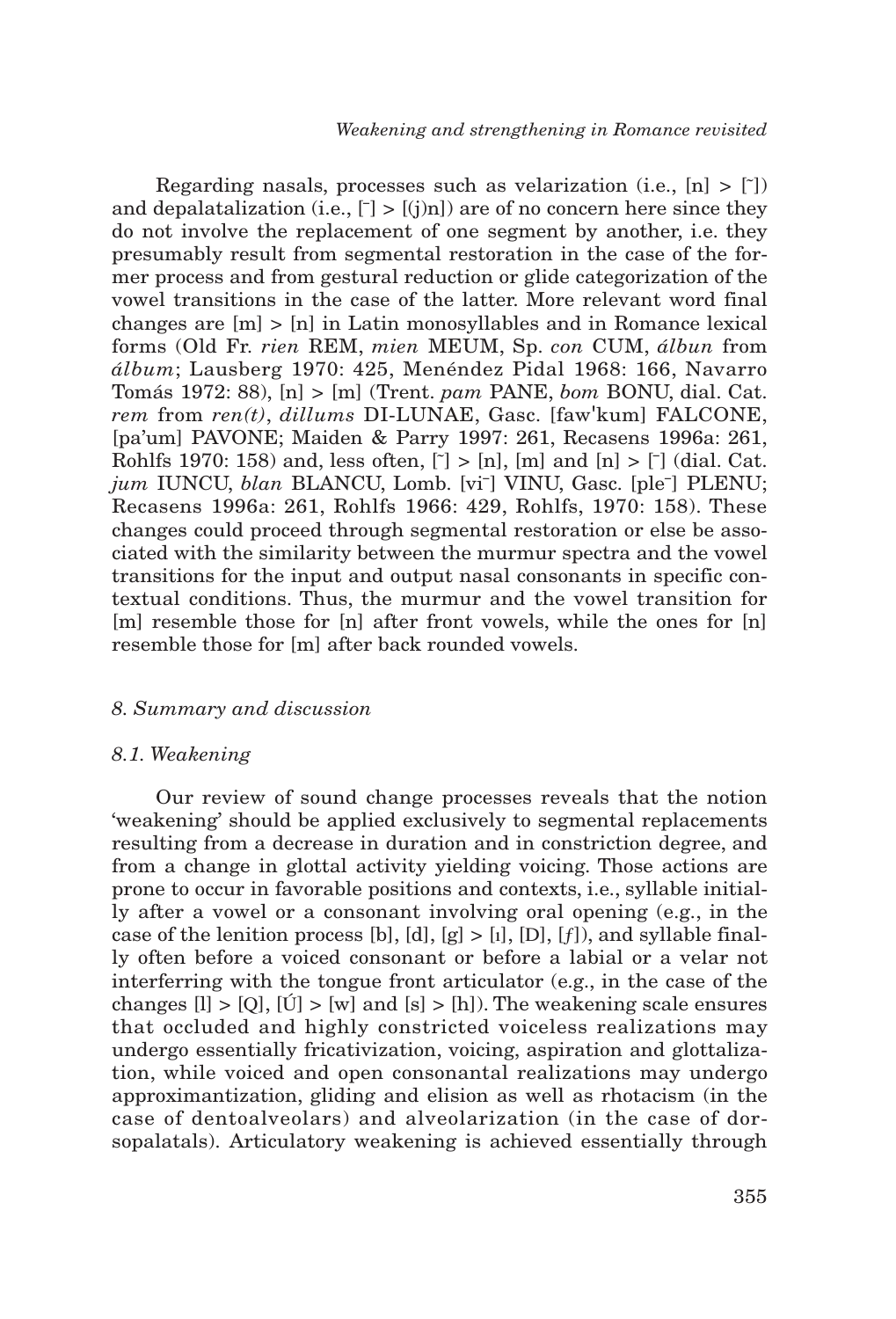shortening if affecting long consonants involving a high air pressure level, i.e., geminate voiceless stops and fricatives, affricates (through deocclusivization and defricativization) as well as trills.

The possibility that weakening may be obtained through articulatory retraction is more problematic. Other explanations have been proposed instead:  $[f] > [h]$  may be accounted for through the intermediate realization  $[f^w]$ ;  $[n] > [^{\sim}]$  may be associated with segmental restoration;  $[s] > [h]$ ,  $[r] > [R]$ ,  $[X]$  and  $[\tilde{U}] > [R]$ ,  $[g]$  may be due to the failure to fulfil precise manner requirements. These alternative interpretations are consistent with electropalatographic data showing that highly constrained fricatives and trills are not prone to undergoing articulatory retraction syllable finally.

If occurring in analogous contexts and positions, other changes traditionally attributed to weakening and their reversed substitutions are better accounted for through perceptual confusion of acoustically equivalent cues, or else may be taken to derive from a single intermediate phonetic realization. Spectral or articulatory similarity may indeed be at the origin of changes in manner and place of articulation affecting dentoalveolars (including clear [l]), i.e., lateralization of [D n Q], rhotacism of [D n l z], nasalization of [l Q ¥], dentalization of [l Q], fricativization of [Q], and exchanges between [ı] and [v], between [D] and [z], and between stops and nasals of different places of articulation in specific vowel contexts. Strictly speaking, however, many of the substitutions just referred to could also be attributed to weakening to the extent that they are non reversible or happen to operate less often than their corresponding mirror processes. Indeed, [D n l z] > [O] occurs more frequently than  $[0]$  > [D n l z], and the same holds for  $[D] > [1]$  and  $[1] > [n]$  as opposed to  $[1] > [D]$  and  $[n] >$ [l]. The articulatory hypothesis is also consistent with the observation that most of these changes tend to be implemented before a voiced consonant or in non conflicting contextual conditions, e.g. rhotacism of  $[D \mid n z]$ , and the replacements  $[D] > [l], [z] > [D]$ , and  $[Q \mid D] > [z]$ .

Vocalization is prone to operating on long, vowel-like voiced consonants (e.g., on voiced labials, palatals, velars and [Ú]), and applies most often in contexts where other weakening processes occur as well (e.g. in syllable final position).

The vocalization of syllable initial consonants may result from a decrease in constriction degree (e.g., the transformation of palatals into  $[i]$  and of  $[i]$ , labials and back velars into  $[w]$ ) though instances of consonant vocalization in favorable contextual conditions could have an acoustic motivation instead (e.g., the replacement of [Ú] and labials by [w] in the context of back rounded vowels and [a]). On the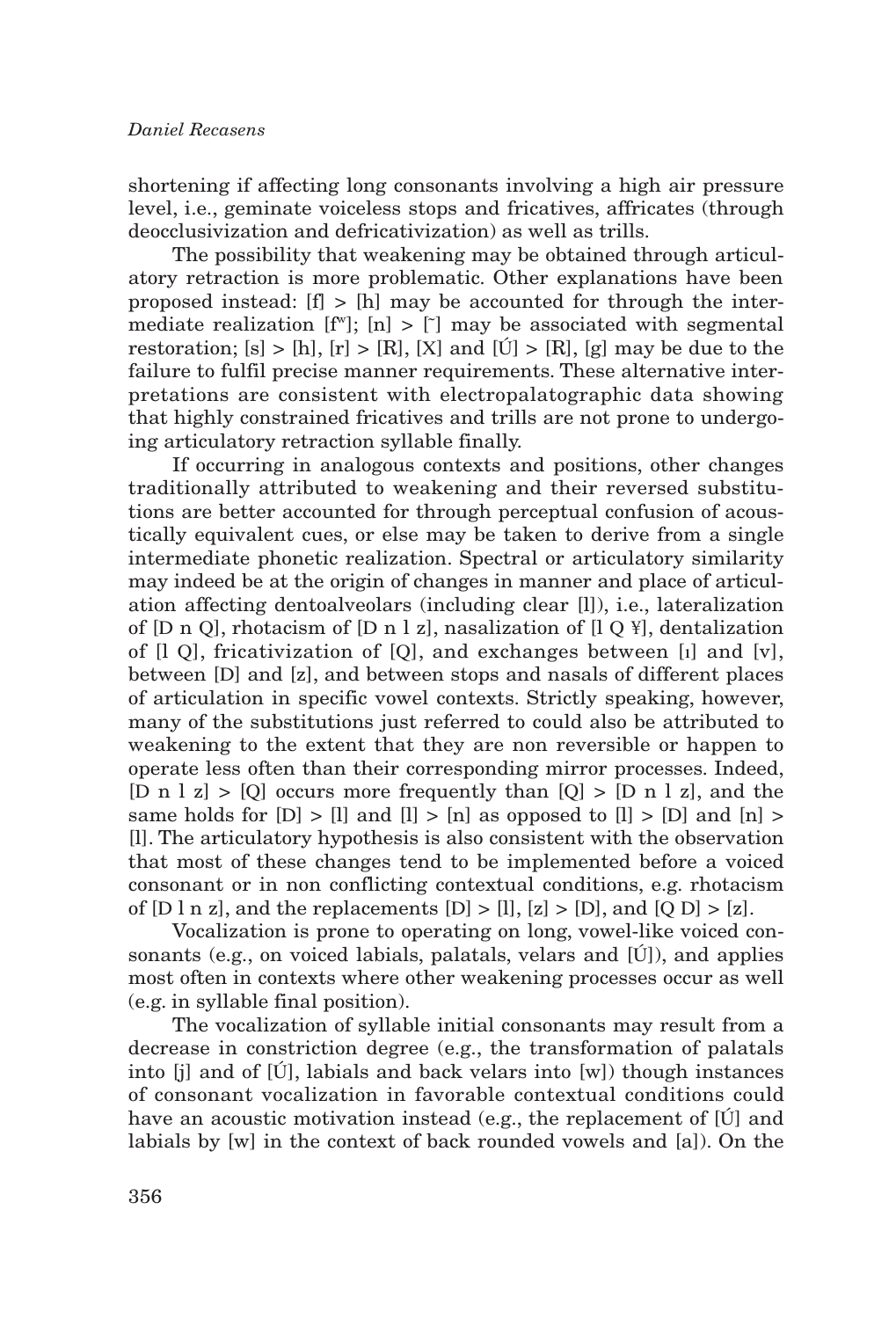other hand, the vocalization of consonants in syllable coda position may be accounted for on articulatory and acoustic grounds: according to the former hypothesis, this vocalization process may be related to either articulatory reduction and, thus, to the failure to achieve constriction location (in the case of palatals and dark consonants), or else to gestural decomposition and simplification (in the case of complex  $[**U**]$ ; according to the latter hypothesis, consonantal vocalization may be achieved through perceptual equivalence or glide categorization of the vowel transitions, as suggested by the existence of phonetic variants still exhibiting traces of inserted [j] (e.g., in VC sequences with clear alveolars and palatals) or of inserted [w] (e.g. in VC sequences with dentals and [Ú]).

A perceptual account based on acoustical equivalence or on the integration of the vowel formant transitions provides the most convincing explanation for instances of consonantal vocalization yielding unexpected glide outcomes. Acoustic equivalence is presumably at the origin of  $[1 \ Q \ z]$  >  $[i]$  syllable initially. The phonemic categorization of the vowel formant transitions, on the other hand, may account for instances of syllable final vocalization giving rise to [j] out of [Ú], [D] and a bilabial or a velar before a dentoalveolar and often after a back vowel, to [w] out of [Ú] and [m] before a dentoalveolar and after [a], and to [j] or [w] out of an alveolar fricative depending on the preceding vowel context. The vocalization of clear and dark consonants before a dentoalveolar in syllable initial position (e.g., affricates,  $C1 =$  $[1 D f]$  in clusters with  $C2 = [Q], [1]$  may also be accounted for through segmental integration of the vowel formant transitions rather than through syllabic reassignment.

The possibility that vocalization may be achieved through phonemic categorization of the vowel transitions renders this sound change process different from other weakening mechanisms. If cooccurring with other weakening strategies, consonantal vocalization could however be attributed to articulatory reduction. This would be so for [l] > [j] in word final stressed syllables in Dominican Republic Spanish, where the same consonant is deleted in word final unstressed syllables (Lipski 1994b: 365), and for [Q] and [l] vocalization in Andalusian Spanish, where both consonants may also drop and participate in the replacements  $[Q] > [1]$  and  $[1] > [Q]$  (Quilis-Sanz 1998), and in Puerto Rican Spanish, where they may undergo aspiration and assimilation as well (Lipski 1994b: 355).

Consonantal elision takes place in open segmental contexts and word positions, i.e., intervocalically and syllable finally. Contrary to previous suggestions in the literature, it is not the case that elision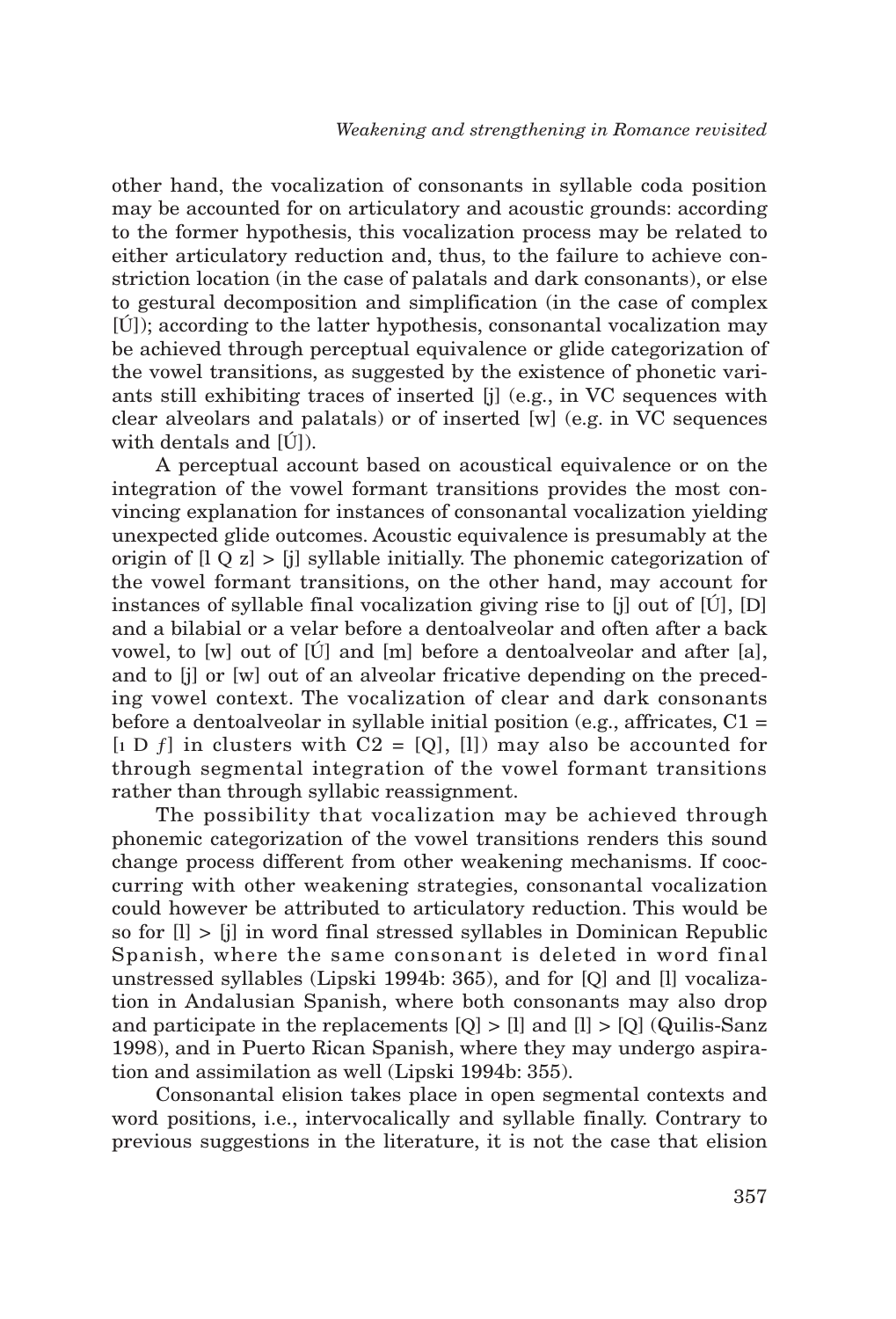needs to be preceded by vocalization or lenition (see Escure 1977, and also Cravens 1984, according to whom the elision of intervocalic [k] in Central Italian subtypes has proceeded through  $[k] > [g] > [f] > [w]$ . Instead, the elision of voiceless stops may proceed through extreme degrees of segmental shortening and possible glottalization (Hooper 1976; Shannon 1987).

Consonant erosion applies to specific places of articulation in a way which is consistent with the weakening hypothesis. Thus, in comparison to consonants of other places of articulation, velars undergo a considerable number of sound changes traditionally taken to involve weakening (fricativization, approximantization, aspiration, glottalization, voicing), presumably since they are produced with an extensive tongue dorsum closure or constriction and a slow release. Elision affects preferably unconstricted and apical realizations not specified for high production requirements (approximants, [D], [l], [n], [Q], [h]). Changes in place of articulation also affect dental stops and alveolar nasals rather than their labial and velar correlates. These data run against the hypothesis that velars ought to delete more frequently than labials and dentals (Escure 1977; Harris-Northall 1990), as exemplified by dialectal domains where [n] is more prone to be elided than  $\lceil \cdot \rceil$  word finally (N. Italian, the Lower Cross group of languages, Chinese; Connell & Hajek 1991) and by others where word final [Q] is also prone to get deleted (e.g., Catalan). The observation that those consonants most prone to undergoing lenition (i.e., velars) are not the ones that are dropped most often (i.e., dentals and alveolars) is in agreement with the existence of different articulatory reduction mechanisms for the two classes of consonants. Thus, dentoalveolars should be weaker than velars and labials whenever consonantal reduction involves an increase in the speed of articulatory movements, since the former segments are produced with a fast tongue tip excursion, while the latter require slower tongue body and lip movements (see also Hooper 1976 and Marotta 1993).

## *8.2. Strengthening*

Strengthening results in an increase in constriction degree, as for the affrication of fricatives, the occlusivization and fricativization of approximants, and the occurrence of trills rather than taps in strong positions and after occluded consonants. Consonant devoicing and the failure for voiceless consonants to voice may be associated with segmental strengthening when occurring in positions favoring articulatory reinforcement, but with aerodynamic factors when relat-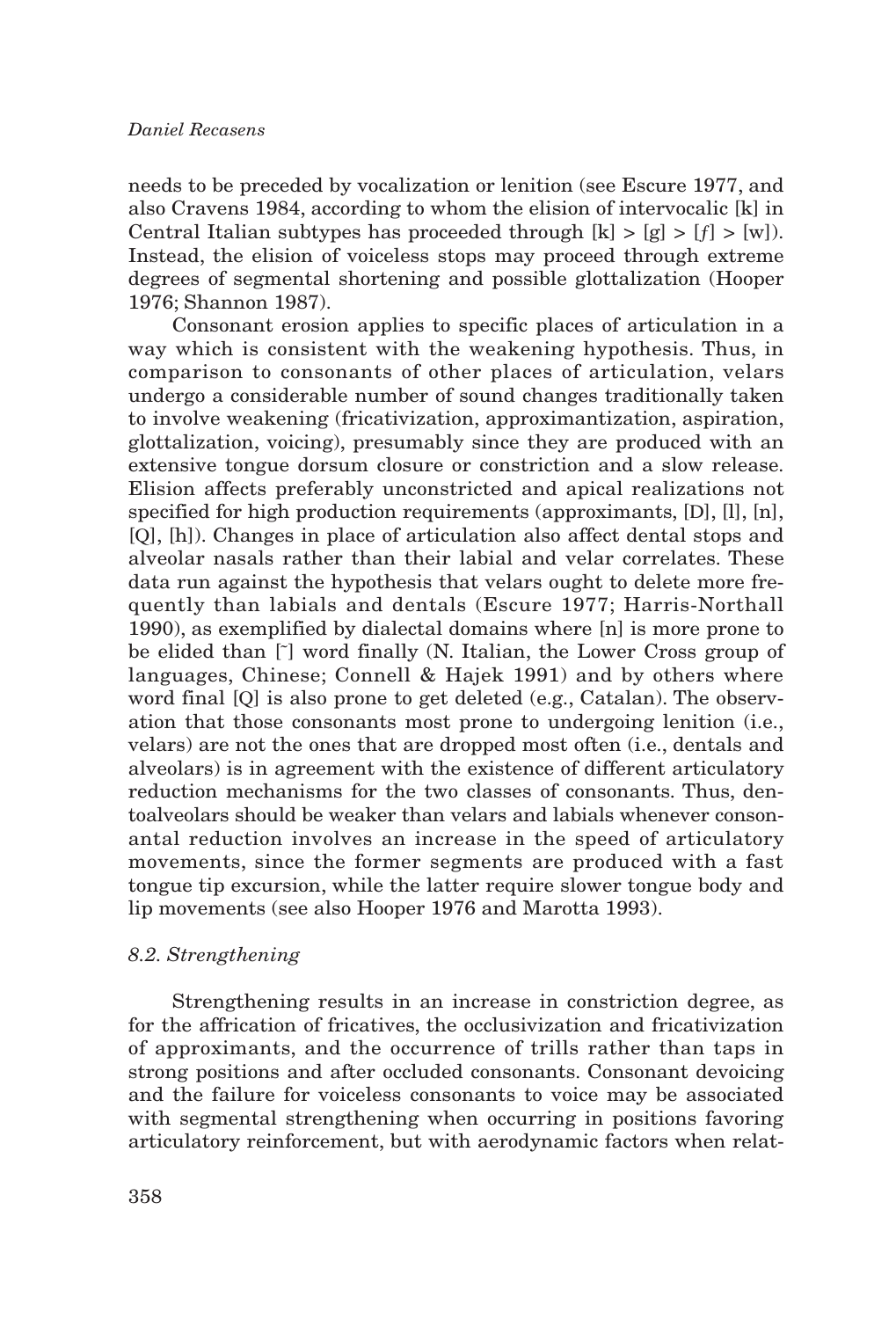ed to long closure or constriction durations (in the case of stops, fricatives and affricates, often in favorable prosodic and contextual conditions), to a small back cavity (in the case of velars and stops after [w]), to manner requirements (for fricatives and affricates) and to a low subglottal pressure level (for consonants in sentence final position). Oral pressure characteristics could explain why voicing may be more frequently associated with fricatives than with stops, and why trills may undergo fricativization.

## *8.3. Processes affecting the alveolar fricative*

The fact that the alveolar fricative may be affected independently by many of the processes reviewed so far (vocalization, aspiration, rhotacism, elision, retraction, assimilation) suggests that those processes cannot be unified as instances of weakening.

In principle, vocalization should be associated with articulatory retraction (presumably so in the Alps where [sp], [st] and [sk] appear to have yielded  $[(j)f], [(j)s/T]$  and  $[(j)x]$ , respectively, through  $[cf], [cs/T]$ and [çx]; Rousselot 1891) and could be related to rhotacism, assimilation and elision to the extent that these three processes are also favored by a following voiced consonant. However, the fact that [s] vocalization may be obtained through glide insertion in specific vowel contexts (e.g., through [j] insertion after [e]) renders this process independent of the sound change mechanisms just referred to. This possibility is also consistent with the fact that [s] becomes [∫] before voiceless C2 and [j] before voiced C2 in Gascon (Allières 1955), and undergoes assimilation, palatalization and possible rhotacism but not aspiration and rarely vocalization in Sardinian (Contini 1987).

Rhotacism and aspiration of the alveolar fricative may apply on an independent basis, as suggested by the fact that, while aspiration operates typically before voiceless C2, rhotacism occurs most frequently before voiced C2 in the progression [l],  $[n]$ ,  $[m] > [d]/[D]$ ,  $\lceil \frac{g}{f} \rceil$ .

The relationship between assimilation and rhotacism appears to be more straightforward. Indeed, [s] assimilation through gestural overlap may operate on a reduced [Q]-like realization of the alveolar fricative (S. Sp. ['muzƒo] *musgo*> ['muQƒo] > ['muƒƒo], as for ['kaQne] *carne* > ['kanne]; Torreblanca 1976: 156), as confirmed by the cooccurrence of rhotacized and assimilated solutions in specific dialectal zones (Old Pic. *vas/rlet*, *vallet*, *valet* \*VASSILLETTU, S. Sp. ['dEQDe], ['dEDDe] *desde*, ['nEQƒa], ['nEƒƒa] *nesga*; Gossen 1970: 107, Torreblanca 1976: 157). Moreover, the fact that the alveolar fricative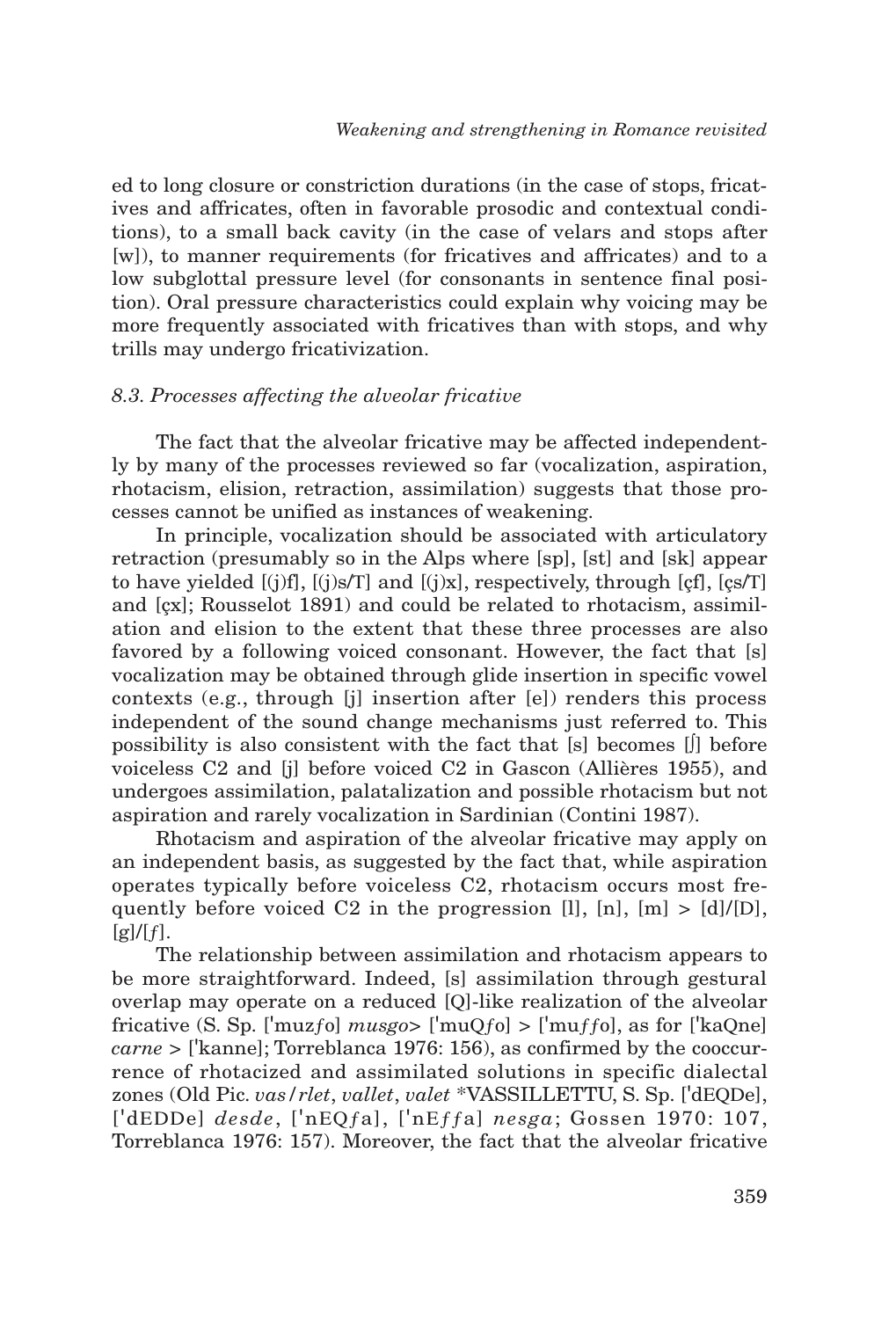undergoes rhotacism before  $\left[\frac{b \, d(z) \, g \, f \, v\right]$  and assimilation before nasals and liquids in Logudorese may imply that rhotacism was replaced by assimilation before sonorants and extended to stop and fricative contexts later on. In Campidanese, however, [s] assimilates to the majority of the following consonants just referred to, which suggests that assimilation and rhotacism are not necessarily related (Lorenzo 1975).

It has been argued that aspiration and assimilation of the alveolar fricative may apply sequentially through the same weakening mechanism before  $[p \, t \, k \, m \, n]$  in S. Spanish  $([o'iippo] \cdot [o'iippo]$ , ['mihmo] > ['mi¯mo], ['mimmo]; Lapesa 1980: 502, Llorente Maldonado 1962). Moreover, aspirated, assimilated and vocalized forms may coexist in Gascon, i.e. [(E/e)h/zl], [(E/e)ll] and [ejl], as in [El'lamo] FLAMMA, [ejlu'Qi] FLORIRE (Fleischer 1912). However parallel to rhotacism and assimilation, aspiration and assimilation are not necessarily related: indeed, as a general rule, the alveolar fricative undergoes aspiration before voiceless consonants and assimilation before voiced ones, and assimilation but no aspiration may occur in Sardinian.

The fact that [s] aspiration and palatalization may occur in analogous contextual conditions suggests that the application of the latter process may precede the application of the former, i.e., aspiration takes place before voiceless stops, before [k] and word finally and, less so, before voiced consonants (e.g. [m n l]), and palatalization occurs word finally and before [k] and, less so, before [p] (see also section 8.3). There is however no reason why [s] aspiration and elision before a heterosyllabic consonant must be achieved through the retracted realization [∫]. Indeed, [s] aspiration may be achieved through glottal abduction rather than through tongue retraction. Moreover, in addition to electropalatographic evidence showing that the lingual fricative does not undergo backing syllable finally (see section 5.2), [s] palatalization may occur in dialects where the alveolar fricative does not turn into [h] or the two processes may differ regarding the phonetic characteristics of the following contextual consonant (e.g., in Gascon, where the alveolar fricative may become [∫] before a voiceless consonant and [h] before a voiced one; Allières 1955).

The elision of [s] may take place after aspiration or assimilation though this is not necessarily the case. Elision may apply after the change  $[s] > [h]$  at a stage in which frication occurs at the glottis rather than at the vocal tract, and may be favored by a following consonant not interferring with apical activity  $(\text{5m}) > \text{[hm]} > \text{[m]}$ , as in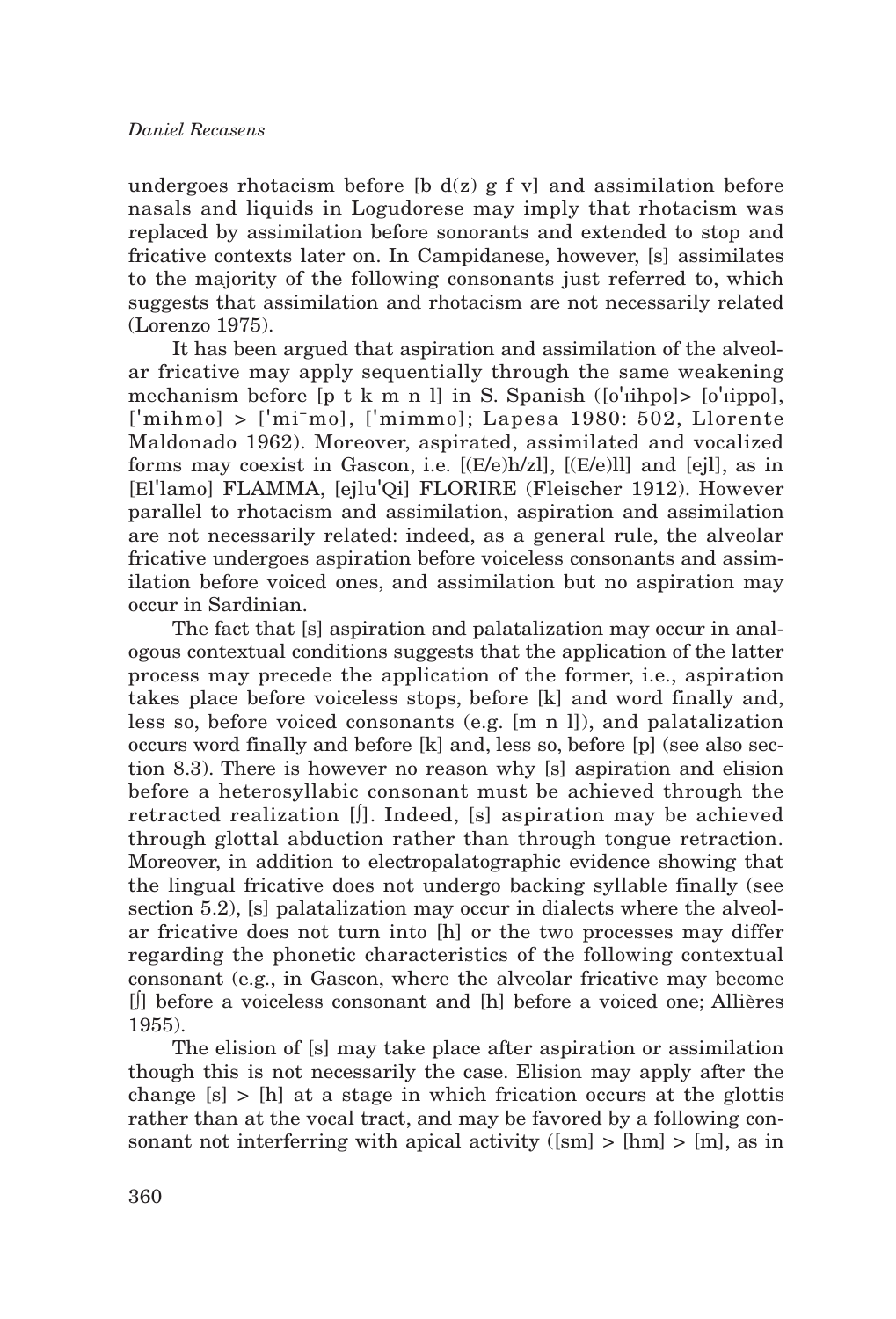Arg. [la<sup>h ı–</sup>aDQe<sup>h</sup>] *las madres*; Malmberg 1950: 163). However, the fact that both processes typically operate in different contextual conditions suggests that they may apply independently, i.e., elision happens to be favored by a voiced C2 (in the progression  $[m n l] > [d]/[D]$ ,  $[g]/[f]$ , while aspiration is most prone to occur before a voiceless consonant. Elision may also be preceded by assimilation without aspiration (Old Pic. *vaslet*, *vallet*, *valet* \*VASSILLETTU; Gossen 1970: 107), though it may also operate directly on a shortened realization of the alveolar fricative (Seklaoui 1989). The latter possibility is confirmed by data from Andalusian Spanish indicating that the zones where the fricative tends to remain instead of becoming [h] are precisely those where elision applies most frequently (Moreno 1996-97).

In summary, elision of the alveolar fricative may originate from aspiration, vocalization, rhotacism or shortening, and may apply after assimilation has taken place. Weakening could account for [s] rhotacism and shortening (but not necessarily for [s] aspiration and vocalization), for straight elision of an aspirated, vocalized, [Q]-like or shortened variety of [s], and for the simplification of an assimilated realization of preconsonantal [s].

#### *9. Conclusions*

A critical evaluation of several sound changes in Romance reveals that segmental weakening may account for consonantal substitutions involving more or less extreme degrees of articulatory reduction and shortening. However, weakening is not a plausible mechanism for: (a) consonant changes obtained through alveolar contact retraction, (b) the aspiration of front fricatives and perhaps [s], (c) exchanges between dentoalveolar consonants and consonants of little acoustic salience, (d) specific instances of consonant elision, and (e) instances of consonant vocalization, particularly when giving rise to unexpected phonetic outcomes. Other strategies may also play a role in these and other changes, namely, gestural decomposition, acoustic equivalence, or perceptual categorization of the vowel transitions or of intermediate phonetic realizations between the input and output segments. Consonant strengthening appears to be associated with an increase in constriction degree in strong positions but with aerodynamic factors in scenarios where voicing is involved.

#### *Acknowledgements*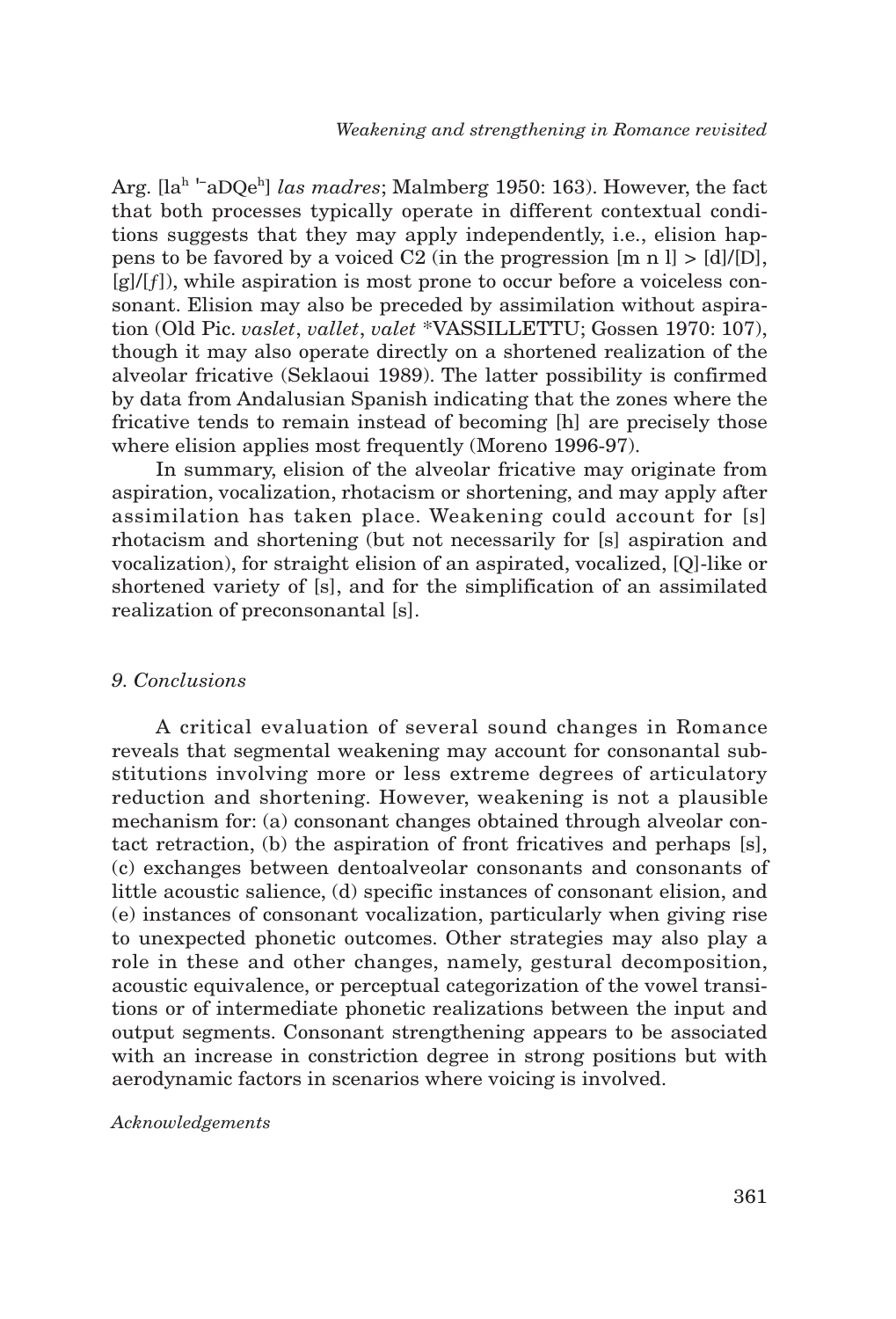#### *Daniel Recasens*

This work was supported by project BFF2000-0075-C02-01 of the Ministry of Education and Science of Spain and by research group 2001SGR00425 of the Government of Catalonia. I would like to thank Giovanna Marotta for her comments on a previous version of the manuscript.

#### *Address of the author:*

Departament de Filologia Catalana, Universitat Autònoma de Barcelona, Bellaterra, Barcelona (Spain). <daniel.recasens@uab.es>

#### *Notes*

<sup>1</sup> Though characterized as instances of phonetic weakening by some scholars (Hooper 1976), assimilatory processes will be excluded from the present investigation. This is so since assimilatory changes do not proceed through gradual articulatory decay but involve categorical segmental replacements.

In the present paper, input, output and intermediate forms are given in phonetic transcription. More occasionally, slashes are used for the representation of perceptual categories. Regarding the transcription of alveolar rhotics, the symbol [Q] is generally used word finally, preconsonantally and after a homosyllabic consonant, and the symbol [r] in word initial position. The alveolar fricative is transcribed with the IPA symbol [s] or [z] depending on the sound change under investigation (see sections 3.2.2 and 4.2 for  $[z]$  and sections 5.2 and 6.2 for  $[s]$ ). The base notation [s] refers to both voiced and voiceless alveolar fricative realizations in section 8.3.

<sup>3</sup> The following language and dialect abbreviations are used throughout the paper: Abr. (Abruzzese); Alg. (Catalan dialect from l'Alguer); And. (Andalusian Spanish); Arag. (Aragonés); Arg. (Argentinian Spanish); Auverg. (Auvergnat); Berg. (Bergamasco); Bourg. (Bourguignon); Camp. (Campano); Campid. (Campidanese); Cal. (Calabrese); Cat. (Catalan); Cors. (Corsican); Dacorom. (Dacoromanian); Emil. (Emiliano); Extr. (Extremeño); Fr. (French); Fr.-Comt. (Franc-Comtois); For. (Forézien); Francoprov. (Francoprovençal); Friul. (Friulian); Gasc. (Gascon); Istrorom. (Istro-romanian); It. (Italian); Lad. (Ladin); Laz. (Lazio dialect); Leng. (Lengadocian); Leon. (Leonés); Lig. (Ligure); Lim. (Limousin); Log. (Logudorese); Lomb. (Lombardo); Lorr. (Lorrain); Luc. (Lucano); Lucc. (Lucchese); Mil. (Milanese); Nap. (Napoletano); Niç. (Niçard); Occ. (Occitan); Nuor. (Nuorese); Pad. (Padovano); Pic. (Picard); Piedm. (Piedmontese); Poit. (Poitevin); Port. (Portuguese); Pot. (Potentino); Prov. (Provençal); Pugl. (Pugliese); Rhaet. (Rhaetoromance); Rhod. (Rhodanien); Rom. (Romanian); Romagn. (Romagnolo); Roman. (Romanesco); Rosh. (Romansh); Rou. (Rouergat); Sal. (Salentino); Sard. (Sardinian); Sass. (Sassarese); Sic. (Sicilian); Sp. (Spanish); Trent. (Trentino); Tusc. (Tuscan); Val. (Valencià or S. Catalan); Ven. (Veneziano); Wal. (Wallon). Additionally, the following abbreviations appear: dial. (dialectal), ALW (Atlas Linguistique de la Wallonie), FEW (Französisches Etymologische Wörterbuch).

An alternative possibility is that the outcome  $[\mathcal{Y}]$  of CL in forms such as Cat. [u¥]  $OC(U)LU$  has been obtained through  $[(x)Y]$  rather than through  $[(j)Y]$  (Repetti & Tuttle 1987).

<sup>5</sup> Velar stop voicing may also be related to small intensity differences between the bursts for [k] and [g] (Zue 1980). Other voicing correlates such as VOT pre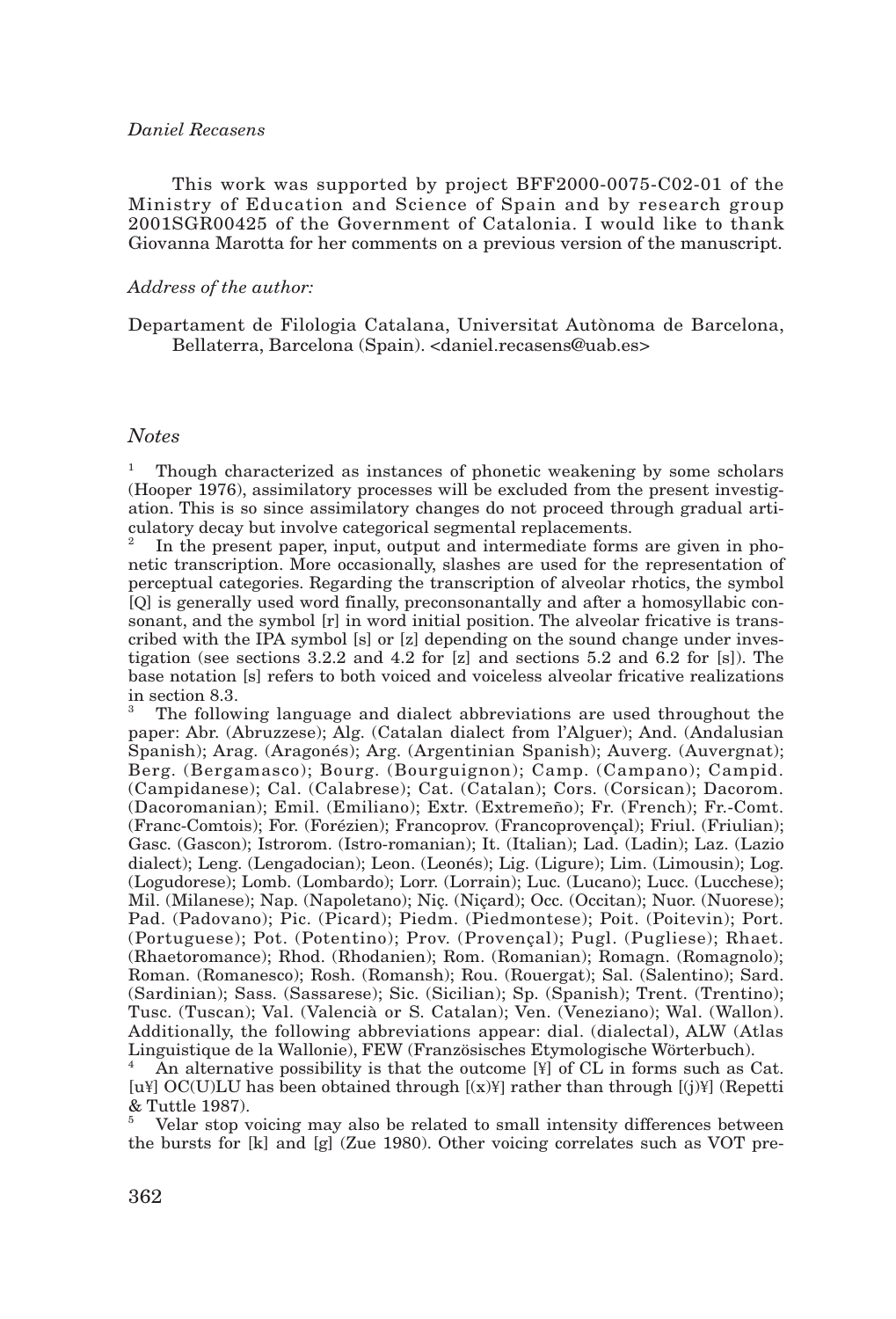dict, however, that velar stop devoicing should occur more often than velar stop voicing, i.e. in comparison to labial and velar stops, voiceless velar stops show longer VOT lags and voiced velar stops show shorter prevoicing times.

<sup>6</sup> Contrary to these trends in sound change, stop closures have been reported to be more stable than fricative noises at changes in speaking rate during affricate production (Isenberg 1978). A related finding is that lengthening the frication noise causes affricates to be heard as fricatives and requires more closure silence<br>in order for the final product to be heard as an affricate (Repp *et al.*, 1978).

Stop lengthening before [j] could also account for voicelessness in phonetic outcomes for CY (Cat. *acer* ACIARIU, Sard. ['aTTa], ['att(s)a] ACIE, S. It. ['vQat:su] BRACCHIU, Tusc. ['fat:∫a] FACIE; Badia 1951: 210, Lausberg 1970: 395, Rohlfs 1966: 387) and for PY in Catalan lexical items (Cat. *sépia* SEPIA, *api* APIU as opposed to *ràbia* RABIE, *flabiol* \*FLABEOLU, *àvia* AVIA, *nuvi* NOVIU; Coromines 1980-91, VI: 45). An increase in articulatory effort may account for other instances of devoicing (Arag. ch/xinebro IENIPERU; Zamora Vicente 1989: 223).

Sardinian (['gat(t)u] GATTU, ['nEtta] NEPTA; Contini, 1987: 83) and C./S. Italian (Lausberg 1970: 406) are exceptional in this respect.

<sup>9</sup> Lengthening may affect other consonants in addition to stops in Italian and Sardinian (['janna] JANUA, Campid. [mul'lEQi] MULIERE; Jones 1988: 324) and stress position may have affected the lengthening process (e.g., [nw] has yielded [nn] after stress and [n] before stress in Tuscan, as in ['tenni] TENUI, [te'nisti] TENUISTI; Pensado 1985: 41).

Stops of other places of articulation devoice less often than velars, i.e., labials (Port. [pofe'tada] *bofetada*; Leite de Vasconcellos 1987: 95) and dentoalveolars (Sal. ['tOOmu] *dormo*; Rohlfs 1966: 205).

<sup>11</sup> It appears however that the change  $|l| > |j|$  after a homosyllabic consonant has taken place through the intermediate stage [¥] in Romance (Repetti & Tuttle 1987). The generation of [j] out of [l] in the same clusters could also be associated with tongue dorsum raising, though acoustic data for Italian are not in support of

this possibility (Javkin 1979).<br><sup>12</sup> The Occitan forms *fau* FAGU, *jou* IUGU may also be accounted for through absorption of  $[f]$  by the adjacent back rounded vocalic element.<br><sup>13</sup> In addition to the vocalized output  $[j]$ , palatals may have yielded alveolar out-

comes through dorsal contact loss in word final position (Old Occ. *gen/geny* INGENIU, Sp. *desdeñar/desdén*, *aquellos/aquel*, Alg. [an] ANNU, Occ. [ban] BAL-NEU; Grandgent 1905: 66, Menéndez Pidal 1968: 169, Recasens 1996: 26, Ronjat 1932: 298) or before a consonant in the endings [¥s] (Old Fr. *genolz* GENUCULOS, Gasc. [wels] OCULOS, [bjels] VETULOS; Lausberg 1970: 446, Rohlfs, 1970: 151) and [<sup>-</sup>s] (Old Fr. *anz* ANNOS; Lausberg 1970: 446).

<sup>14</sup> The change of interest may also apply word initially through the influence of the preceding word final segment (Campid. [sa 'reula] from ['teula] TEGULA, Cal. [rOQ'mere] DORMIRE, Luc. [rEnd] DENTE; Contini 1987: 478, Rohlfs 1966: 204). Rhotacism may also affect a syllable final velar consonant in S. Spanish (['diQno] *digno*, ['aQto] *acto*; Zamora Vicente 1989: 341).

The approximant or fricative [D] may also replace [\integration Valais] ['paD@] PALEA, Vaud ['foD@] FOLIA; Guarnerio 1918: 395, Jeanjaquet 1931: 40) and [j] in homosyllabic clusters (Vaud [pTõ] PLUMBU, [bDa] 'Fr. blé', Auverg. from

 $^{16}$  A particular dissimilatory case is [ll]  $>$  [Ql] (Gasc. [es'paQle] SPATULA; Ronjat 1932: 151).

 $17$  In any case, the neutralization between the alveolar lateral and the alveolar rhotic may yield both realizations after a homosyllabic consonant and syllable finally. The former contextual possibility is found in Andalusian Spanish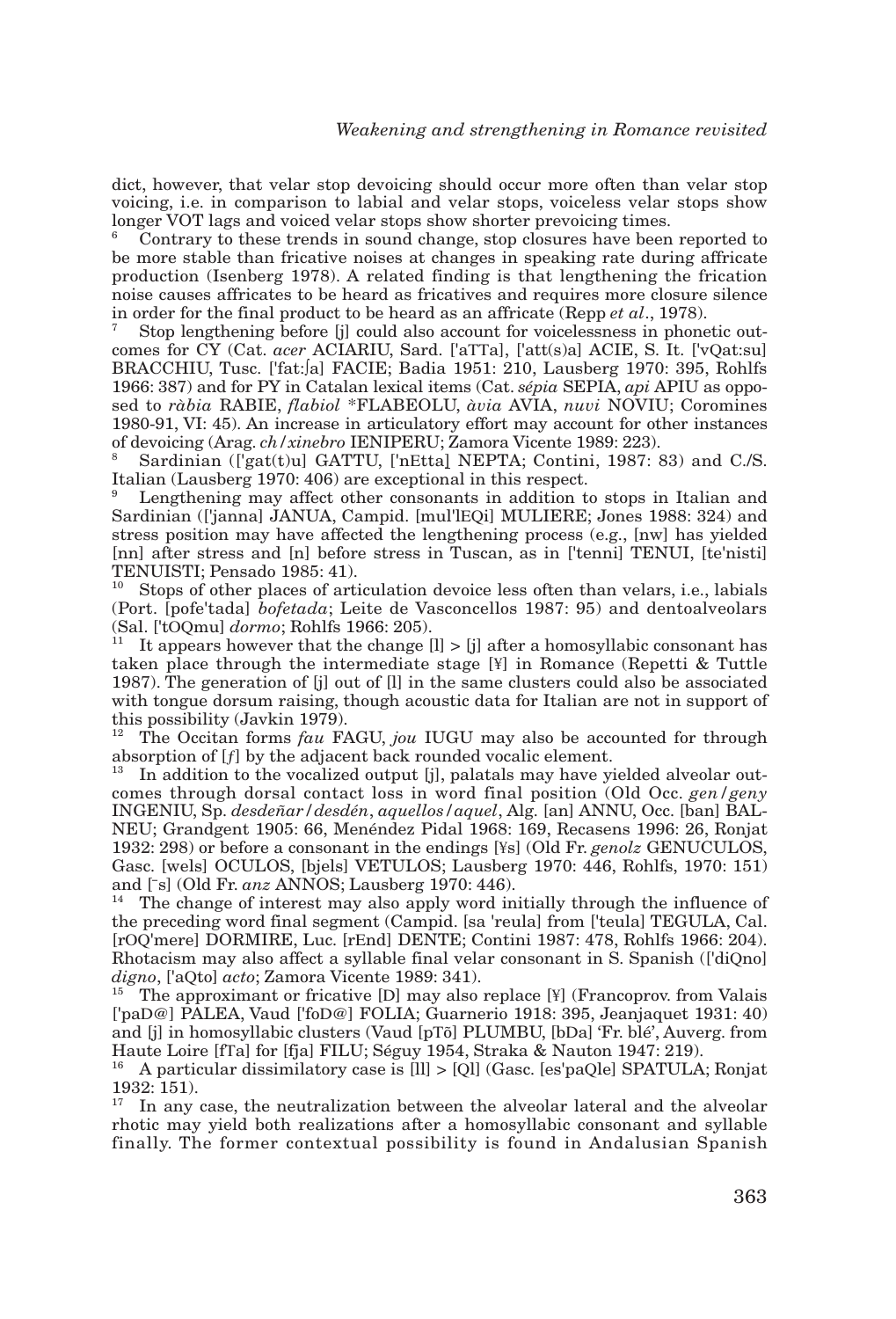(Salvador 1978). The latter possibility is documented in Sardinian, where [l] prevails over [Q] in E. Logudorese and the rhotic prevails over the lateral in Nuorese (Blasco 1984: 199). Syllable final neutralization is also frequent in Spanish dialects whether before a consonant (e.g., in the Dominican Republic and Puerto Rico where the prevailing realization is [l], and in Honduras where [Q] prevails; Lipski 1994b: 290, 355, 364) or word finally before a pause (e.g. in Andalusian Spanish where the lateral may prevail upon the rhotic; Quilis-Sanz 1998).

<sup>18</sup> In accordance with this scenario, Penny (1972) has suggested that the change [f] > [h] in Spanish originated from an allophonic scenario in which [f] was real-<br>ized [F] before [i e a Q l j] and less constricted [h(F)] before [o u w].

<sup>19</sup> In Old French, a retracted realization of apical [s] gave rise to [h] in syllable final position (and zero later on), while a fronter variety and a dorsal variety of the alveolar fricative merged elsewhere (Joos 1952).

Indeed, elision in intervocalic position may apply to voiced labials in Romanian (*cal* CABALLU, *cheie* CLAVU; Lausberg 1970: 356) and in Ladin after word stress (-['aa] for -ABAT, ['noo] NOVU; Haiman & Benincà 1992: 72), and to voiced labials, dentals and velars word medially and word initially in Sardinian and in S. Italian areas (Sard. ['niE] NIVE, Campid. [su 'Oi] BOVE, [sa 'Omu] DOMO, Marche [la 'aka] VACCA, Nap. [a 'att] CATTA, Sic. [pa'aQi] *pagare*; Contini 1986: 525, Lausberg 1970: 356, Rohlfs 1966: 207, 229, 270).

<sup>21</sup> The presence of word initial [h] in Old French accounts for the absence of vowel elision in *la honte* and of liaison in *les haches* in Modern French (Lausberg 1970: 329-330).

 $22$  In French, the word final alveolar fricative stays in monosyllables and before a word initial vowel in cohesive morphological and syntactic word formations ([dis] *dix*; *les arbres*, *dix hommes*), thus suggesting that [s] elision applied first in preconsonantal position (Lausberg 1970: 430). In Campidanese Sardinian, the alveolar fricative may drop before voiceless obstruents ([dEp:eu(s) p:E'sai] for

 $23$  It seems unrealistic to assume that the elision of intervocalic [Ú] and [n] in the Portuguese-Galician domain may have taken place after resyllabification, i.e., V-LV> VL-V and V-NV>VN-V>V[ $\degree$ ]-V (Brandão de Carvalho 1988).<br><sup>24</sup> The elision of word final [n] may operate before a word initial consonant (in

the case of the particles *in*, *quin*, *non* before a fricative or a liquid in Sardinian, e.g. [il 'letu]; Jones 1988: 326) or before a word initial vowel (in a Gascon area where word final [n] exhibits a velar nasal realization, e.g., [y 'Ome] as opposed to [y' 'ka], [ym 'paj]; Bec 1968: 53).

It has also been suggested that the transformation of a syllable final labial stop into [j] in sequences such as  $PS \rightarrow [j]$ ], PL ([\iefter [\iefter [\iefter [\iefter]]) has taken place through an intermediate velar stop (see section 3.2 for an alternative account). Other related changes are documented in S. Italian, i.e., PL- > [kt∫] (Nap. *chiatto*, *chiòvere* for *piatto*, *piovere*), SPL- > [skj], [∫k] (Nap. *schiegare,* Cal. ['∫kuma] for *spiegare*, *schiuma*) and [pj] > [kkj] (Cal. *cacchiu*, *acchianari* for *cappio*, *appianare*) (Rohlfs 1966: 253, 261, 355).

Intermediate solutions such as  $[k<sup>w</sup>t]$  (Posner 1996) or [ht] > [ft] (Bourciez 1967) for the Romanian sound change CT > [pt] do not appear to have a solid phonetic basis.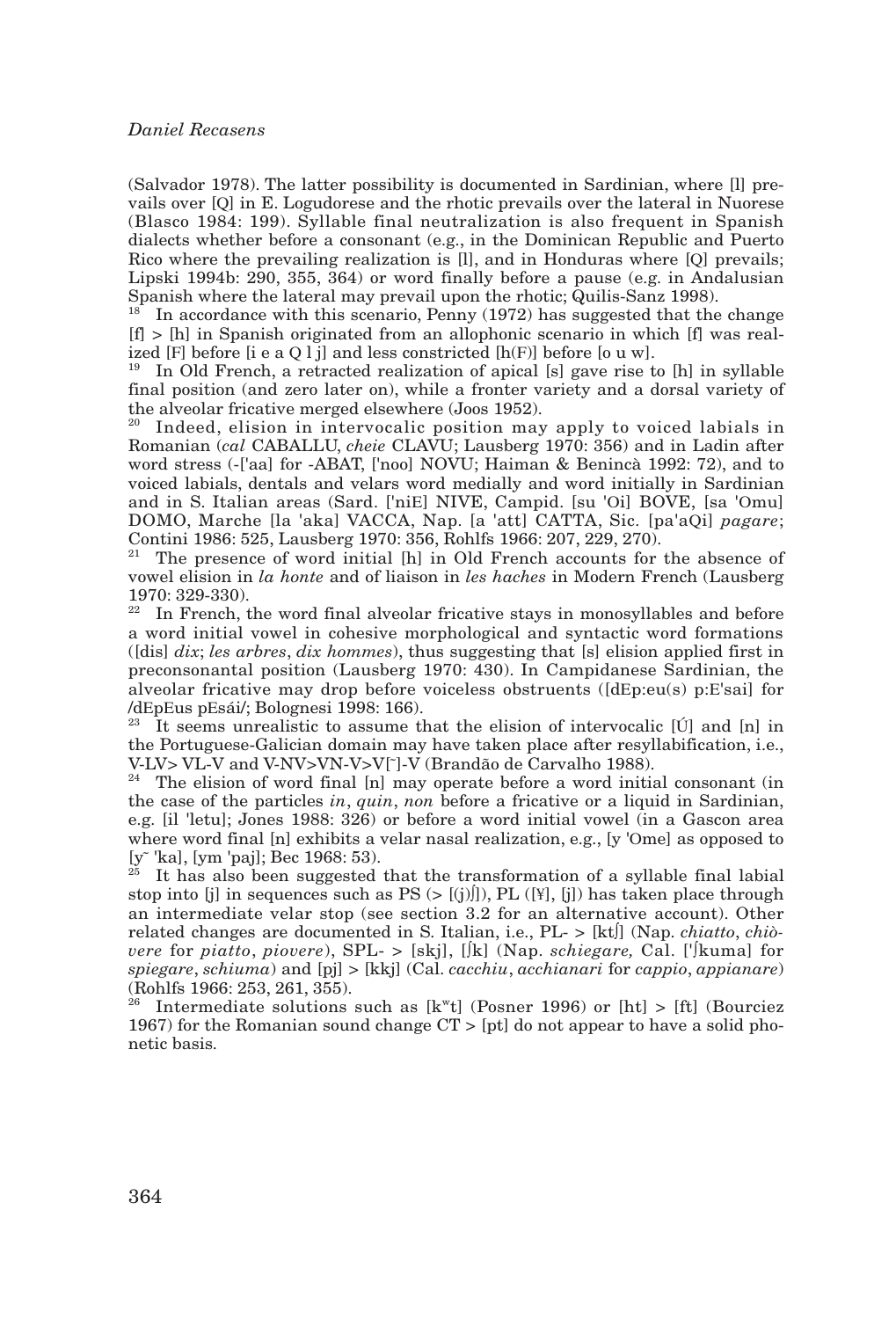#### *Bibliographical References*

- ABERCROMBIE, David, Dennis B. FRY, Peter MACCARTHY, N.C. SCOTT & John L.M TRIM, eds. (1964), *In Honour of Daniel Jones*, London, Longman.
- ALONSO, Amado (19673 ), *Estudios lingüísticos (Temas hispanoamericanos)*, Madrid, Gredos.
- ALONSO, Dámaso (1962), "La fragmentación fonética peninsular", *Enciclopedia lingüística hispánica*, vol. 1 (suplemento), Madrid, Consejo Superior de Investigaciones Científicas.
- ALLIÈRES, Jacques (1955), "Un exemple de polymorphisme phonétique: Le polymorphisme de l'-s implosif en Gascon Garonnais", *Via Domitia* 4: 69-104.
- *Atlas linguistique de la Wallonie* (1953), HAUST, Jean, ed., vol. I, Université de Liège.
- ANDERSEN, Henning, ed., (1986), *Sandhi Phenomena in the Languages of Europe*, Berlin, Mouton de Gruyter.
- APPEL, Carl (1918), *Provenzalische Lautlehre*, Leipzig.
- BADIA, Antonio (1951), *Gramática histórica catalana*, Barcelona, Noguer.
- BEC, Pierre (1968), *Les interférences linguistiques entre gascon et languedocien dans les parlers du Comminges et du Couserans*, Paris, Presses Universitaires de la France.
- BERTINETTO, Pier Marco & Lorenzo CIONI, eds. (1998), *Atti delle 8e Giornate di Studio del Gruppo di Fonetica Sperimentale*, Scuola Normale Superiore di Pisa.
- BLAKE, Robert J., Diana L. RANSON & Roger WRIGHT, eds. (1999), *Essays in Hispanic Linguistics dedicated to Paul M. Lloyd*, Newark, Juan de la Cuesta.
- BLASCO, Eduardo (1984), *Storia linguistica della Sardegna*, Tübingen, Niemeyer.
- BLOCH, Oscar (1927), "L'assibilation d'R dans les parlers gallo-romans", *Revue de Linguistique Romane* 3: 92-156.
- BLOCH, Oscar (1917), *Les parlers des Vosges méridionales*, Paris, Champion.
- BOLOGNESI, Roberto (1998), *The Phonology of Campidanese Sardinian*, Dordrecht, Holland Institute of Generative Linguistics.
- BOURCIEZ, Édouard (19675 ), *Éléments de linguistique romane*, Paris, Klincksieck.
- BOUVIER, Jean-Claude (1976), *Les parlers provençaux de la Drôme,* Paris, Klincksieck.
- BRANDÃO DE CARVALHO, Joaquim (1988), "Nasalité et structure syllabique en portugais et en galicien: approche non linéaire et panchronique d'un problème phonologique", *Verba* 15: 237-263.
- BRUCK, Anthony, Robert FOX & Michael W. LA GALY, eds. (1974), *Papers from the Parasession on Natural Phonology*, Chicago, Chicago Linguistic Society.
- BRUNEAU, Charles (1913), *Étude phonétique des patois d'Ardenne*, Paris, Champion.
- BUSTOS TOVAR, Eugenio de (1960), *Estudios sobre asimilación y disimilación en el ibero románico*, Anejos de la RFE, Madrid.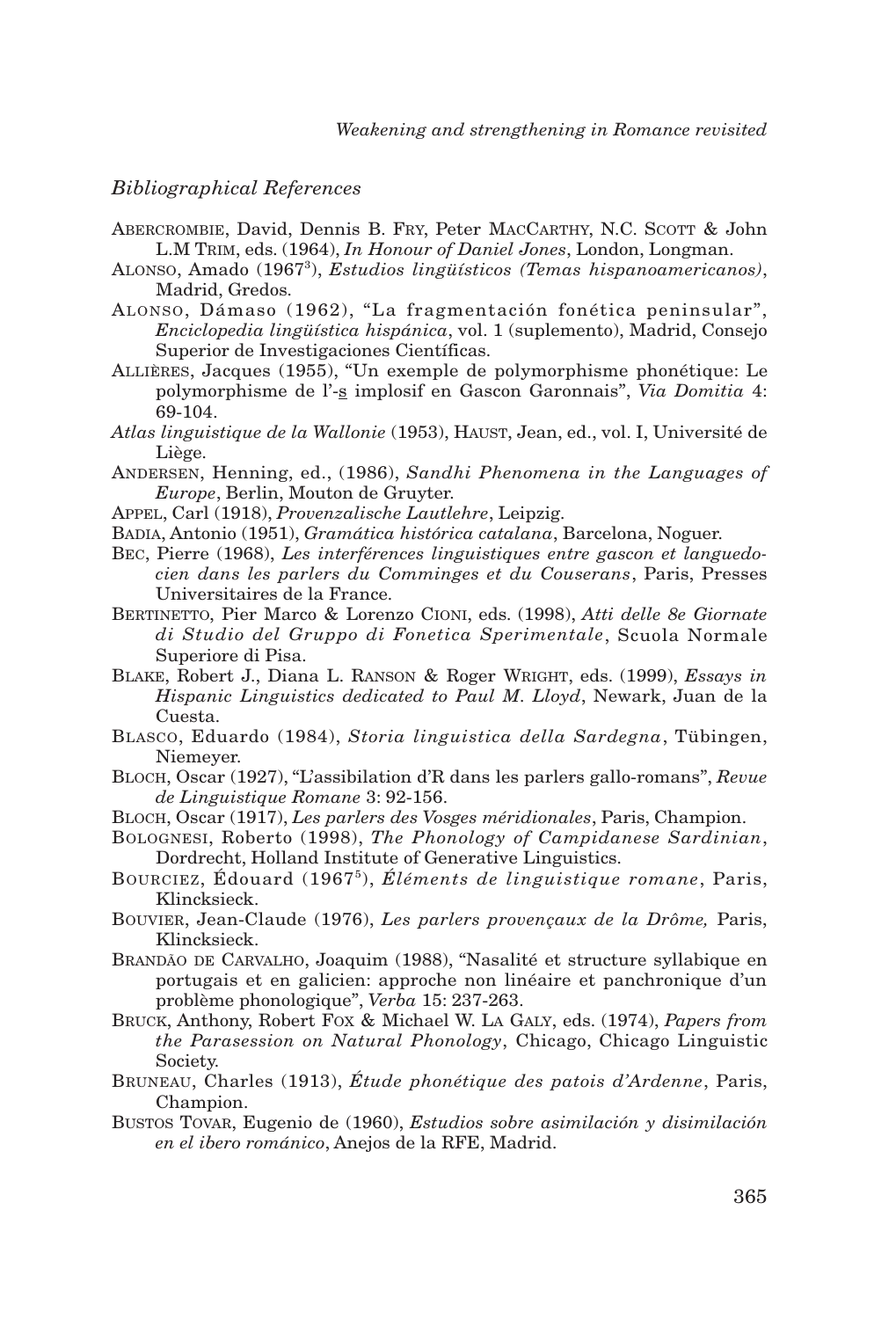- COLE, Ronald A. & William E. COOPER (1975), "Perception of voicing in English affricates and fricatives", *Journal of the Acoustical Society of America* 58: 1280-1287.
- CONNELL, Bruce & Amalia ARVANITI, ed. (1995), *Phonology and Phonetic Evidence, Papers in Laboratory Phonology IV*, Cambridge, Cambridge University Press,
- CONNELL, Bruce & John HAJEK (1991), "Universals of nasal attrition", *Actes du XIIème Congrès International des Sciences Phonétiques* 5: 106-109, Aix, Université de Provence.
- CONTINI, Michel (1986), "Les phénomènes de sandhi dans le domaine sarde", in Andersen (1986: 519-550).
- CONTINI, Michel (1987), *Éstude de geographie phonétique et de phonétique instrumentale du sarde*, Torino, Edizioni dell'Orso.
- COROMINES, Joan (1936), "El parlar de Cardós i Vall Ferrera", *Butlletí de Dialectologia Catalana* 23: 241-331.
- COROMINES, Joan (1954-57), *Diccionario crítico etimológico de la lengua castellana*, vols. I-IV, Madrid, Gredos.
- COROMINES, Joan (1974<sup>2</sup>), *Lleures i converses d'un filòleg*, Barcelona, Club Editor.
- COROMINES, Joan (1980-91), *Diccionari etimològic i complementari de la llengua catalana*, vols. I- IX, Barcelona, Curial.
- CRAVENS, Thomas D. (1984), *The Phonological Unity of Intervocalic Stop Weakening in Romance*, PhD Diss., University of Illinois at Urbana-Champaign.
- CRAVENS, Thomas D. (1987), "The syllable and phonological strength: gradient loss of gemination in Corsican", in RAMAT, CARRUBA & BERNINI (1987: 163-178).
- DALBERA-STEFANAGGI, Maria José (1991), *Unité et diversité des parlers corses*, Alessandria, Edizioni dell'Orso.
- DOCHERTY, Gerard J. (1992), *The Timing of Voicing in British English Obstruents*, Berlin, Foris.
- DONDAINE, Colette (1972), *Les parlers comtois d'Oïl*, Paris, Klincksieck.
- DRESSLER, Wolfgang U., Hans C. LUSCHÜTZKY, Oskar E. PFEIFFER & John R. RENNISON, eds. (1992), *Phonologica 1988*, Cambridge, Cambridge University Press.
- DRESSLER, Wolfgang U., Martin PRINZHORN & John R. RENNISON, eds. (1994), *Phonologica 1992*, Torino, Rosenberg & Sellier.
- ELENIUS, Kjell & Peter BRANDERUD, eds. (1995), *Proceedings of the XIIIth International Congress of Phonetic Sciences*, 1, Stockholm.
- ESCURE, Geneviève J. (1977), "Hierarchies and phonological weakening", *Lingua* 43: 55-64.
- ESPY WILSON, Carol Y. (1992), "Acoustic measures for linguistic features distinguishing the semivowels /w j r l/ in American English", *Journal of the Acoustical Society of America* 92: 736-757.
- ESSEN, VON Otto (1964), "An acoustic explanation of the sound shift [Ú]> [u] and [l]>[i]", in Abercrombie *et al.* (1964: 53-58).
- FERGUSON, Charles A., Larry M. HYMAN & John J. OHALA, eds. (1975), *Nasálfest, Papers from a symposium on Nasals and Nasalization*, Language Universals Project, Stanford.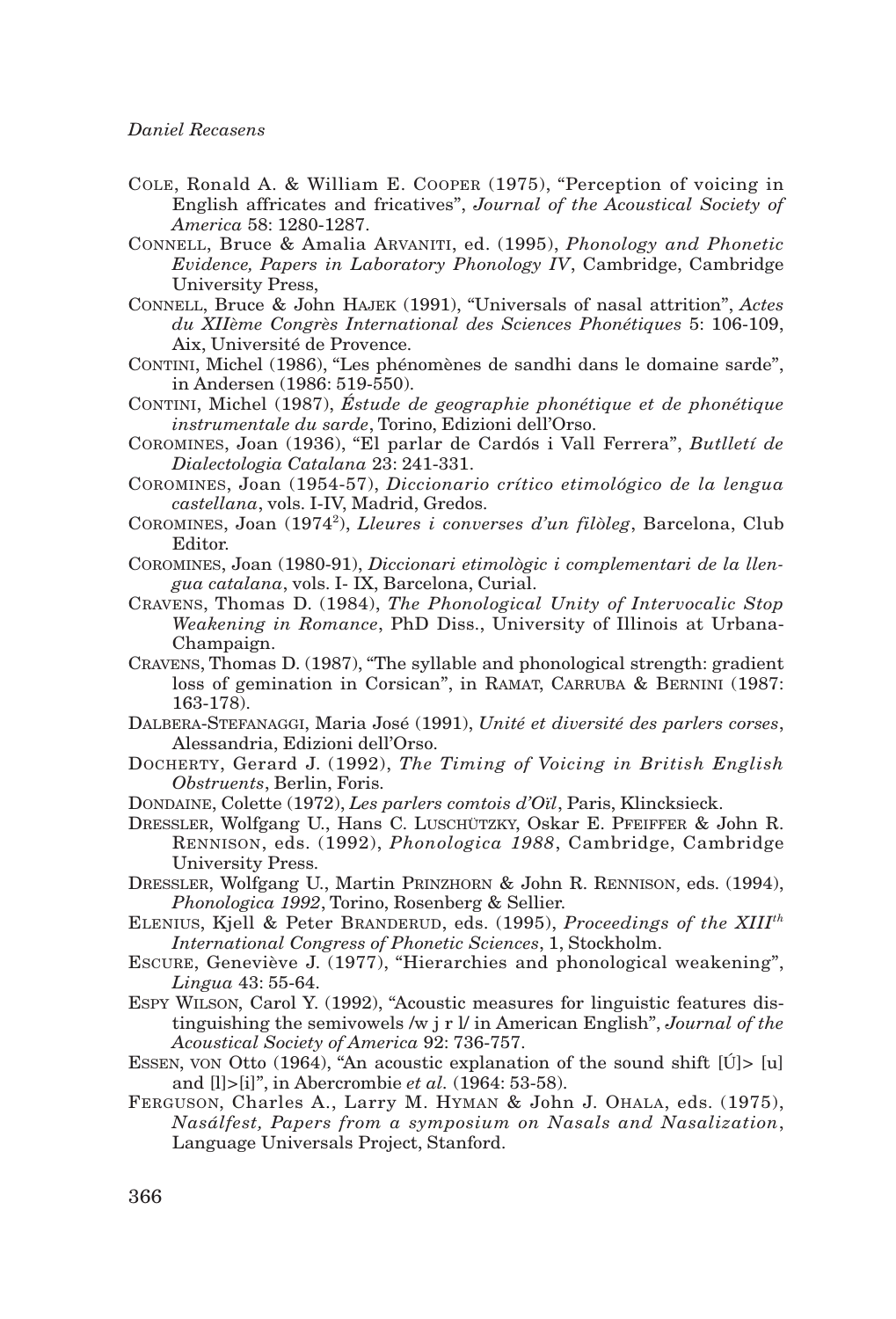- FLEISCHER, Fritz (1912), *Studien zur Sprachgeographie der Gascogne*, Halle, Druck von Ehrhardt Karras.
- FOUGERON, Cécile (1999), "Prosodically conditioned articulatory variation: a review"*, UCLA Working Papers in Phonetics* 97: 1-73.
- *Französisches Etymologisches Wörterbuch* (1922-...), WARTBURG, Walther VON, Bonn, Leipzig (Schroeder), Tübingen (J.C.B. Mohr), Basel (R.G. Zbinden).
- FRANCESCATO, Giuseppe (1966), *Dialettologia friulana*, Udine, Società Filologica Friulana.
- GARDETTE, Pierre (1941), *Géographie phonétique du Forez*, Macon, Imprimerie Protat Frères.
- GOLDSTEIN, Louis (1994), "Do acoustic landmarks constrain the coordination of articulatory events?", in Keating (1994: 234-241).
- GOMAN, Roderick D. (1981), "On the natural phonology of consonants", *Ohio State University Working Papers in Linguistics* 25: 107-173.
- GONZÁLEZ OLLÉ, Fernando (1972), "La sonorización de las consonantes sordas iniciales en vascuence y en romance y la neutralización de k-/g- en español", *Archivum* 22: 253-274.
- GOSSEN, Charles Theodore (1970), *Grammaire de l'ancien picard*, Paris, Klincksieck.
- GRAFSTRÖM, Ake (1958), *Étude sur la graphie des plus anciennes chartes languedocienes avec un essai d'interpretation phonétique*, Uppsala, Almqvist & Wiksell.
- GRAMMONT, Maurice (19719 ), *Traité de phonétique*, Paris, Delagrave.
- GRANDGENT, Charles H. (1905), *An Outline of the Phonology and Morphology of Old Provençal*, Boston, Heath.
- GRASSI, Corrado, Alberto A. SOBRERO & Tullio TELMON (1997), *Fondamenti di dialettologia italiana*, Roma, Laterza.
- GREENLEE, Mel & John J. OHALA (1980), "Phonetically motivated parallels between child phonology and historical sound change", *Language Sciences* 2: 283-308.
- GUARNERIO, Pio Enea (1918), *Fonologia romanza*, Milano, Urico Hoepli.
- HAGGARD, Mark (1973), "Abbreviation of consonants in English pre- and postvocalic clusters", *Journal of Phonetics* 1: 9-24.
- HAGGARD, Mark (1978), "The devoicing of voiced fricatives", *Journal of Phonetics* 6: 95-102.
- HAGIWARA, M. Peter (1977), *Studies in Romance Linguistics,* Rowley, Newbury House Publishers.
- HAIMAN, John & Paola BENINCÀ (1992), *The Rhaeto-Romance Languages*, London, Routledge.
- HAJEK, John (1997), *Universals of Sound Change in Nasalization*, Oxford, Oxford University Press.
- HARDCASTLE, William J. & William J. BARRY (1985), "Articulatory and perceptual factors in /l/ vocalization in English", *Phonetics Laboratory University of Reading, Work in Progress* 5: 31-44.
- HARRIS, Martin & Nigel VINCENT, eds. (1988), *The Romance Languages*, London & Sidney, Croom Helm.
- HARRIS-NORTHALL, Ray (1990), *Weakening Processes in the History of Spanish Consonants*, London, Routledge.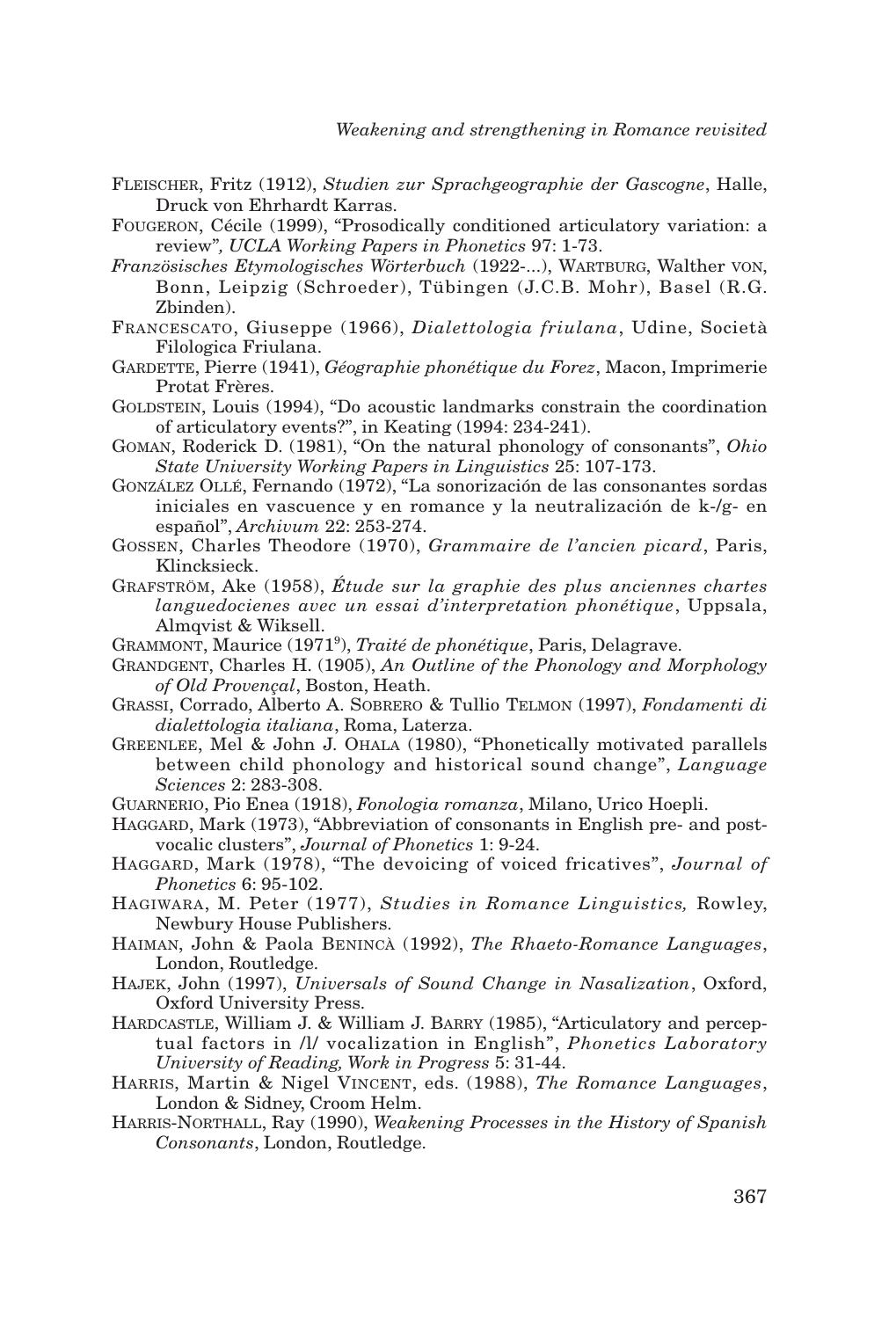#### *Daniel Recasens*

- HOCK, Hans Henrich (1976), "Final weakening and related phenomena", in Ingemann (1976:215-259).
- HOCK, Hans Henrich (1988<sup>2</sup>), *Principles of Historical Linguistics*, Berlin, Mouton de Gruyter.
- HOOPER, Joan B. (1976), *An Introduction to Natural Generative Phonology*, New York, Academic Press.
- ILIESCU, Maria (1972), *Le frioulan à partir des dialectes parlés en Roumanie*, The Hague, Mouton.
- INGEMANN, Frances, ed. (1976), *1975 Mid-America Linguistics Conference Papers*, Lawrence, University of Kansas, Linguistics Dept.
- ISENBERG, David S. (1978), "Effect of speaking rate on the relative duration of stop closure and fricative noise", *Haskins Laboratories Status Report on Speech Research* 55/56: 63-79.
- JAEGER, Jeri J. (1978), "Speech aerodynamics and phonological universals", *Proceedings of the Annual Meeting of the Berkeley Linguistics Society* 4: 311-329.
- JAVKIN, Hector (1979), "Phonetic universals and phonological change", *Report of the Phonology Laboratory* 4, University of California at Berkeley.
- JEANJAQUET, Jules (1931), "Les patois valaisans", *Revue de Linguistique Romane* 7: 23-51.
- JONES, Charles, ed. (1993), *Historical Linguistics: Problems and Perspectives*, London, Longman.
- JONES, Michael (1988), "Sardinian", *The Romance Languages,* in HARRIS & VINCENT (1988:314-350).
- JOOS, Martin (1952), "The Medieval sibilants", *Language* 28: 222-231.
- JUNGEMAN, Frederick H. (1956), *La teoría del sustrato y los dialectos hispanoromances y gascones*, Madrid, Gredos.
- KEATING, Patricia A., ed. (1994), *Papers in Laboratory Phonology III, Phonological Structure and Phonetic Form*, Cambridge, Cambridge University Press.
- KOHLER, Klaus J. (1984), "Phonetic explanation in phonology: The feature fortis/lenis", *Phonetica* 41: 150-174.
- LADEFOGED, Peter & Ian MADDIESON (1996), *The Sounds of the World's Languages*, Blackwell.
- LAFONT, Robert (1983), *Éléments de phonétique occitane*, Valderiès, Vent Terral.
- Lapesa, Rafael (1980<sup>8</sup>), *Historia de la Lengua Española*, Madrid, Gredos.
- LAUSBERG, Heinrich (1970), *Lingüística románica*, Madrid, Gredos.
- LAVOIE, Lisa M. (2001), *Consonant Strength. Phonological Patterns and Phonetic Manifestations*, New York / London, Garland Publishing Inc.
- LEITE DE VASCONCELLOS, José (1987<sup>3</sup>), *Esquisse d'une dialectologie portugaise*, Lisboa, Instituto Nacional de Investigaçao Científica.
- LIPSKI, John M. (1994a), "Spanish stops, spirants and glides: From consonantal to vocalic", in MAZZOLA (1994: 67-86).
- LIPSKI, John M. (1994b), *El español de América*, Madrid, Cátedra.
- LOCKE, John L. (1983), *Phonological Acquisition and Change*, New York, Academic Press.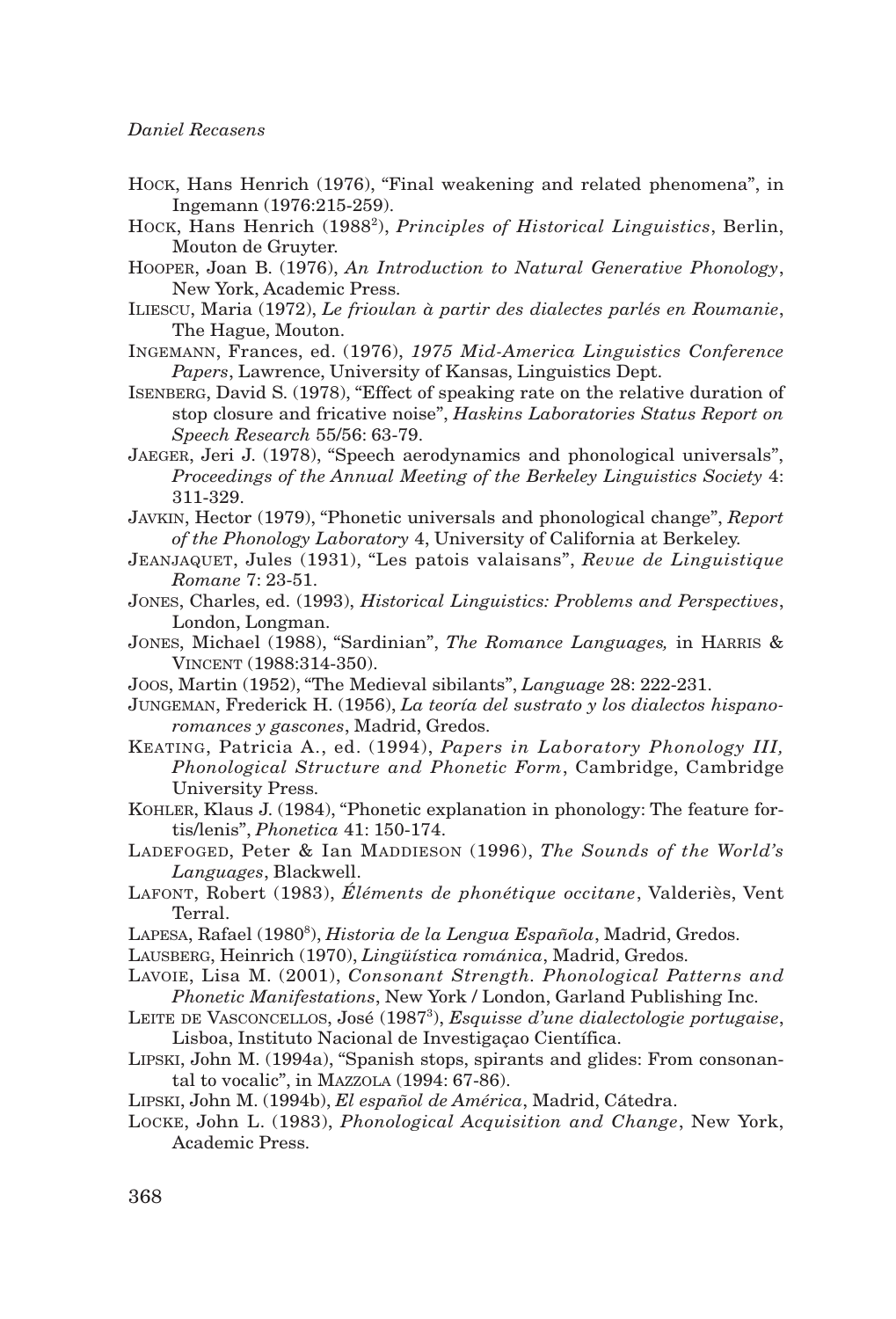- LORENZO, Ramón (1975), "El rotacismo en las lenguas románicas", *Verba* 2: 119-136.
- LUTTA, Corrado Martin (1923), "Der Dialekt von Bergün und seine Stellung innerhalb der rätoromanischer Mundarten Graubündens", *Zeitschrift für Romanische Philologie* 71.
- LLORENTE MALDONADO DE GUEVARA, Antonio (1962), "Fonética y fonología andaluzas", *Revista de Filología Española* 45: 227-240.
- LLOYD, Paul (1987), *Del latín al español*, Madrid, Gredos.
- MACNEILAGE, Peter F., ed. (1983), *The Production of Speech*, New York, Springer Verlag.
- MADDIESON, Ian (1984), *Patterns of Sounds*, Cambridge, Cambridge University Press.
- MAIDEN, Martin (1995), *A Linguistic History of Italian*, London, Longman.
- MAIDEN, Martin & Mair PARRY (1997), *The Dialects of Italy*, London, Routledge.
- MALÉCOT, André (1958), "The role of releases in the identification of released final stops", *Language* 34: 370-380.
- MALÉCOT, André & Elinor LINDHEIMER (1966), "The contribution of releases to the identification of final stops in French", *Studia Linguistica* 20: 99- 109.
- MALLINSON, Graham (1988), "Romanian", in Harris &Vincent (1988: 391-419).
- MALMBERG, Bertil (1950), *Études sur la phonétique de l'espagnol parlé en Argentine*, Lund, Gleerup.
- MALMBERG, Bertil (1971), *Phonétique générale et romane*, The Hague, Mouton.
- MAROTTA, Giovanna (1993), "Dental stops in Latin: A special class", *Rivista di Linguistica* 5: 55-101.
- MARSHALL, Margaret M. (1984), *The Dialect of Notre-Dame-de-Sanilhac: a natural generative phonology*, Saratoga, Anma Libri.
- MAZZOLA, Michael L., ed. (1994), *Issues and Theory in Romance Linguistics*, Washington, Georgetown University Press.
- MÉNDEZ DOSUNA, Julián (1987), "La aspiración de S como proceso condicionado por el contacto de sílabas", *Revista de Filología Española* 17: 15-35.
- MENÉNDEZ PIDAL, Ramón (1968), *Manual de gramática histórica española*, Madrid, Espasa Calpe, 13th ed.
- MENON, K.M.N., Paul J. JENSEN & Donald DEW (1969), "Acoustic properties of certain VCC utterances", *Journal of the Acoustical Society of America* 46:449-457.
- MEYER-LÜBKE, Wilhelm (1974), *Grammaire des langues romanes*, 1, Genève, Slatkine Reprints.
- MICHEL, Louis (1956), *Étude du son "S" en latin et en roman*, Montpellier, Publications de la Faculté des Lettres de l'Université de Montpellier.
- MILLARDET, Georges (1910), *Études de dialectologie landaise*, Toulouse, Édouard Privat.
- MORENO, Francisco (1996-97), "La variación de /s/ implosiva en las hablas andaluzas: Análisis cuantitativo", *Anuario de Lingüística Hispánica* 12: 939-957.
- MORI, Renato DE & Ching Y. SUEN, eds. (1985), *New System and Architectures for Automatic Speech Recognition and Synthesis*, Berlin, Springer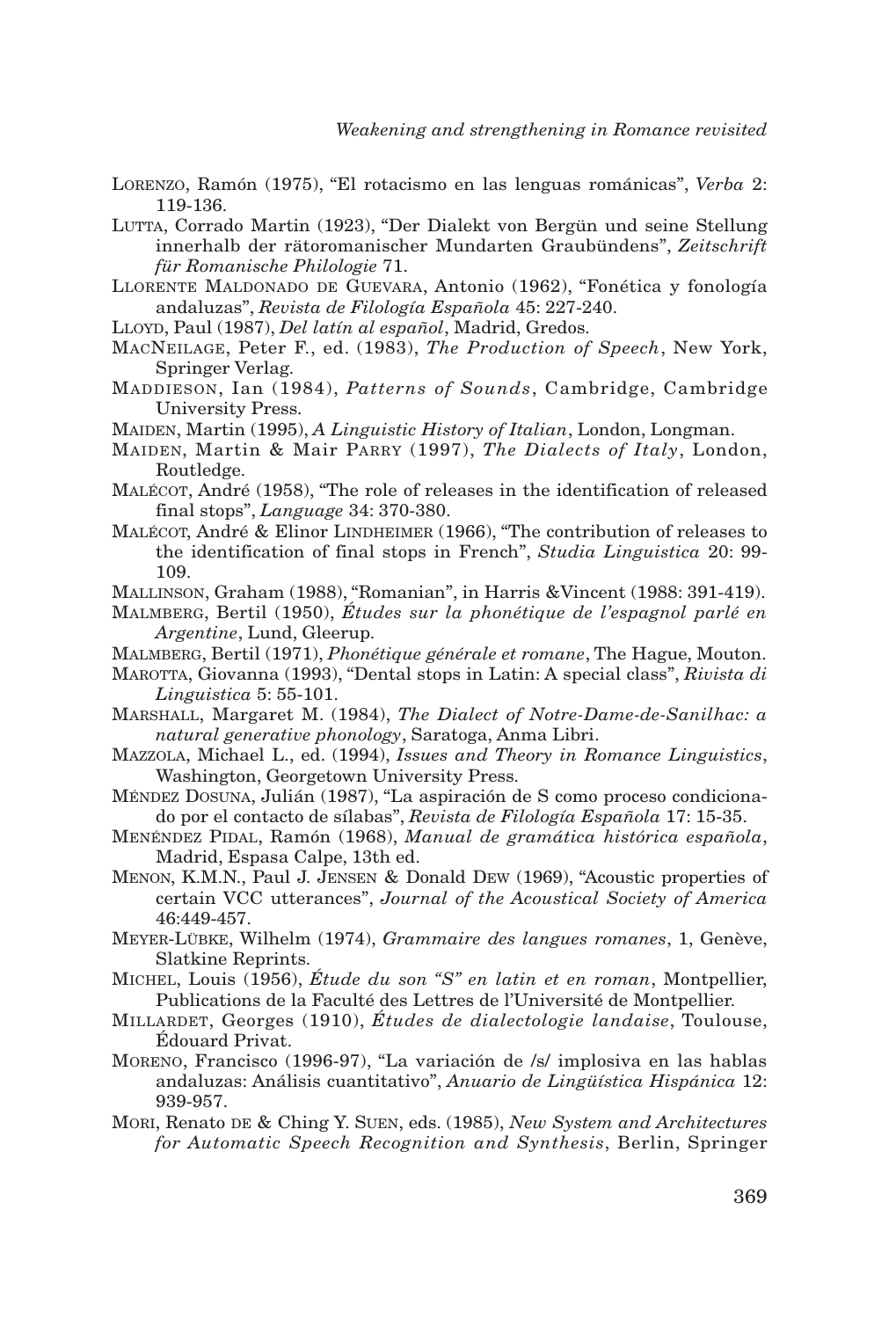Verlag.

- MORIN, Yves-Charles (1977), "Nasalization and diphthongization in Marais Vendéen French", in Hagiwara (1977: 125-144).
- MOWREY, Richard & William PAGLIUCA (1985), "The reductive character of articulatory evolution", *Rivista di Linguistica* 7: 37-124.
- MURRAY, Richard W. & Theo VENNEMANN (1983), "Sound change and syllable structure in Germanic phonology", *Language* 59: 514-528.
- NANDRIS, Octave (1963), *Phonétique historique du roumain*, Paris, Klincksieck.
- NARO, Anthony J. (1972), "On 'f>h' in Castilian and Western Romance", *Zeitschrift für Romanische Philologie* 88: 435-447.
- NAUTON, Pierre (1974), *Géographie phonétique de la Haute-Loire*, Paris, Société d'Édition "Les Belles Lettres".
- NAVARRO TOMÁS, Tomás (1972), *Manual de pronunciación española*, Madrid, Consejo Superior de Investigaciones Científicas, 17th ed.
- OHALA, John J. (1974), "Phonetic explanation in phonology", in Bruck *et al.* (1974: 251-274).
- OHALA, John J. (1975), "Phonetic explanations for nasal sound patterns", in FERGUSON *et al.* (1975: 289-316).
- OHALA, John J. (1978), "Southern Bantu vs the world: the case of palatalization of labials", *Proceedings of the Annual Meeting of the Berkeley Linguistics Society* 4: 370-386.
- OHALA, John J. (1983), "The origin of sound patterns in vocal tract constraints", in MACNEILAGE (1983: 189-216).
- OHALA, John J. (1985), "Linguistics and automatic processing of speech", in MORI & SUEN (1985: 447-475).
- OHALA, John J. (1993), "The phonetics of sound change", in Jones (1993: 237- 278).
- OHALA, John J. & KAWASAKI, Haruko (1984), "Prosodic phonology and phonetics", *Phonology* 1: 113-128.
- OHALA, John & James LORENTZ (1978), "The story of [w]: An exercise in the phonetic explanation for sound patterns", *Report of the Phonology Laboratory* 2: 133-155, University of California at Berkeley.
- OHALA, John J. & Carol J. RIORDAN (1979), "Passive vocal tract enlargement during voiced stops", in Wolf & Klatt (1979: 89-92).
- PAIVA BOLEO, Manuel DE & Maria Helena SANTOS SILVA (1961), "O mapa dos dialectos e falares de Portugal continental", *Boletim de Filologia* 20: 85- 112.
- PARKINSON, Stephen (1988), "Portuguese", in Harris & Vincent (1988: 131-169).
- PENNY, Ralph (1972), "The reemergence of /f/ as a phoneme of Castilian", *Zeitschrift für Romanische Philologie* 88: 463-482.
- PENNY, Ralph (2000), *Variation and Change in Spanish*, Cambridge, Cambridge University Press.
- PENSADO, Carmen (1984), *Cronología relativa del castellano*, Salamanca, Ediciones Universidad de Salamanca.
- PENSADO, Carmen (1985), "NU7 en gallego y portugués. Multiplicidad de tratamientos como consecuencia de la interacción de cambios fonéticos", *Verba*, 12: 31-60.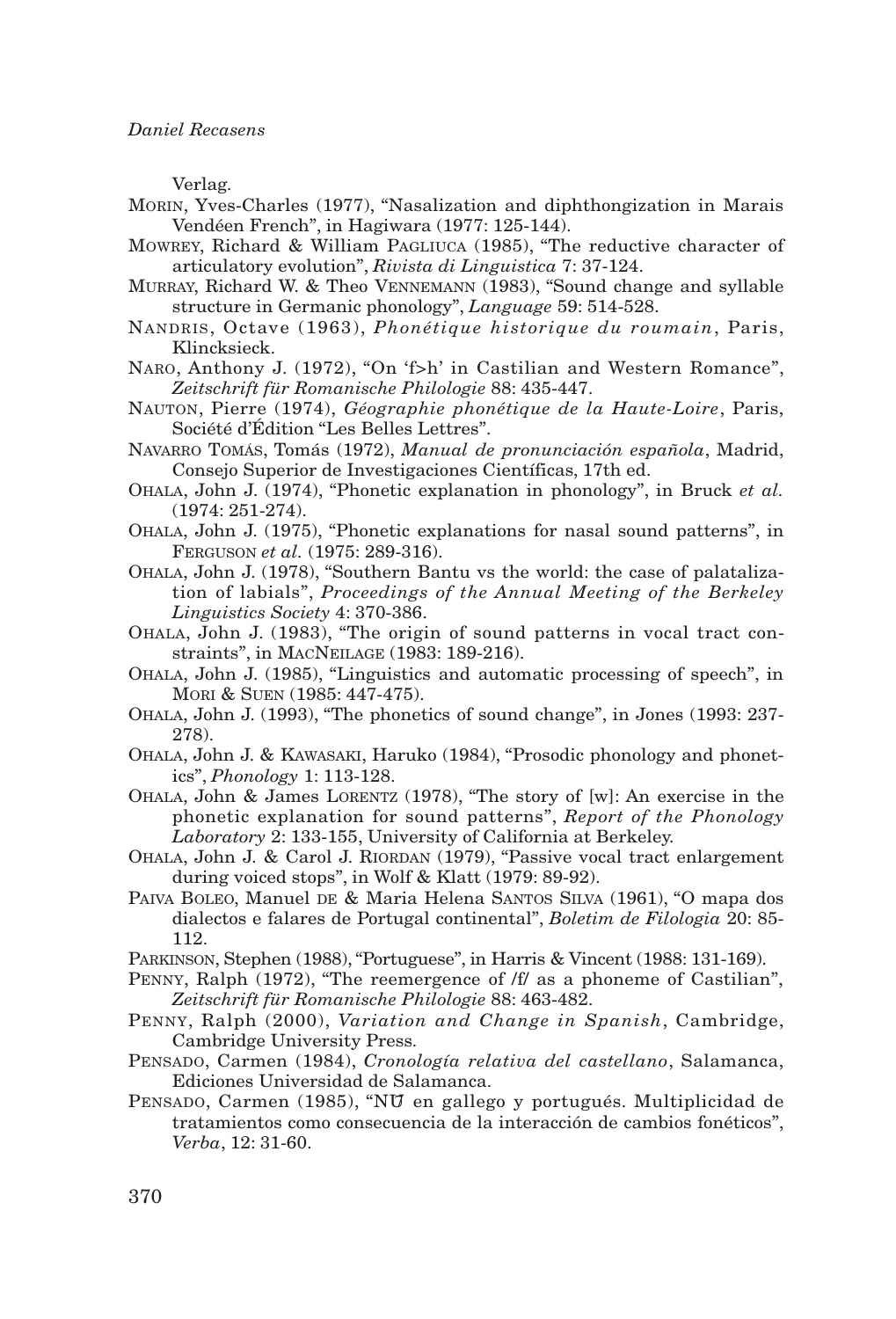- PENSADO, Carmen (1986), **"**El contacto de sílabas como origen de la evoluciones de las secuencias de consonante + wau en romance**"**, *Revista de Filología Románica* 4: 73-110.
- PENSADO, Carmen (1993), "El ensordecimiento castellano: ¿Un fenómeno extraordinario?", *Anuario de Lingüística Hispánica* 9: 195-230.
- PENSADO, Carmen (2000), "Sobre la historia del ensordecimiento final", *Estudis Romànics* 22: 29-57.
- POPE, Mildred K. (1934), *From Latin to Modern French with special consideration of Anglo-Norman*, Manchester, Manchester University Press.
- POSNER, Rebecca (1996), *The Romance Languages*, Cambridge, Cambridge University Press.
- POSNER, Rebecca (1997), *Linguistic Change in French*, Oxford, Clarendon Press.
- QUILIS-SANZ, Maria José (1998), "Las consonantes [-r] y [-l] implosivas en Andalucía", *Revista de Filología Española* 78: 125-156.
- RAMAT, Anna Giacalone, Onofrio CARRUBA & Giuliano BERNINI, eds. (1987), *Papers from the VIIth International Conference of Historical Linguistics*, Amsterdam, John Benjamins.
- RANSON, Diana L. (1999), "Variation in voicing in Spanish syncopated forms", in BLAKE *et al.* (1999: 125-154).
- RECASENS, Daniel (1993), *Fonètica i fonologia*, Barcelona, Enciclopèdia Catalana.
- RECASENS, Daniel (19962 a), *Fonètica descriptiva del català*, Barcelona, Institut d'Estudis Catalans.
- RECASENS, Daniel (1996b), "An articulatory-perceptual account of velarization and elision of dark /l/ in the Romance languages", *Language and Speech* 39: 63-89.
- RECASENS, Daniel (1998), "A production and perceptual account of vocalic insertions in VC and CV sequences in the Romance languages", in Bertinetto & Cioni (1998:114-127).
- RECASENS, Daniel (submitted), "The effect of syllable position in consonant reduction. Articulatory and acoustic evidence from heterosyllabic consonant clusters", *Journal of Phonetics*.
- RECASENS, Daniel & FARNETANI, Edda (1994), "Spatiotemporal properties of different allophones of  $\Lambda$ : phonological implications", in Dressler *et al.* (1994: 195-204).
- RECASENS,Daniel, JORDI FONTDEVILA & Maria Dolors PALLARÈS (1995), "A production and perceptual account of palatalization", in Connell & Arvaniti (1995: 265-281).
- REDFORD, Melissa A. & Randy L. DIEHL (1999), "The relative perceptual distinctiveness of initial and final consonants in CVC syllables", *Journal of the Acoustical Society of America* 106: 1555-1565.
- REMACLE, Louis (1972), "La géographie dialectale de la Belgique Romane", in STRAKA (1972: 312-332).
- REPP, Bruno H., Alvin M. LIBERMAN, Thomas ECCARDT & David PESETSKY (1978), " Perceptual integration of acoustic cues for stop, fricative and affricate manner", *Journal of Experimental Psychology* 4: 621-637.
- REPP, Bruno H. & Katyanee SVASTIKULA (1988), "Perception of the [m]-[n] distinction in VC syllables", *Journal of the Acoustical Society of America*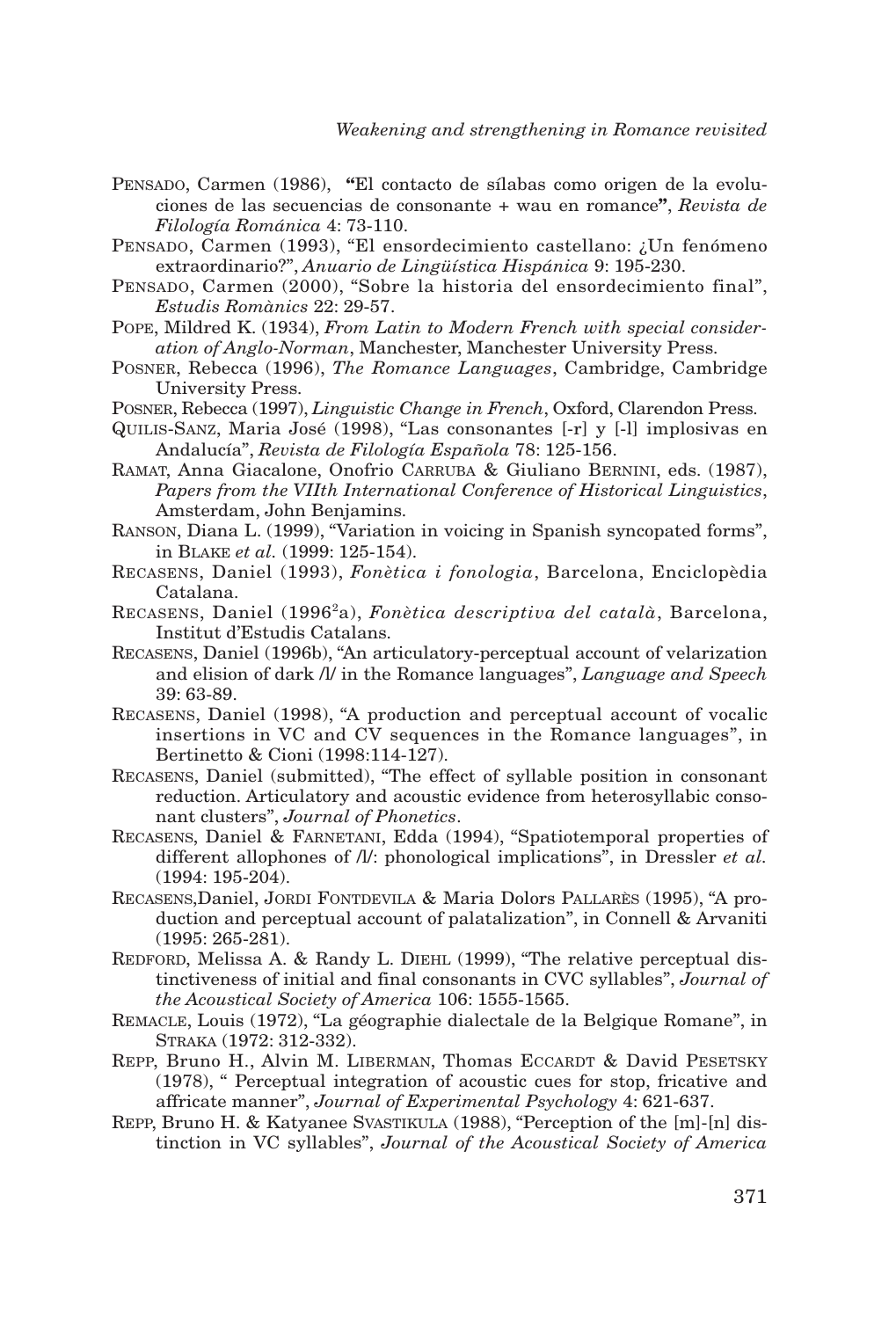83: 237-247.

- REPETTI, Lori & Edward F. TUTTLE (1987), "The evolution of Latin PL BL, FL, and CL, GL in Western Romance", *Studi mediolatini e volgari* 33: 53-115.
- ROHLFS, Gerhard (1966), *Grammatica storica della lingua italiana e dei suoi dialetti*, *Fonetica*, Torino, Einaudi.
- ROHLFS, Gerhard (1970), *Les gascon. Études de philologie pyrénéenne*, Tübingen, Max Niemeyer Verlag.
- ROMERO, Joaquín (1995), "An articulatory view of historical /s/-aspiration in Spanish", *Rivista di Linguistica* 7: 191-208
- ROMERO, Joaquín (unpublished), "Temporal reduction effects in diachronic change: rothacism", Paper presented at the Conference on the Phonetics-Phonology Interface, Zentrum for Allgemeine Sprachwissenschaft, Berlin, 2001.
- RONJAT, Jules (1930-1932), *Grammaire (h)istorique des parlers provençaux modernes*, vol. I (Voyelles et diphthongues; 1930), vol. II (Consonnes et fénomènes généraux, 1932), Montpellier, Société des Langues Romanes.
- ROUSSELOT, Jean-Pierre (1891), "L'S davant T, P, C dans les Alpes", *Études romans dediées à Gaston Paris*, 475-486.
- ROUSSELOT, Jean-Pierre (1892), "Les modifications phonétiques du langage étudiées dans le patois d'une famille de Cellefrouin", *Revue des Patois Galloromans* 4 (65-208) - 5 (211-380).
- SALA, Marius (1976), *Contributions à la phonétique historique du roumain*, Paris, Klincksieck.
- SALVADOR, Francisco (1978), *La neutralització l/r explosivas agrupadas y su área andaluza*, Universidad de Granada.
- SALVADOR, Gregorio (1968), "Neutralización G-/K- en español", *Actas del XI Congreso Internacional de Lingüística i Filología Románicas* 4: 1739- 1752, Madrid.
- SAMPSON, Rodney (1999), *Nasal Evolution in Romance*, Oxford, Oxford University Press.
- SÉGUY, Jean (1954), "Notes de phonétique occitane", *Revue de Linguistique Romane* 18: 106-111.
- SEKLAOUI, Diana R. (1989), *Change et Compensation: Parallel Weakening of /s/ in Italian, French and Spanish*, New York, Lang.
- SHANNON, Thomas F. (1987), "The rise and fall of final devoicing", in RAMAT *et al.* (1987: 545-559).
- SMITH, Bruce L. (1978), "Effects of place of articulation and vowel environment on 'voiced' stop consonant production", *Glossa* 12: 163-175.
- SMITH, Caroline L. (1995), "Contextual influences on devoicing of /z/ in American English", in ELENIUS & BRANDERUD (1995: 380-383).
- SOLÉ, Maria Josep (1992), "Experimental phonology: the case of rhotacism", in DRESSLER *et al.* (1992: 259-272).
- SOLÉ, Maria Josep (2002), "Aerodynamic characteristics of trills and phonological patterning", *Journal of Phonetics*, 30: 655-688.
- STRAKA, Georges (1964), "Remarques sur la désarticulation et l'amuïssement de l's implosive", *Mélanges de linguistique romane et de philologie médiévale offerts à Maurice Delbouille* 1: 607-628, Glemboux.
- STRAKA, Georges (1965a), "Naissance et disparition des consones palatales